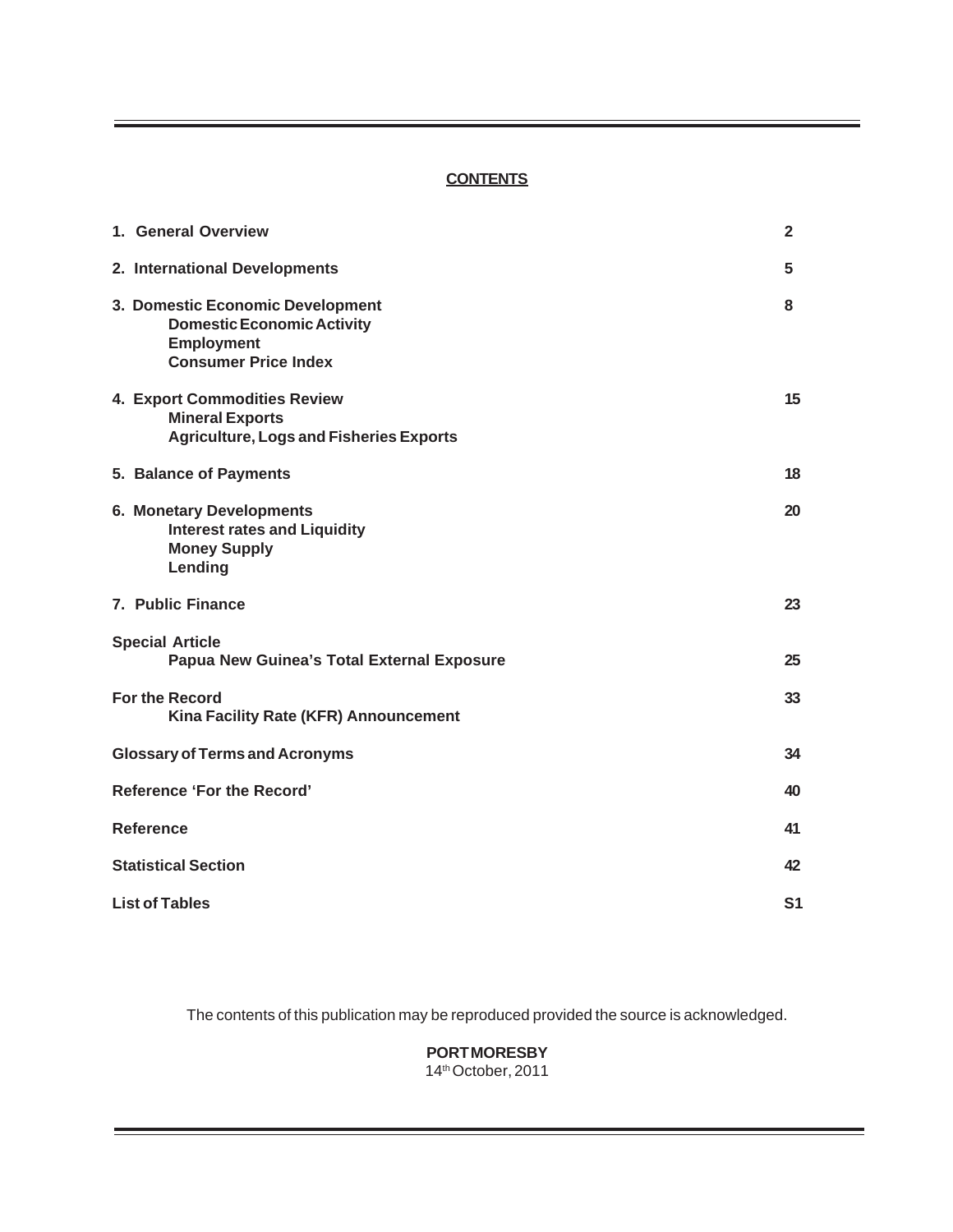## **1. GENERAL OVERVIEW**

Economic indicators available to the Bank of PNG (the Bank) show that domestic economic activity continued to grow in the June quarter of 2011. Higher prices and production of export commodities, the continued construction phase of the PNG LNG Project and its spin-off effects to some sectors, an increase in Government expenditure, and a continued but lower pace of credit growth in the private sector have all contributed to the growth in economic activity and an increase in employment. The consequent increase in aggregate demand, combined with the increase in international food and fuel prices, has subsequently led to an increase in inflation. The annual headline inflation was 9.6 percent in the June quarter of 2011, compared to 9.0 percent in the March quarter. The kina appreciated against all the major currencies, which resulted in the Trade Weighted Index (TWI) appreciating by 3.8 percent in the June quarter. With the rise in the inflation and indications of continued inflationary pressure, the Bank tightened monetary policy by increasing the Kina Facility Rate (KFR) by 25 basis points each in June, July and September to 7.75 percent. This was operationally supported by an increase in the Cash Reserve Requirement (CRR) for the commercial banks by 100 basis points each in July and August to 6.0 percent.

Data from the Bank's Business Liaison Survey (BLS) show that the total nominal value of sales in the private sector declined by 0.5 percent in the March quarter of 2011, compared to an increase of 8.3 percent in the December quarter of 2010. Excluding the mineral sector, sales decreased by 4.0 percent in the March quarter of 2011, following an increase of 1.1 percent in the December quarter of 2010. Sales declined in the transportation, retail and manufacturing sectors while it increased in the building and construction, mineral, agriculture/forestry/fisheries, wholesale and, financial/ business and other services sectors. By region, NCD and Morobe recorded declines, while there were increases in the Highlands, Islands, Southern and Momase regions. Over the twelve months to March 2011, total sales increased by 19.9 percent.

The Bank's Employment Index shows that the level of employment in the formal private sector increased by 3.0 percent in the June quarter of 2011, after increasing by 3.1 percent in the previous quarter. Excluding the mineral sector, the level of employment picked up by 3.2 percent in the same quarter, following an increase of 3.1 percent in the previous quarter. By sector, employment increased in the transportation, wholesale, agriculture/forestry/fisheries, financial/business and other services, mineral and manufacturing sectors, while it declined in the building and construction and retail sectors. By region, the level of employment picked up in all the regions. Over the year to June 2011, the total level of employment increased by 7.1 percent, compared to the corresponding period in 2010. Excluding the mineral sector, the level of employment increased by 6.7 percent over the year to June 2011.

Quarterly headline inflation, as measured by the Consumer Price Index (CPI), was 2.2 percent in the June quarter of 2011, compared to 3.1 percent in the March quarter. There were increases in most expenditure groups, with the highest price increases recorded in the 'Rents, Council charges, fuel and power', and 'Household Equipment and Operations' expenditure groups. Annual headline inflation was 9.6 percent in the June quarter, higher than the 9.0 percent in the March quarter, mainly reflecting higher international food and fuel prices, combined with strong aggregate domestic demand. The annual underlying inflation as indicated by the exclusion-based inflation rate was 8.5 percent in the June quarter, while the annual trimmedmean inflation was 7.0 percent in the June quarter. All the surveyed urban areas recorded price increases in the June quarter of 2011.

In the June quarter of 2011, the daily average kina exchange rate appreciated against all the major currencies. It appreciated against the US dollar by 7.9 percent to 0.4130, the Australian dollar by 2.0 percent to 0.3888, the pound sterling by 5.9 percent to 0.2533 and the Japanese yen by 6.9 percent to 33.6925. These movements resulted in the daily average TWI appreciating by 3.8 percent in the June quarter to 32.08, up from 30.96 in the March quarter.

Higher international prices of all minerals and most agricultural exports resulted in a 19.6 percent increase in the weighted average price of exports in the June quarter of 2011, compared to the corresponding quarter of 2010. There was a 18.5 percent increase in the weighted average price of mineral exports, with higher kina prices of all the exports. The weighted average price of agricultural, logs and marine product exports excluding refined petroleum products increased by 24.2 percent and was attributed to higher kina prices of coffee, copra, copra oil, palm oil and rubber. This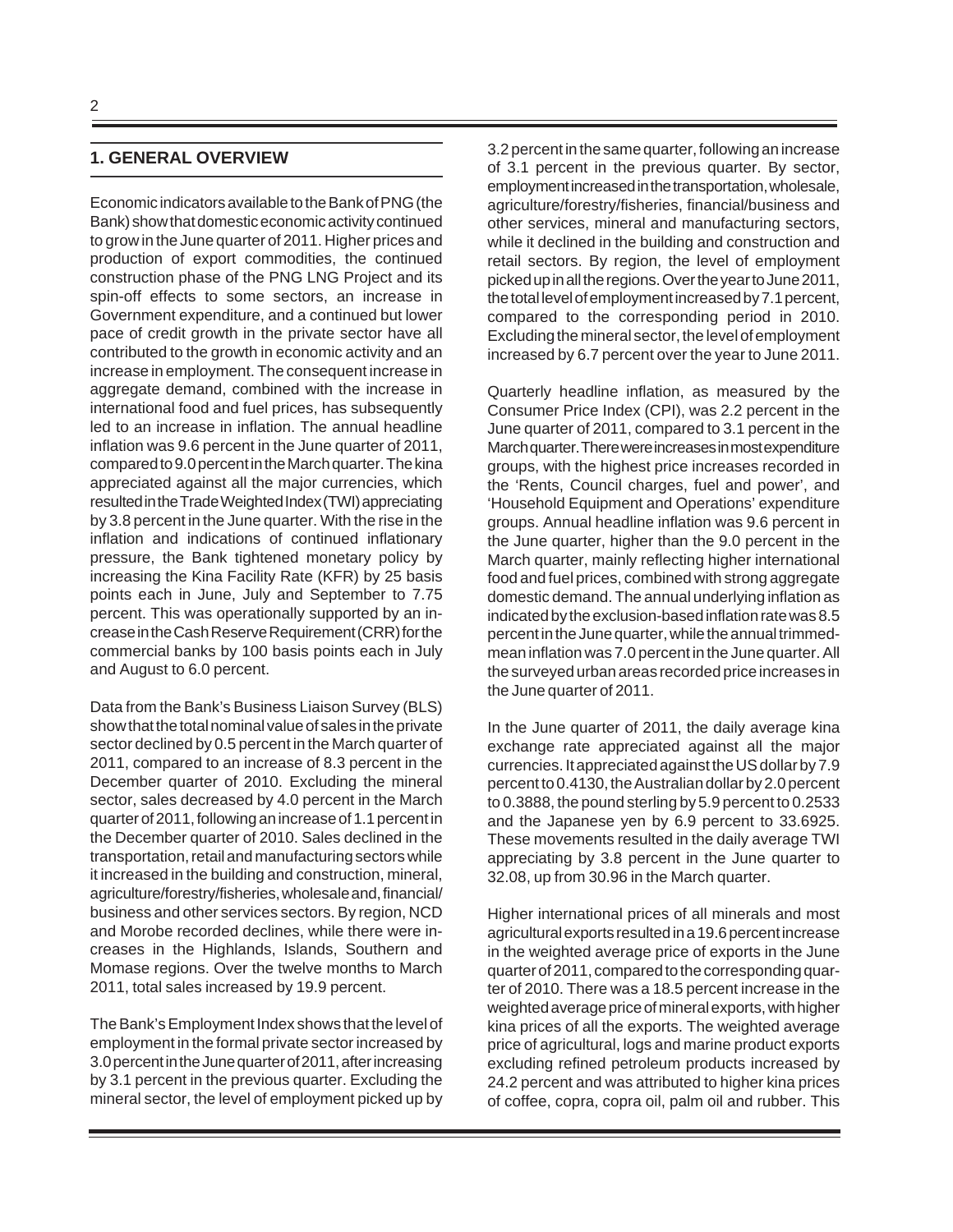more than offset the decline in the prices of log and marine product exports.

The overall surplus in the balance of payments for the first six months of 2011 was K359 million, compared to a higher surplus of K471 million in the corresponding period of 2010. This outcome was the result of a surplus in the current account, which more than offset a deficit in the capital and financial accounts.

The current account recorded a surplus of K846 million in the first six months of 2011, compared to a deficit of K657 million in the corresponding period of 2010. The surplus in the current account was due to a higher trade balance and lower net service payments, which more than offset higher net income payments and lower net transfer receipts.

The capital account recorded a net inflow of K54 million in the first six months of 2011, a decline of 33.3 percent from the corresponding period of 2010. This reflected lower transfers by donor agencies for project financing.

The financial account recorded a net outflow of K570 million in the first six months of 2011, compared to net inflows of K1,158 million in the corresponding period of 2010. This outcome reflected net outflows mainly from foreign direct investments associated with the purchase of shares by a resident mineral company, purchase of short-term money market instruments, investments in financial derivative instruments through hedge arrangements, combined with higher net loan repayments by the Government. These more than offset net inflows from draw downs in net foreign assets of the banking system.

The level of gross foreign exchange reserves at the end of June 2011 was K8,485.9 (US\$3,738.6) million, sufficient for 10.5 months of total and 14.6 months of non-mineral import covers.

The Bank of Papua New Guinea tightened its monetary policy stance by increasing the Kina Facility Rate (KFR) to 7.25 percent from 7.00 percent in June 2011, in response to the high inflation outcomes and expected inflationary pressures arising from strong domestic demand. The dealing margin for the Repurchase Agreements (Repos) was maintained at 100 basis points on both sides of the KFR during the quarter. Domestic interest rates for short-term securities and wholesale deposits showed mixed trends across all maturities during the quarter, compared to the March quarter of 2011.

The Bank continued to utilise its Open Market Operation (OMO) instruments in the conduct of monetary policy over the June quarter of 2011. There were limited Treasury bill auctions during the quarter due to the Government's positive cash-flow position, while Inscribed stock auctions were conducted according to the Government's issuance schedule. As a result, the Central Bank issued CBBs to diffuse some of the excess liquidity from the banking system. Trading in the inter-bank market was active reflecting the uneven distribution of liquidity, as commercial banks borrowed to maintain positive Exchange Settlement Balance (ESA) balances. The Cash Reserve Requirement (CRR) of the commercial banks was maintained at 4.0 percent over the June quarter.

The average level of broad money supply (M3\*) increased by 7.7 percent in the June quarter, compared to an increase of 2.2 percent in the March quarter of 2011. This outcome was due to an increase of 3.1 percent in average net foreign assets of depository corporations and an increase of 2.2 percent in average net private sector credit. Average net domestic claims outstanding, excluding net claims on the Central Government increased by 2.4 percent in the June quarter of 2011, compared to an increase of 2.8 percent in the March quarter of 2011. The average level of monetary base (reserve money) grew by 3.5 percent in the June quarter, compared to an increase of 8.7 percent in the March quarter of 2011.

The net foreign assets of the financial corporations increased by 1.6 percent in the June quarter, compared to a decline of 3.4 percent in the March quarter of 2011, following an increase in holdings by ODCs and OFCs. Net claims on the Central Government increased by 8.4 percent in the June quarter of 2011 compared to an increase of 36.0 percent in the previous quarter. This was influenced by increase in Treasury bills and Inscribe stock holdings by the ODCs.

In the June quarter of 2011, total domestic credit extended by financial corporations to the private sector, public non-financial corporations, Provincial and Local Governments, and other financial corporations, increased by K165.5 million to K8,827.1 million, compared to an increase of K188.4 million in the March quarter of 2011. This was mainly due to an increase of K238.1 million in private sector credit, which more than offset a decline of K72.5 million in advances to public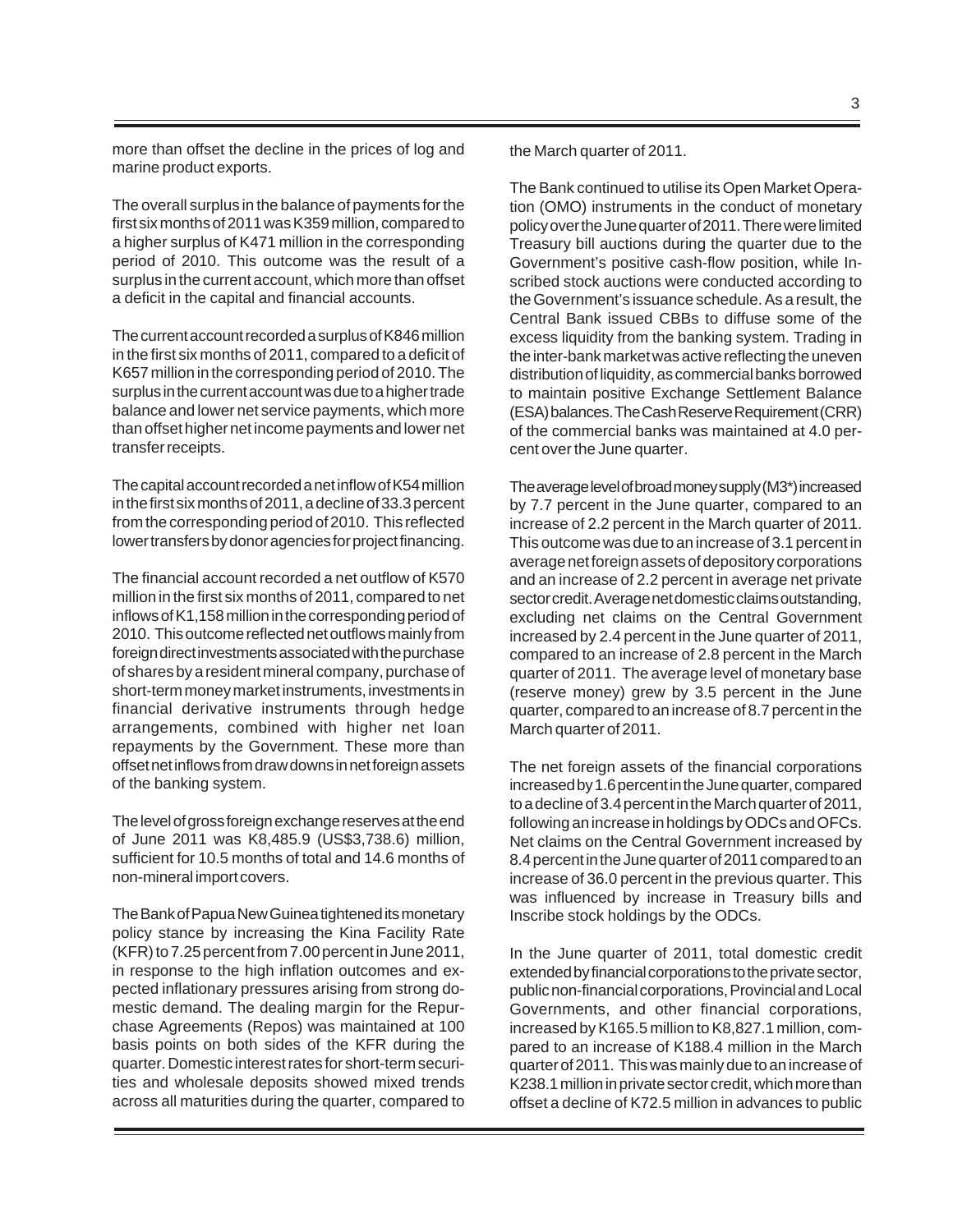non-financial corporations. The growth in private sector credit reflected advances to the transport and communication, building and construction, mining and quarrying, commerce and hotels and restaurants in other business services sectors.

Preliminary estimates of the fiscal operations of the National Government over the six months to June 2011 showed an overall deficit of K173.5 million, compared to a surplus of K106.7 million in the corresponding period of 2010. This represents 0.6 percent of nominal GDP. The deficit reflected higher expenditure, which more than offset an increase in revenue.

Total revenue, including foreign grants, during the first six months to June 2011 was K3,158.2 million, 8.4 percent higher than the receipts collected in the corresponding period of 2010. This represents 33.9 percent of the budgeted revenue for 2011. The increase in revenue mainly reflected higher tax and non-tax receipts combined with higher foreign grants. Total expenditure for the first six months to June 2011 was K3,331.7 million, 18.7 percent higher than in the corresponding period of 2010, and represents 35.7 percent of the budget appropriation for 2011. This outcome mainly reflected higher recurrent expenditure.

The budget deficit of K173.5 million and net repayment of K66.5 million was financed by the domestic sector. The net external loan repayments comprised of K23.2

million to concessionary, K5.4 million to commercial and K37.9 million to exceptional financing sources. The net financing by domestic sources comprised of K77.5 million and K58.8 million in net issuance of Government securities to ODCs and OFCs, respectively. These combined with a net drawdown of Government deposits totalling K205.6 million, mainly from trust account funds at the Central Bank, more than offset K101.9 million in other domestic financing representing cheques presented for payment.

Total public (Government) debt outstanding at the end of the June quarter of 2011 was K6,690.1 million, K110.4 million higher than in the December quarter of 2010. The increase reflected higher domestic debt, which more than offset lower external debt. The increase in domestic debt resulted from net new issuance of Inscribed stocks and Treasury bills, while the decline in external debt reflected lower drawdown of loans, combined with the appreciation of the kina against most of the major borrowing currencies.

The total amount of Government deposits in the depository corporations increased by K53.5 million to K3,315.9 million in the June quarter of 2011, compared to K2,243.6 million in the December quarter of 2010. The balance of trust account funds held at the Central Bank increased by a net of K164.5 million to K377.3 million in the June quarter of 2011, compared to K212.8 million in the December quarter of 2010.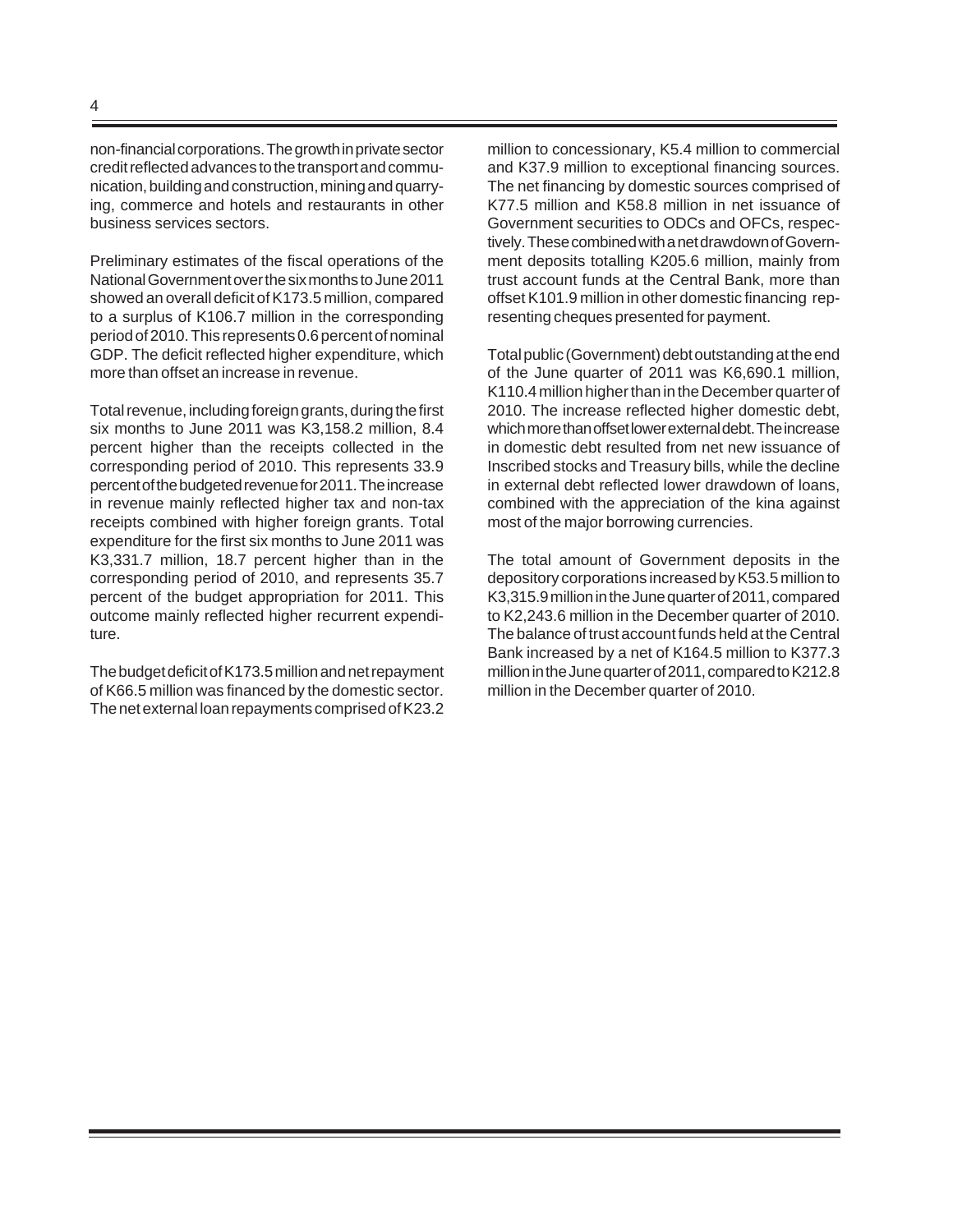#### **2. INTERNATIONAL DEVELOPMENT**

The world economy continues to grow but at a slow pace reflecting a major slowdown in the major industrialized economies. The slowdown was attributed to a number of factors, including the debt crisis in Europe that resulted in budget cuts, earthquake and tsunami in Japan that disrupted production and supply chains and the political turmoil in the Middle-East and North Africa that contributed to the increase in energy prices and higher global inflation. After increasing by 5.1 percent in 2010, global GDP is projected by the IMF, in its July's World Economic Outlook (WEO) update, to grow by 4.3 percent in 2011 and 4.5 percent in 2012. Global growth continues to be unbalanced, with the emerging and developing economies showing strong growth especially in India and China, while growth in the advanced economies remains weak. With the high food prices and possible oil-price hikes there is a downside risk in the growth prospects of the emerging and developed countries.

In April 2011, the World Bank (WB) and the International Monetary Fund (IMF) held their annual spring meeting in Washington D.C., USA. The meeting discussed the progress of the work undertaken by both the Bank and the IMF with respect to the recovery of the world economy and other economic and financial developments. Other pressing issues that were of major concern were the debt crisis in the Euro-zone area and increased debt burden in OECD countries, and its implications on the international financial market.

In June 2011, the members of the Organization of Petroleum Exporting Countries (OPEC) and European Union (EU) met in Vienna, Austria for their eight Joint EU-OPEC Energy Dialogue Ministerial-level meeting. The meeting discussed important developments associated with the debt crisis in the Euro-zone area and increased debt burden in OECD member countries, weakening of the global growth and high global inflation attributed to increased food and fuel prices. Concerns were also raised regarding the heightened political tensions in the Middle East and its impact on oil supplies and prices. As a result of these developments, global growth is expected to moderate. The unrest in some parts of the Middle East-North Africa (MENA) region has influenced energy prices and policies, and threatens global energy security. As a result, the International Energy Agency (IEA) tapped into its

strategic oil reserves and released 60 million barrels into the market, which led to a fall in international oil price.

Also in June 2011, the  $37<sup>th</sup>$  annual meeting between the United Nations Food and Agriculture Administration and the Food and Agriculture Organization (FAO) was held in Rome, Italy. The meeting focused on global food security and poverty alleviation through sustainable agriculture development. The meeting also discussed the current increase in the international food prices and its implications. It was noted that several countries have been buying huge stocks of cereals and other food items to head off any social unrest, which partly contributed to price increases in the food index. The meeting further discussed the policy options outlined in the "Greening the Economy with Agriculture (GEA)" Concept Note. The Concept Note highlights that agriculture is the single largest sector using 60 percent of the world's ecosystems and providing livelihoods for 40 percent of today's global population. The GEA initiative includes measures for sustainable development, improving food security and alleviating poverty through the mobilization of resources to enhance the agriculture sector.

The FAO Food Price Index averaged 234 points in June 2011, which was 1.0 percent higher than in May 2011 and 39.0 percent higher than in June 2010. The high food index for June was associated with an increase in international prices of sugar and rice and all major cereals, except wheat prices.

In the US, real GDP increased by 1.5 percent over the year to June 2011, compared to an increase of 3.3 percent over the same period in 2010. The lower outcome was due to a slowdown in industrial production. The increase in Federal Government spending, improvement in non-residential fixed investment and increase in exports contributed to the growth. The latest IMF forecast is for real GDP to increase by 1.6 percent in 2011.

Industrial production increased by 3.7 percent over the year to June 2011, compared to an increase of 7.8 percent over the same period in 2010, reflecting a slowdown in the US economy and derailing its recovery process. The Institute of Supply Management's Purchasing Managers Index was at 55.3 in June 2011, compared to 61.2 in March 2011. An index below 50 indicates contraction, while an index above 50 indicates an expansion in the manufacturing industry.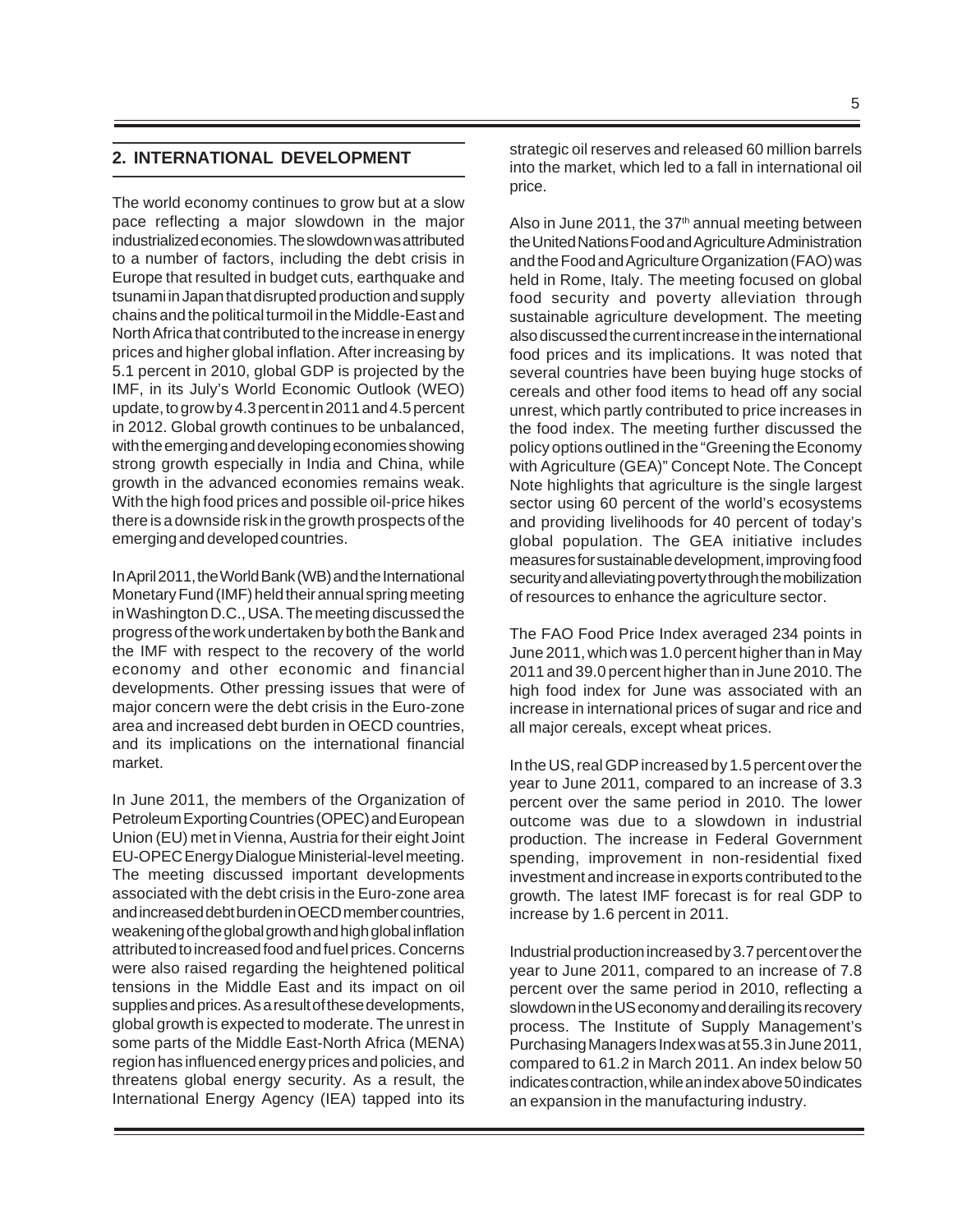Retail sales was up by 8.3 percent over the year to June 2011, compared to 5.3 percent over the corresponding period in 2010 and was supported by a pick up in automotive sales. Consumer confidence picked up despite the sluggish growth and weak employment data. The unemployment rate was 9.2 percent in June 2011, compared to 9.5 percent in June 2010, reflecting a slight increase in the public sector employment level.

Consumer prices increased by 3.6 percent over the year to June 2011, compared to an increase of 1.1 percent over the same period in 2010. The pick up in prices was due to higher food and energy prices. Broad money supply (M2) increase by 6.0 percent over year to June 2011, compared to 1.6 percent over the same period in 2010, as a result of very low interest rates in the US and increase in Government spending. The Federal Reserve Bank through the Federal Money Operations Committee (FMOC) left the Fed fund rate unchanged at 0.0-0.25 percent in June 2011.

The U.S. trade deficit was \$US565.5 billion over the year to June 2011, compared to \$US592.0 billion over the corresponding period in 2010. A fall in US exports of capital equipment and industrial supplies reflected a slowdown in the global economy.

In Japan, real GDP contracted by 3.2 percent over the year to June 2011, compared to an increase of 1.1 percent over the same period in 2010, due to the impacts of the devastating earthquake and tsunami. There were signs of a recovery in activity as supplyside constraints are being restored through the Government's massive reconstruction program. The disaster directly affected production plants and disrupted supply chains of automobile, electronic and other industries. Consumer spending and exports are slowly picking up. The latest IMF forecast is for real GDP to grow by 1.4 percent in 2011.

Industrial production increased by 3.7 percent over the year to June 2011, compared to an increase of 7.8 percent over the same period in 2010. This outcome reflected the destruction of production plants and disruptions of supply chains by the disasters.

The unemployment rate was at 4.6 percent in June 2011, compared to 5.2 percent in June 2010. Retail sales rose by 1.2 percent over the year to June 2011, compared to an increase of 3.3 percent over the same period in 2010. The increase in sales was associated

with higher demand for machines, electrical appliances and electronic equipment as consumer confidence started to pick up.

Consumer prices declined by 0.4 percent over the year to June 2011, compared to a decline of 0.7 percent over the corresponding period in 2010. Broad money increased by 2.3 percent over the year to June 2011, compared to 2.2 percent over the same period in 2010. The increase in the broad money supply was due to increased Government spending associated with the rebuilding program in disasters areas. The Bank of Japan maintained its official call rate at 1.0 percent in the June quarter with the aim to boost economic growth.

Japan's current account balance recorded a surplus of US\$168.4 billion over the year to June 2011, compared to a surplus of US\$175.2 billion over the corresponding period in 2010. The lower surplus was partly due to a decline in the trade account surplus reflecting the impact of the disasters on the export sector.

In the Euro Area, real GDP increased by 1.7 percent over the year to June 2011, compared to an increase of 2.0 percent over the same period in 2010. The lower growth is associated with the debt crisis as the Governments of Italy, Spain, and other peripheral economies implemented budget cuts to address the debt crisis. A slowdown in Germany, the largest economy in the Euro Zone, also contributed to the lower growth. The latest IMF forecast is for real GDP to increase by 1.6 percent in 2011.

Industrial production declined by 0.6 percent over the year to June 2011, compared to an increase of 0.4 percent over the corresponding period in 2010. The fall reflected the slowdown in economic activity in the Euro Area as a result of the debt crisis. Retail sales increased by 0.7 percent over the year to June 2011, compared to a fall of 0.2 percent in the corresponding period in 2010. The weak sales reflected lower consumer confidence as the debt crisis and budget cuts continued, which adversely affected domestic demand.

The unemployment rate was 9.9 percent in June 2011, compared to 10.2 percent in June 2010. Given the extent of the debt crisis and the reforms undertaken, including cuts in public spending, the high level of unemployment in the private sector may continue for sometime.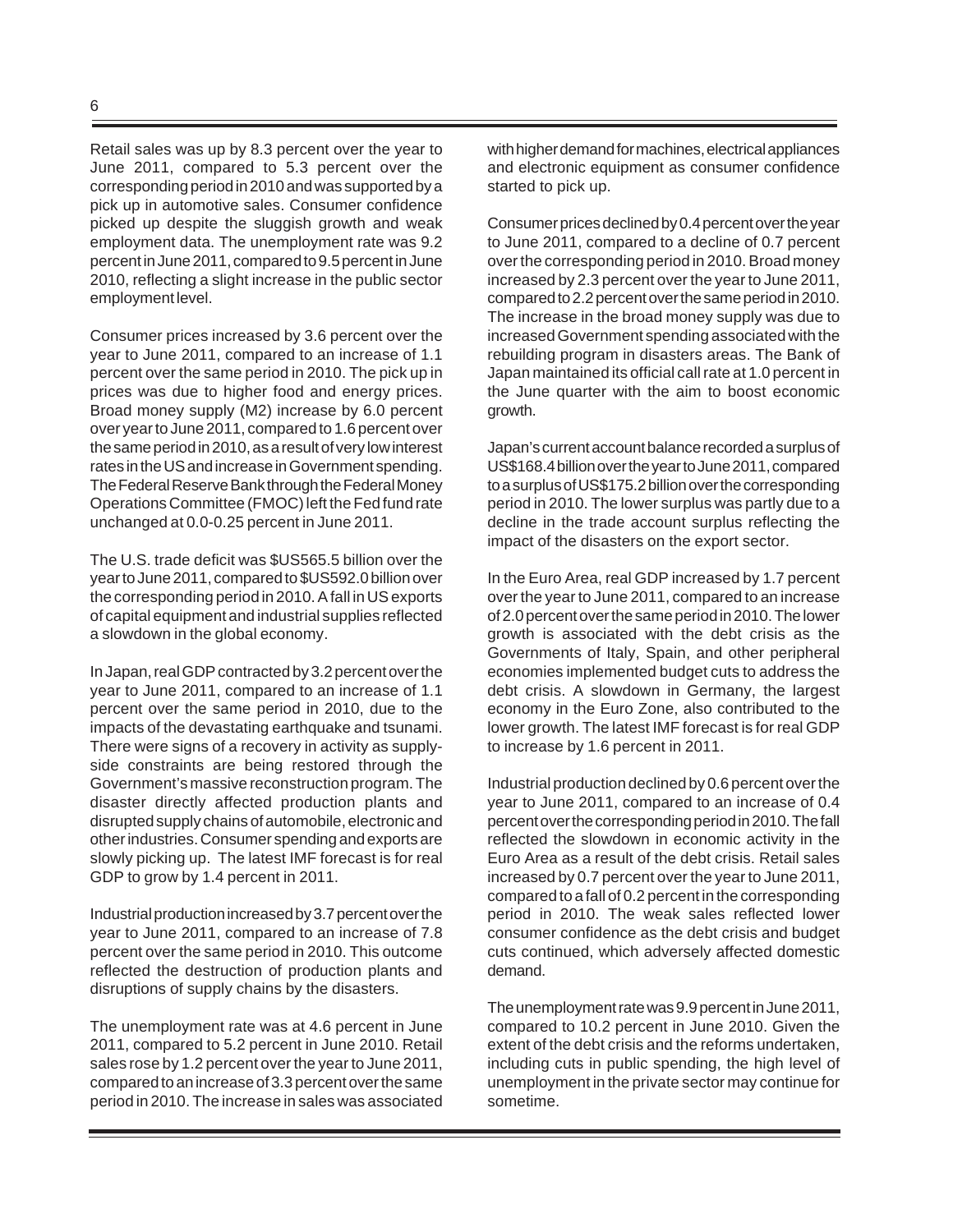Consumer prices increased by 2.7 percent over the year to June 2011, compared to an increase of 1.4 percent over the corresponding period in 2010. Broad money supply increased by 1.9 percent over the year to June 2011, compared to 0.3 percent over the corresponding period in 2010.

The current account recorded a deficit of US\$87.8 billion over the year to June 2011, compared to a deficit of US\$62.4 billion over the same period in 2010. The increase in the deficit was mainly due to a deterioration of the trade account to US\$27.6 billion.

In Germany, real GDP increased by 2.7 percent over the year to June 2011, compared to an increase of 4.0 percent over the same period in 2010. The lower growth by Europe's biggest economy was mainly due to a fall in domestic demand and private sector activity. The latest IMF forecast is for real GDP to grow by 2.5 percent in 2011.

Industrial production increased by 6.7 percent over the year to June 2011, compared to 10.5 percent over the same period in 2010. The lower outcome was mainly associated with a slowdown in activity in the construction sector. Retail sales increased by 1.5 percent over the year to June 2011, compared to an increase of 3.8 percent over the corresponding period in 2010, reflecting a decline in consumer confidence.

Consumer prices increased by 2.2 percent over the year to June 2011, compared to a rise of 0.9 percent over the same period in 2010. Unemployment rate declined to 7.0 percent in June 2011, compared to 7.7 percent in June 2010.

The current account recorded a surplus of US\$192.3 billion over the year to June 2011, compared to US\$182.7 billion over the corresponding period in 2010. The higher surplus was due to a strong trade account balance of US\$197.3 billion.

In the United Kingdom (UK), real GDP increased by 0.7 percent over the year to June 2011, compared to a growth of 1.6 percent over the same period in 2010. The sluggish growth was associated with a slowdown in the manufacturing and services sectors as the euro zone debt crisis deepened and global market turmoil increased. The latest IMF forecast is for real GDP to grow by 1.7 percent in 2011.

Industrial production fell by 0.3 percent over the year

to June 2011, compared to an increase of 1.3 percent over the corresponding period in 2010. The decline was attributed to a fall in external demand, while domestic demand remains relatively flat. Retail sales increased by 0.2 percent over the year to June 2011, compared to an increase of 2.4 percent over the same period in 2010. The annual unemployment level rose by 7.9 percent in June 2011, compared to 7.8 percent

Consumer prices increased by 4.2 percent over the year to June 2011, compared to 3.2 percent over the corresponding period in 2010. Broad money supply increased by 4.0 percent over the year to June 2011, compared to 5.8 percent over the same period in 2010. The Bank of England maintained its official interest rate at 0.5 percent over the June quarter of 2011.

in June 2010.

The trade account recorded a deficit of US\$158.7 billion over the year to June 2011, compared to a deficit of US\$135.0 billion over the same period in 2010.

In Australia, real GDP grew by 1.0 percent over the year to June 2011, compared to 3.2 percent over the same period in 2010. The slowdown was associated with a decline of primary exports to Asia due to the floods, which adversely affected coal mines in Queensland. The latest IMF forecast is for real GDP to increase by 3.0 percent in 2011.

Industrial production fell by 3.7 percent over the year to June 2011, compared to an increase of 1.3 percent over the corresponding period in 2010. Retail sales increased by 1.4 percent over the year to June 2011, compared to 2.1 percent over the same period in 2010, reflecting a slowdown in consumer demand. Household spending was weak mainly due to the flood. Unemployment rate was 4.9 percent in June 2011, compared to 5.1 percent in June 2010.

Consumer prices increased by 3.6 percent over the year to June 2011, compared to 3.1 percent increase over the same period in 2010. Broad money supply increased by 9.0 percent over the year to June 2011, compared to 4.2 percent increase over the same period in 2010. The Reserve Bank of Australia maintained its official interest rate at 4.75 percent over the June quarter of 2011.

The trade account recorded a surplus of US\$29.2 billion over the year to June 2011, compared to a deficit of US\$4.2 billion over the same period in 2010. The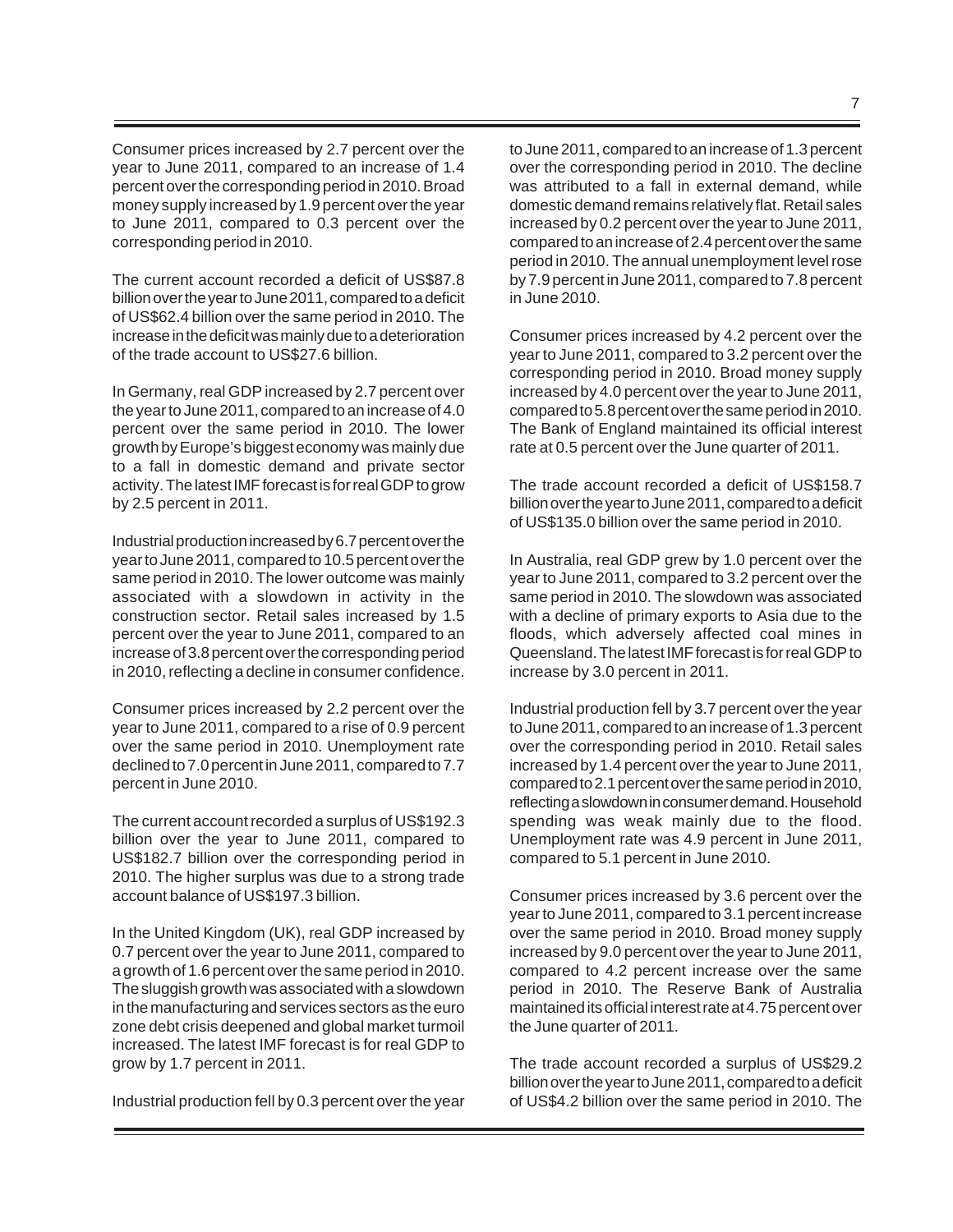surplus was due to high commodity prices.

In the June quarter of 2011, the US dollar depreciated against all major currencies. It weakened against the Australian dollar by 5.8 percent, euro by 5.4 percent, pound sterling by 1.9 percent and yen by 0.9 percent.

In the quarter, the daily average kina exchange rate appreciated against all the major currencies. It appreciated against the US dollar by 7.9 percent to 0.4130**,** the Australian dollar by 2.0 percent to 0.3888**,** the pound sterling by 5.9 percent to 0.2533 and the Japanese yen by 6.9 percent to 33.6925. These movements resulted in the daily average TWI appreciating by 3.8 percent in the June quarter to 32.08 from 30.96 in the March quarter of 2011.

#### **3. DOMESTIC ECONOMIC CONDITIONS**

#### **DOMESTIC ECONOMIC ACTIVITY**

Data from the Bank's Business Liaison Survey (BLS) show that the total nominal value of sales in the private sector declined by 0.5 percent in the March quarter of 2011, compared to an increase of 8.3 percent in the December quarter of 2010. Excluding the mineral sector, sales decreased by 4.0 percent in the March quarter of 2011, following an increase of 1.1 percent in the December quarter of 2010. Sales declined in the manufacturing, retail and transportation sectors while it increased in the building and construction, mineral, agriculture/forestry/fisheries, wholesale and, financial/ business and other services sectors. By region, NCD and Morobe recorded declines, while there were increases in the Highlands, Islands, Southern and Momase regions. Over the twelve months to March 2011, total sales increased by 19.9 percent.

In the manufacturing sector, sales declined by 19.1 percent in the March quarter of 2011, compared to a drop of 3.1 percent in the December quarter of 2010. The decline was mainly due to a fall in the production of sugar and low demand for soft drinks and food products following the end of the Christmas and New year period. Over the twelve months to March 2011, sales increased marginally by 0.7 percent.

In the retail sector, sales dropped by 14.1 percent in the quarter, compared to an increase of 0.4 percent in the December quarter of 2010. The decline reflected

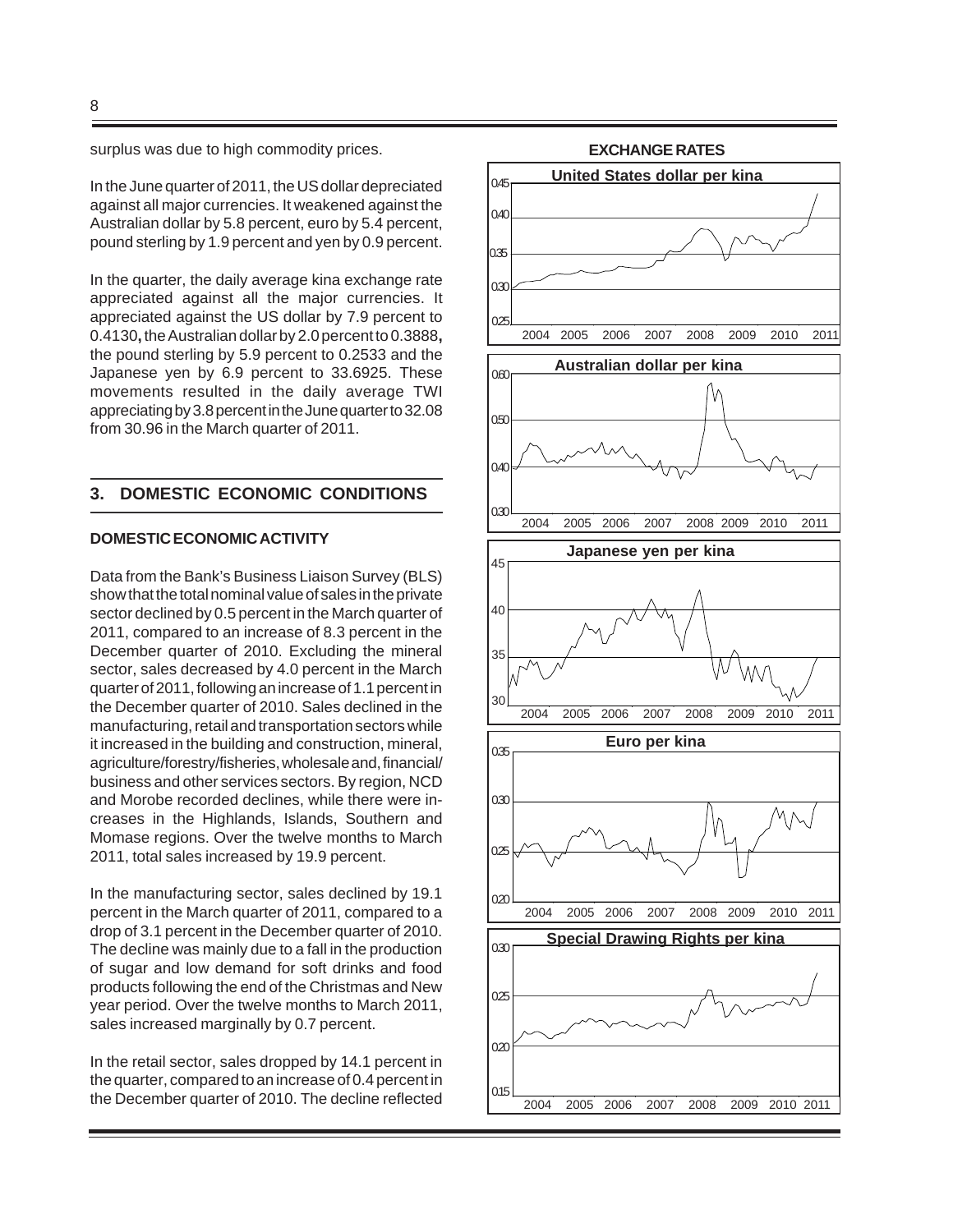destruction of two major retail shops by fire, a slow down in the sales of motor vehicles and ending of a contract by a major white goods retailer. The decline was also due to a low demand for consumer goods following the end of the festive season. Over the twelve months to March 2011, sales increased by 23.8 percent.

Sales in the transportation sector declined by 8.8 percent in the March quarter of 2011, compared to an increase of 3.7 percent in the December quarter of 2010. The decrease was due to a fall in demand for passenger travel and cargo haulage mainly in the sea transportation sub-sector, following the end of Christmas and New Year period. Over the twelve months to March 2011, sales increased by 14.0 percent.

For the mineral sector, sales increased by 4.6 percent in the March quarter of 2011, following a strong growth of 18.2 percent in the December quarter of 2010. The increase was mainly driven by high export prices and increased production of copper and gold by mining companies. Over the twelve months to March 2011, sales increased by 17.5 percent.

In the financial/business and other services sector, sales increased by 5.1 percent in the March quarter of 2011, up from 4.2 percent in the December quarter of 2010. The increase was mainly associated with high demand for banking and security services, combined with strong activity in the real estate market. Over the twelve months to March 2011, sales increased by 14.3 percent.

In the wholesale sector, sales increased by 5.3 percent in the quarter, compared to an increase of 5.2 percent in the December quarter of 2010. The increase was mainly associated with higher demand for fuel products while demand for general consumer goods has generally subsided. Over the twelve months to March 2011, sales increased by 34.5 percent.

In the agriculture/forestry/fisheries sector, sales increased by 10.4 percent in the March quarter of 2011, following a fall of 1.0 percent in the December quarter of 2010. The increase was mainly in the agriculture and fisheries sub-sectors. The increase in the agriculture sub-sector was due to high export prices and production of palm oil and coffee while in the fisheries sub-

sector, the increase was driven by higher catches and processing of tuna. Over the twelve months to March 2011, sales increased by 22.5 percent.

In the building and construction sector, sales increased substantially by 70.1 percent in the quarter, compared to a marginal increase of 0.8 percent in the December quarter of 2010. The increase was due to the on-going construction activity associated with the LNG project in the Highlands and Southern regions, various road maintenance work by the Government and donor agencies and building construction undertaken by the private sector in NCD and Islands regions. Over the twelve months to March 2011, sales increased by 89.5 percent.

By region, sales<sup>1</sup> declined in Morobe and NCD, which more than offset the increases in other regions. In Morobe, sales dropped by 20.3 percent in the March quarter of 2011, compared to an increase of 3.3 percent in the December quarter of 2010. There were declines in the manufacturing, wholesale and transportation sectors. In the manufacturing and wholesale sectors, the declines were due to lower demand for food, soft drinks and beverages following the end of the festive season. The drop in sales in the transportation sector was associated with lower demand for passenger travel and cargo haulage reflecting the end of the festive season. Over the twelve months to March 2011, sales declined by 2.4 percent.

In NCD, sales declined by 5.8 percent in the quarter, compared to a fall of 0.2 percent in the previous quarter. The decline was in the manufacturing and retail sectors. In the manufacturing sector, the decline was associated with a slow down of production and sales by a major flour producer due to lower demand. The fall in the retail sector was mainly driven by lower sales of motor vehicles and completion of a contract by a major retail company, combined with a slow down in the demand for consumer goods such as food and beverages following the end of the Christmas and New Year period. Over the twelve months to March 2011, sales increased by 17.4 percent.

Sales in the Momase region grew by 1.3 percent in the March quarter of 2011, compared to an increase of 3.9 percent in the December quarter of 2010. There were increases in the manufacturing sector and fisheries sub-sector. The increase in the manufacturing sector

1Some companies engaged in the LNG project are not covered in the BLS and Employment Survey sample.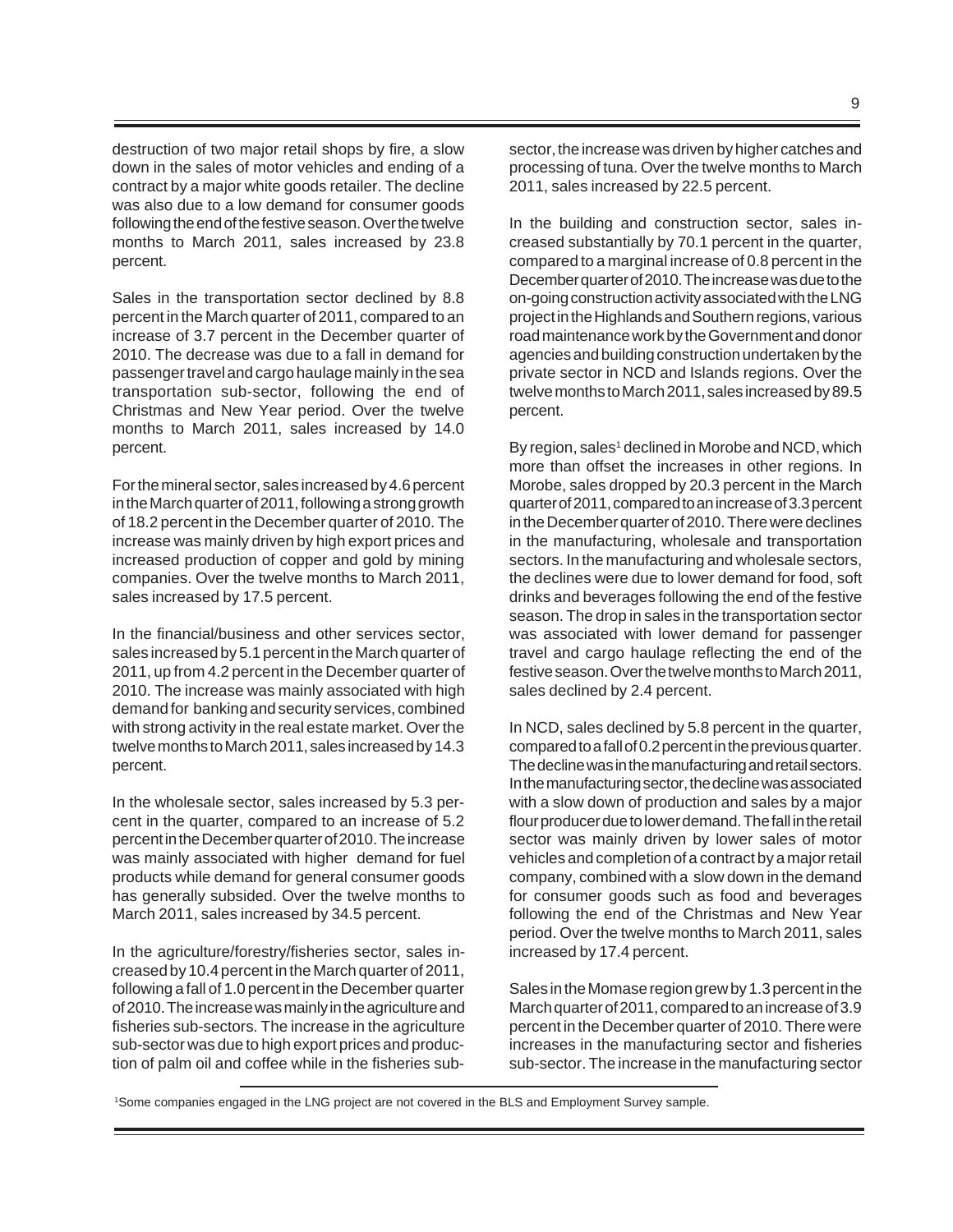was associated with higher production of tobacco and cigarettes while in the fisheries sub-sector, the increase was attributed to high tuna harvest. Over the twelve months to March 2011, sales increased by 27.0 percent.

For the Southern region, sales increased by 3.7 percent in the quarter, compared to an increase of 26.8 percent in the previous quarter. The increase was mainly in the mineral sector and the agriculture subsector. In the mineral sector, the increase was attributed to higher international prices and production, especially for gold and copper, while the increase in the agriculture sub-sector was due to higher international price of palm oil. Over the twelve months to March 2011, sales increased by 26.2 percent.

Sales in the Islands region grew by 11.2 percent in the March quarter of 2011, compared to an increase of 3.8 percent in the December quarter of 2010. There were increases in the wholesale, mineral, and building and construction sectors. In the wholesale sector, the increase was mainly associated with the expansion of operations by a fuel distribution company. The increase in the mineral sector was due to higher international prices and export of gold. In the building and construction sector, the increase reflected new building and road projects in East and West New Britain provinces. Over the twelve months to March 2011, sales increased by 31.5 percent.

In the Highlands region, sales grew by 12.4 percent in the quarter, compared to an increase of 7.8 percent in the previous quarter. The increase was mainly in the mineral, and building and construction sectors. The increase in the mineral sector was due to higher international prices and production of gold while the increase in the building and construction sector was associated with the LNG project in the Southern Highlands province. Over the twelve months to March 2011, sales increased by 28.0 percent.

#### **EMPLOYMENT**

The Bank's Employment Index shows that the level of employment in the formal private sector increased by 3.0 percent in the June quarter of 2011, after increasing by 3.1 percent in the previous quarter. Excluding the mineral sector, the level of employment increased by 3.2 percent. By sector, employment increased in the transportation, wholesale, agriculture/forestry/fisheries, financial/business and other services, mineral and manufacturing sectors, while it declined in the building and construction and retail sectors. By region, the level of employment increased in all regions. Over the year to June 2011, the total level of employment increased by 7.1 percent, compared to the corresponding period in 2010. Excluding the mineral sector, the level of employment increased by 6.7 percent.

In the transportation sector, the level of employment increased by 13.6 percent in the June quarter of 2011, following an increase of 23.0 percent in the previous quarter. There were increases in all three modes of transportation. An increase in the air transportation sub-sector was driven by the expansion of major airline companies, with purchases of additional aircrafts to cater for increased passenger travel and cargo movements associated with the LNG project as well as higher demand from existing airports and newly serviced routes. The increase in the land transportation sub-sector was due to increased shipment of cargo reflecting expansion of business operations. In the sea transportation sub-sector, the increase was due to the purchase of a new barge by a shipping company to service a major mining operation in the Islands region and the recruitment of casual employees by a shipping company. Over the year to June 2011, the level of employment increased by 23.7 percent.

In the wholesale sector, the level of employment grew by 10.9 percent in the June quarter of 2011, compared to a decline of 1.5 percent in the previous quarter. The increase was mainly attributed to strong growth in business activity and expansion of operations by major agricultural wholesale companies. The increase was also associated with the recruitment of casual employees by coffee buyers during the coffee season. Over the year to June 2011, the level of employment increased by 12.2 percent.

In the agriculture/forestry/fisheries sector, the level of employment increased by 7.3 percent in the quarter, compared to an increase of 6.6 percent in the previous quarter. There were increases in all the sub-sectors. In the agriculture sub-sector, the increase was due to expansion of operations by a major palm oil producer and increased harvest of palm oil in the Islands and Southern regions, and recruitment of seasonal workers for coffee harvest season in the Highlands region. The increase in the forestry sub-sector was due to higher production of logs associated with logging in new areas and favourable dry weather conditions, while the increase in the fisheries sub-sector reflected higher tuna catches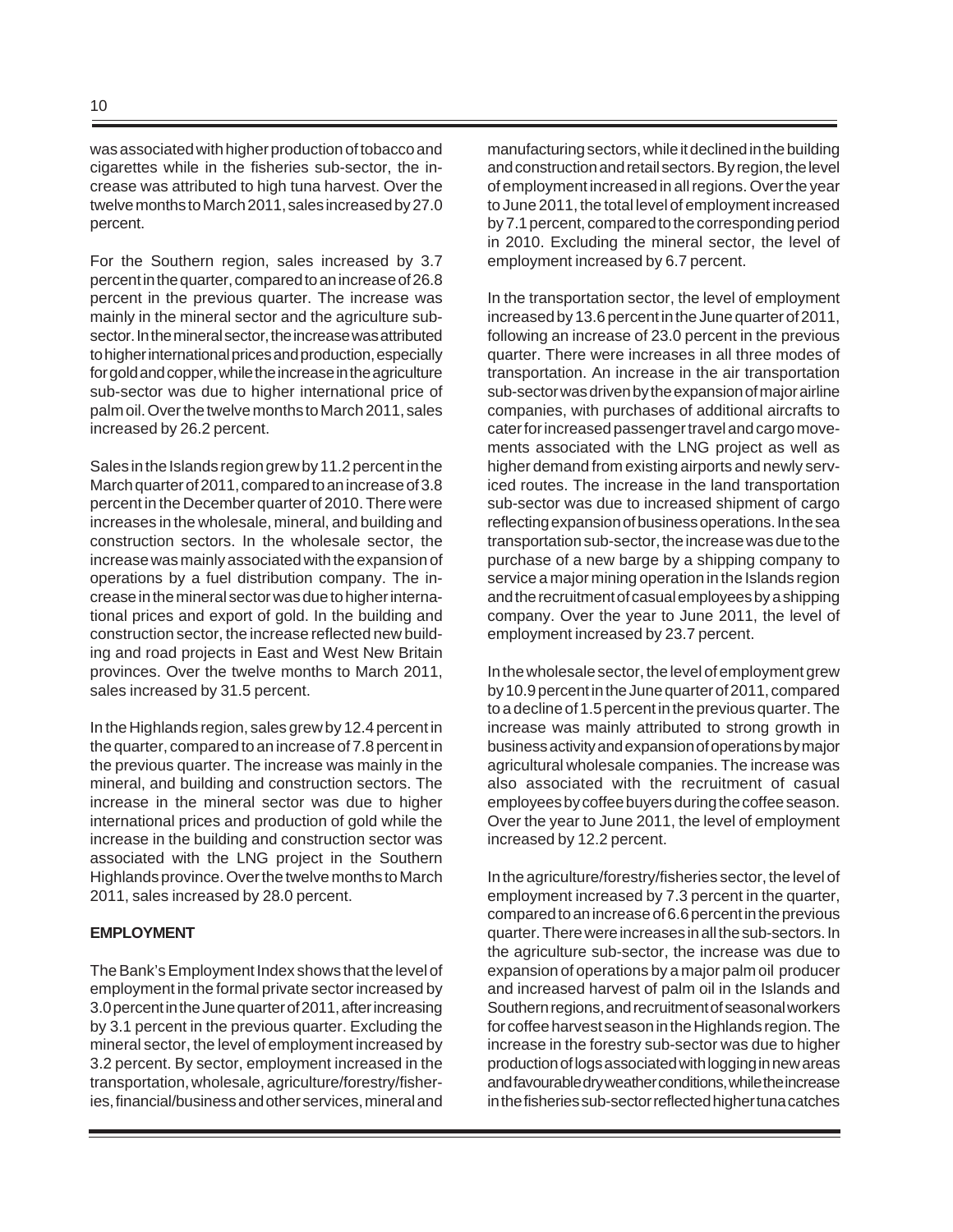

and harvest of other marine products. Over the year to June 2011, the level of employment increased by 6.5 percent.

In the financial/business and other services sector, the level of employment increased by 0.8 percent in the June quarter of 2011, compared to 1.5 percent in the previous quarter. The increase was recorded in the financial, business and other services sub-sectors such as hotels and catering, real estate and other professional services. The increase in the financial sub-sector was due to recruitment of employees by commercial bank and finance companies. The increase in hotels and catering services reflected expansion of major hotels and awarding of new catering contracts for some of the LNG camp sites, respectively. The pick up in the real estate and other professional services reflected a general increase in economic activity. Over the year to June 2011, the level of employment grew by 4.4 percent.

In the mineral sector, the level of employment increased by 0.3 percent in the quarter, following an increase of 2.7 percent in the March quarter. The increase was mainly driven by the on-going construction of the LNG project in the Southern Highlands and Gulf provinces, combined with a pick-up in mining and exploration activities by mineral companies. Over the year to June 2011, the level of employment increased by 10.7 percent.

In the manufacturing sector, the level of employment grew by 0.3 percent in the June quarter of 2011, compared to an increase of 0.4 percent in the previous quarter. The increase was associated with higher production of merchandise goods, industrial chemicals and equipment, and concrete products. Over the year to June 2011, the level of employment increased by 13.4 percent.

In the retail sector, the level of employment decreased by 0.6 percent in the quarter, compared to a decline of 2.8 percent in the March quarter. The decline reflected a fall in motor vehicle sales by a major supplier, destruction of two major retail shops by fire in Madang and West New Britain provinces, combined with layingoff of casual employees. Over the year to June 2011, the level of employment increased by 2.2 percent.

In the building and construction sector, the level of employment decreased by 9.1 percent in the June quarter of 2011, compared to a fall of 2.7 percent in the previous quarter. The decline was due to the completion of some building projects in NCD, Islands, Southern and Momase regions and the completion of road maintenance work in the NCD and the Momase regions. Over the year to June 2011, the level of employment declined by 12.2 percent.

By region, the level of employment increased in all regions. In the Momase region, the level of employment increased by 7.1 percent in the June quarter of 2011, compared to a decline of 0.9 percent in the previous quarter. The increase was mainly in the manufacturing sector and the forestry sub-sector. The increase in the manufacturing sector was due to higher demand reflecting expansion by a major corned beef cannery while the growth in the forestry sub-sector was associated with increased logging activity, mainly due to expansion to new areas. Over the year to June 2011, the level of employment increased by 8.7 percent.

In the Southern region, the level of employment increased by 5.0 percent in the June quarter of 2011, compared to an increase of 1.6 percent in the March quarter. There were increases in the transportation, manufacturing and mineral sectors, and the agriculture and forestry sub-sectors. In the transportation sector, the increase was associated with movements of cargo for the LNG project and general merchandising. In the mineral sector, the increase was due to on-going exploration activity and construction of the LNG project, while the increase in the manufacturing sector was associated with the commencement of timber processing by a major logging operator. The increase in the agriculture sub-sector reflected higher number of casual employees engaged by two oil palm estates in Oro and Milne Bay provinces during the harvest period.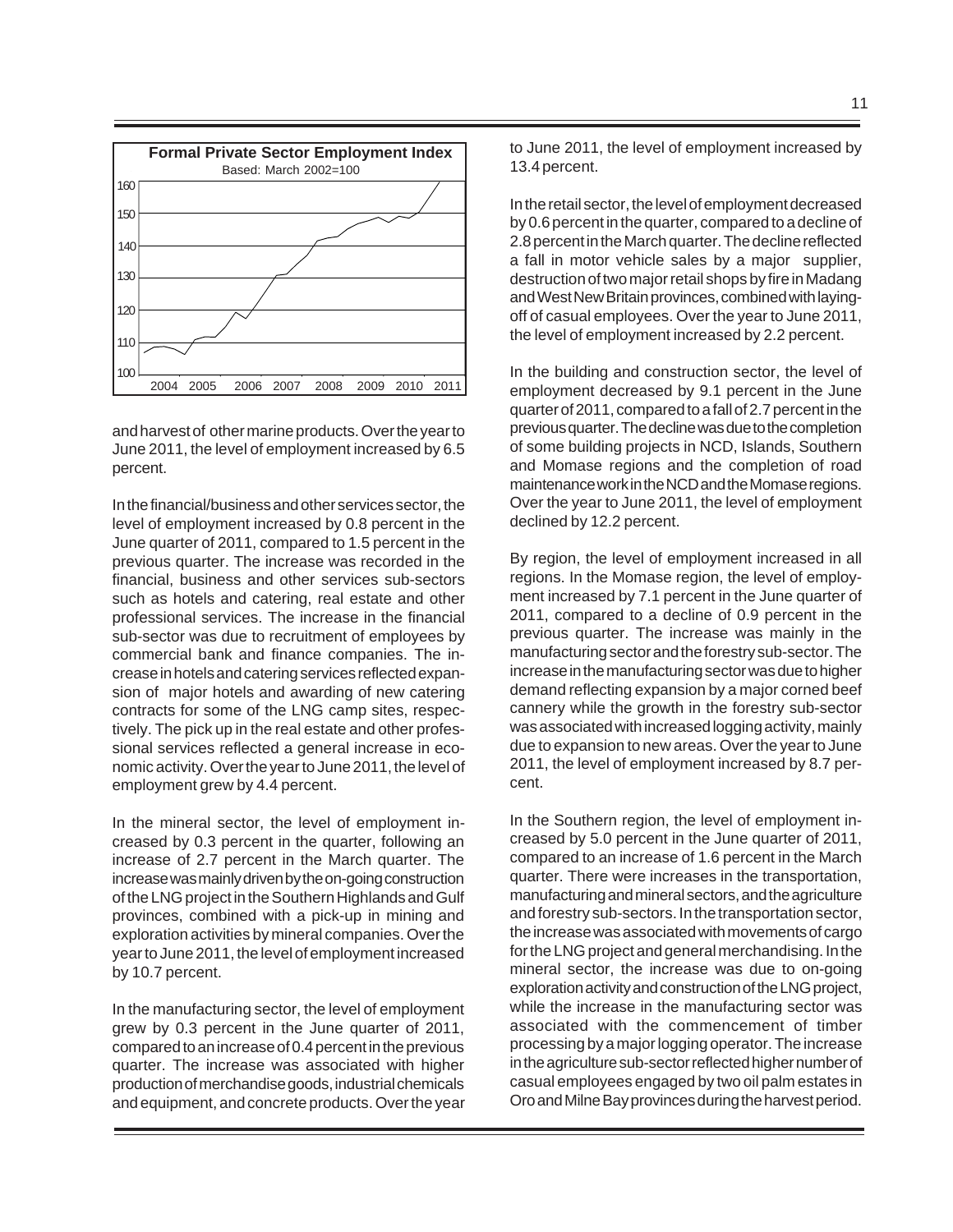The growth in employment in the forestry sub-sector reflected the commencement of logging operations and acquisition of a new logging site. Over the year to June 2011, the level of employment increased by 4.6 percent.

In the Highlands region, the level of employment grew by 4.7 percent in the June quarter of 2011, compared to an increase of 9.6 percent in the March quarter. The increase was in the mineral, manufacturing and wholesale sectors, and the agriculture sub-sector. The growth in employment in the mineral sector was associated with the LNG project and exploration activity by the Porgera Joint Venture mining company. In the manufacturing sector, higher employment was due to an increase in the processing of coffee during the bumper coffee season, while the increase in the wholesale sector was due to high demand associated with the coffee season and high international coffee prices. The increase in the agriculture sub-sector was due to recruitment of casual employees for the coffee harvest season. Over the year to June 2011, the level of employment increased by 1.6 percent.

In the Islands region, the level of employment increased by 3.4 percent in the quarter, compared to an increase of 2.6 percent in the previous quarter. The increase was in the transportation, wholesale and manufacturing sectors, and the agriculture sub-sector. The increase in the transportation sector was due to higher demand for shipping services associated with increased copra production and addition of a new barge to service a mining operation. In the manufacturing sector, the increase was mainly driven by higher production of concrete products, while the increase in the wholesale sector was due to higher demand and expansion of operations. The increase in the agriculture sub-sector was attributed to higher palm oil harvest and expansion of operations by a major palm oil company. Over the year to June 2011, the level of employment increased by 7.6 percent.

In NCD, the level of employment increased by 1.4 percent in the June quarter of 2011, following an increase of 0.2 percent in the March quarter. There were increases in the transportation, wholesale, mineral, manufacturing and financial/business and other services sectors. In the transportation sector, the increase was driven by the expansion of major airline companies, reflecting purchases of additional aircrafts, especially for cargo haulage and passenger travel for the LNG project as well as expansion of services to existing and new domestic routes. The increases in the sea and land transportation sub-sectors were due to the expansion of operations and increased passenger travel and cargo haulage. The growth in the manufacturing sector reflected higher demand and production of consumer goods, and industrial chemicals and equipment, combined with new recruitment by furniture companies. In the wholesale sector, the increase was attributed to higher demand and expansion of operations by a number of companies. In the financial/ business and other services sector, the increase was in the financial, business (hotels and catering), and other professional services sub-sectors. The increase in the financial sub-sector was due to the recruitment of casual employees by a commercial bank for its rural banking program and recruitment of staff by finance companies. The increase in the business sub-sector reflected the expansion of operations by major hotels and awarding of new catering contracts for some of the LNG camp sites as well as an increase in real estate services. The increase in other professional services sub-sector reflected a general increase in activity and demand for legal and accounting services. Over the year to June 2011, the level of employment increased by 6.7 percent.

In Morobe, the level of employment increased marginally by 0.4 percent in the June quarter of 2011, following an increase of 7.8 percent in the previous quarter. The increase was mainly in the transportation, wholesale and manufacturing sectors and the agriculture subsector. The increase in the transportation sector was driven by higher activity in the sea and land transportation sub-sectors, especially movement of cargo and equipment for the LNG project in the Highlands. There was also increased demand for freight management services. In the wholesale sector, the increase was due to higher demand and expansion of operations. In the manufacturing sector, the increase in employment was attributed to higher demand for kit homes, production of consumer goods and industrial products, and the engagement of casual staff by a cement factory for packing of cement products. The increase in the fisheries sub-sector reflected higher catches of tuna and other marine products. Over the year to June 2011, the level of employment increased by 13.0 percent.

#### **CONSUMER PRICE INDEX**

Quarterly headline inflation, as measured by the Consumer Price Index (CPI), was 2.2 percent in the June quarter of 2011, compared to 3.1 percent in the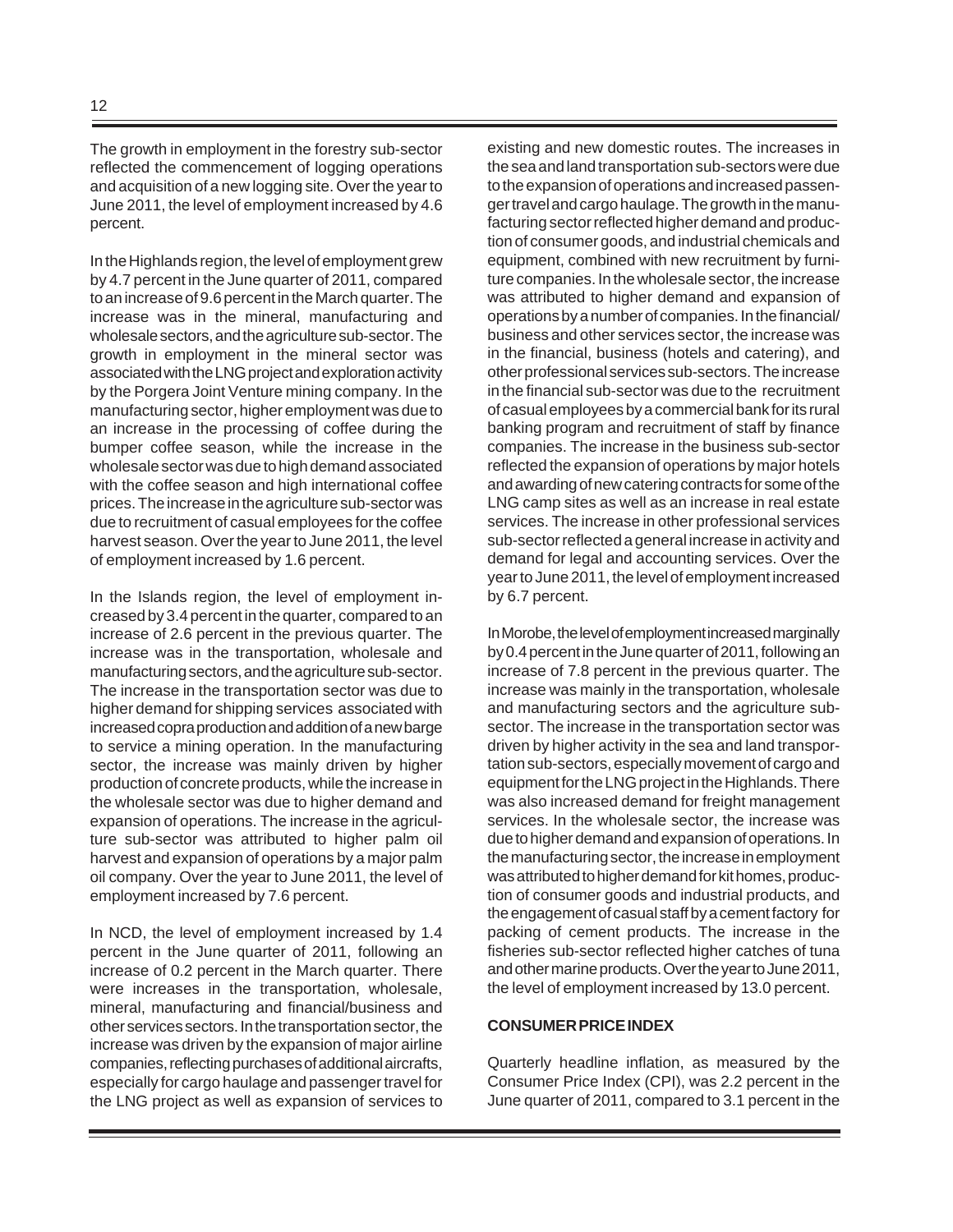March quarter. There were increases in most expenditure groups, with the highest price increases recorded in the 'Rents, Council charges, fuel and power', and 'Household Equipment and Operations' expenditure groups. Annual headline inflation was 9.6 percent in the June quarter of 2011, higher than the 9.0 percent in the March quarter. By region, all urban areas recorded price increases in the June quarter of 2011.

The CPI for the 'Food' expenditure group increased by 2.9 percent in the June quarter of 2011, following an increase of 2.3 percent in the March quarter. The increase was in most sub-groups, with the highest price increase of 7.2 percent recorded in the miscellaneous food sub-group. This was followed by the meat and fish sub-group with 2.9 percent and the cereals sub-group with 2.3 percent. The fruit and vegetables sub-group recorded a decrease of 4.0 percent. This expenditure group contributed 1.2 percentage points to the overall movement in the CPI.

Prices in the 'Drinks, tobacco and betelnut' expenditure group increased by 0.4 percent in the June quarter of 2011, following an increase of 4.1 percent in the previous quarter. Most sub-groups recorded price increases, with cigarettes and tobacco recording the highest of 3.9 percent. Prices of soft drinks and alcoholic drinks sub-groups increased by 3.0 percent and 0.7 percent, respectively, while the betelnut subgroup recorded a decrease of 12.7 percent. This expenditure group contributed 0.1 percentage points to the overall movement in the CPI.

In the 'Clothing and footwear' expenditure group, the CPI increased by 1.4 percent in the quarter, compared to an increase of 3.0 percent in the previous quarter. All sub-groups recorded price increases, with 'other clothing and footwear' sub-group recording the highest of 2.3 percent. This was followed by 'women's and girls' clothing' and 'men's and boys' clothing' sub-groups with 1.4 percent and 0.8 percent, respectively. This expenditure group contributed 0.1 percentage points to the overall movement in the CPI.

The CPI for the 'Rents, Council charges, Fuel/power' expenditure group increased by 4.1 percent in the June quarter of 2011, compared to an increase of 7.7 percent in the previous quarter. The increase was accounted for by the fuel/power sub-group with 6.9 percent. This expenditure group contributed 0.3 percentage points to the overall movement in the CPI.

For the 'Household equipment and operations' expenditure group, prices increased by 3.6 percent in the June quarter of 2011, compared to an increase of 0.1 percent in the previous quarter. All sub-groups had price increases, with the durable goods sub-group recording the highest of 5.9 percent. This was followed by the non-durable goods sub-group with 5.3 percent and semi-durable goods sub-group with 0.8 percent. This expenditure group contributed 0.2 percentage points to the overall movement in the CPI.

In the 'Transport and communication' expenditure group, prices increased by 3.7 percent in the June quarter of 2011, following an increase of 3.1 percent in the March quarter. There were increases in all subgroups, with the motor vehicle purchase sub-group recording the highest of 5.5 percent, followed by the motor vehicle operation sub-group with 1.9 percent. This expenditure group contributed 0.5 percentage points to the overall movement in the CPI.

The CPI for the 'Miscellaneous' expenditure group decreased by 0.1 percent in the June quarter of 2011, compared to an increase of 3.0 percent in the previous quarter. Prices for the medical and health care subgroup increased by 1.6 percent, while those of the other goods sub-group declined by 1.1 percent. The contribution of this expenditure group to the overall movement in the CPI was negligible.

By urban areas, inflation increased in all the surveyed centers in the June quarter of 2011. Goroka recorded the highest increase while Port Moresby recorded the lowest. In Goroka, prices increased by 3.0 percent and contributed 0.4 percentage points to the overall movement in the CPI. Rabaul recorded the second highest of 2.7 percent and contributed 0.3 percentage points to the overall movement in the CPI. This was followed by Madang with 2.5 percent increase and contribution of 0.3 percentage points to the overall movement in the CPI. Lae recorded a price increase of 2.3 percent, while Port Moresby recorded 1.7 percent, each contributing 0.5 and 0.7 percentage points, respectively, to the overall movement in the CPI.

In Port Moresby, prices increased by 1.7 percent in the June quarter of 2011, compared to an increase of 4.8 percent in the March quarter. All expenditure groups recorded increases, except the 'Drinks, tobacco and betelnut' expenditure group, which decreased by 2.9 percent. The 'Household equipment and operations' expenditure group recorded the highest increase of 5.2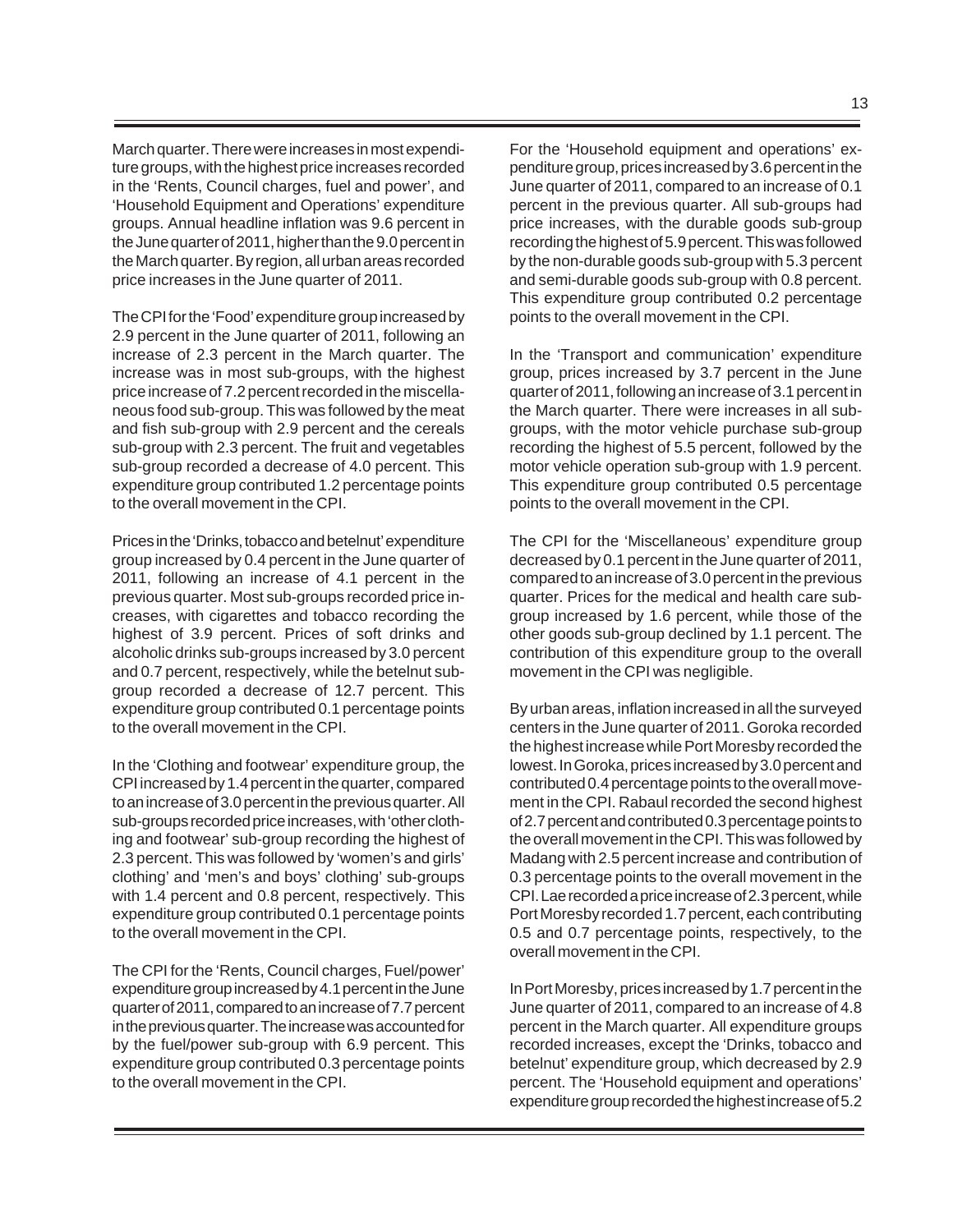

percent, followed by 'Rent, council charges, fuel and power' with 4.3 percent, 'Transport and communication' with 3.9 percent, 'Food' with 2.8 percent and 'Clothing and footwear' with 1.2 percent.

Prices increased in Madang by 2.5 percent in the quarter, compared to 4.4 percent in the previous quarter. The increase was in all expenditure groups. The 'Rent, council charges and fuel/power' expenditure group recorded the highest increase of 4.2 percent, followed by the 'Drinks, tobacco and betelnut' expenditure group with 4.0 percent. The 'Transport and communication' increased by 2.6 percent, 'Food' by 2.5 percent, 'Household equipment and operations' by 1.2 percent, and 'Clothing and footwear' by 0.7 percent.

In Goroka, prices increased by 3.0 percent in the June quarter of 2011, compared to an increase of 1.9 percent in the March quarter. The increase was in all expenditure groups, except the 'Clothing and footwear' group which declined by 0.3 percent. The 'Household equipment and operations' expenditure group recorded the highest price increase of 5.1 percent, followed by the 'Rents, council charges, fuel and power' group with 4.4 percent. Prices for the 'Transport and communication' expenditure group increased by 4.3 percent, and for those of the 'Food' group by 2.6 percent.

For Rabaul, prices increased by 2.7 percent in the June quarter of 2011, compared to an increase of 1.1 percent in the previous quarter. There were increases in all expenditure groups, with the 'Rents, council charges, fuel and power' group recording the highest increase of 4.1 percent. This was followed by the 'Food' expenditure group with 3.3 percent, 'Drinks, Tobacco and Betelnut' group with 2.3 percent, 'Transport and communication' group with 2.7 percent, and 'Household equipment and operation' group with 1.2 percent.

In Lae, prices increased by 2.3 percent in the June quarter of 2011, compared to an increase of 0.6 percent in the March quarter. The increase was in all expenditure groups, with the 'Rents, council charges, fuel and power' group recording the highest of 3.8 percent. This was followed by the 'Food' group with 3.0 percent, 'Clothing and footwear' group with 2.4 percent, 'Transport and communication' group with 2.0 percent, and 'Household equipment and operations' group with 2.6 percent. Prices for the 'Drinks, tobacco and betel nut' expenditure group increased by 1.6 percent.

Annual headline inflation was 9.6 percent in the June quarter of 2011, compared to 9.0 percent in the March quarter. There were increases in all expenditure groups. The highest increase came from the 'Drinks, tobacco and betel nut' group with 14.7 percent, followed by 'Rent, Council charges, and fuel/power' group with 12.3 percent, 'Clothing and footwear' group with 12.0 percent, 'Transport and communication' group with 8.5 percent, 'Food' group with 7.7 percent, 'Household equipment and operations' group with 5.9 percent, and 'Miscellaneous' group with 4.2 percent.

The quarterly exclusion-based inflation was 3.5 percent in the June quarter of 2011, compared to 2.5 percent in the March quarter, while the trimmed-mean inflation was 2.4 percent in the June quarter, compared to 2.2 percent in the previous quarter.

The annual exclusion-based inflation rate was 8.5 percent in the June quarter of 2011, compared to 6.6 percent in the March quarter, while the annual trimmedmean inflation was 7.0 percent in the June quarter, compared to 6.8 percent in the previous quarter.

# **4. EXPORT COMMODITIES REVIEW**

The total value of merchandise exports in the June quarter of 2011 was K4,112 million, 0.7 percent lower than in the corresponding quarter of 2010. The decline in export values were recorded for most export commodities, with the exception of coffee, copra, palm oil, rubber, crude oil and copper. Mineral export receipts, excluding crude oil, were K2,386.9 million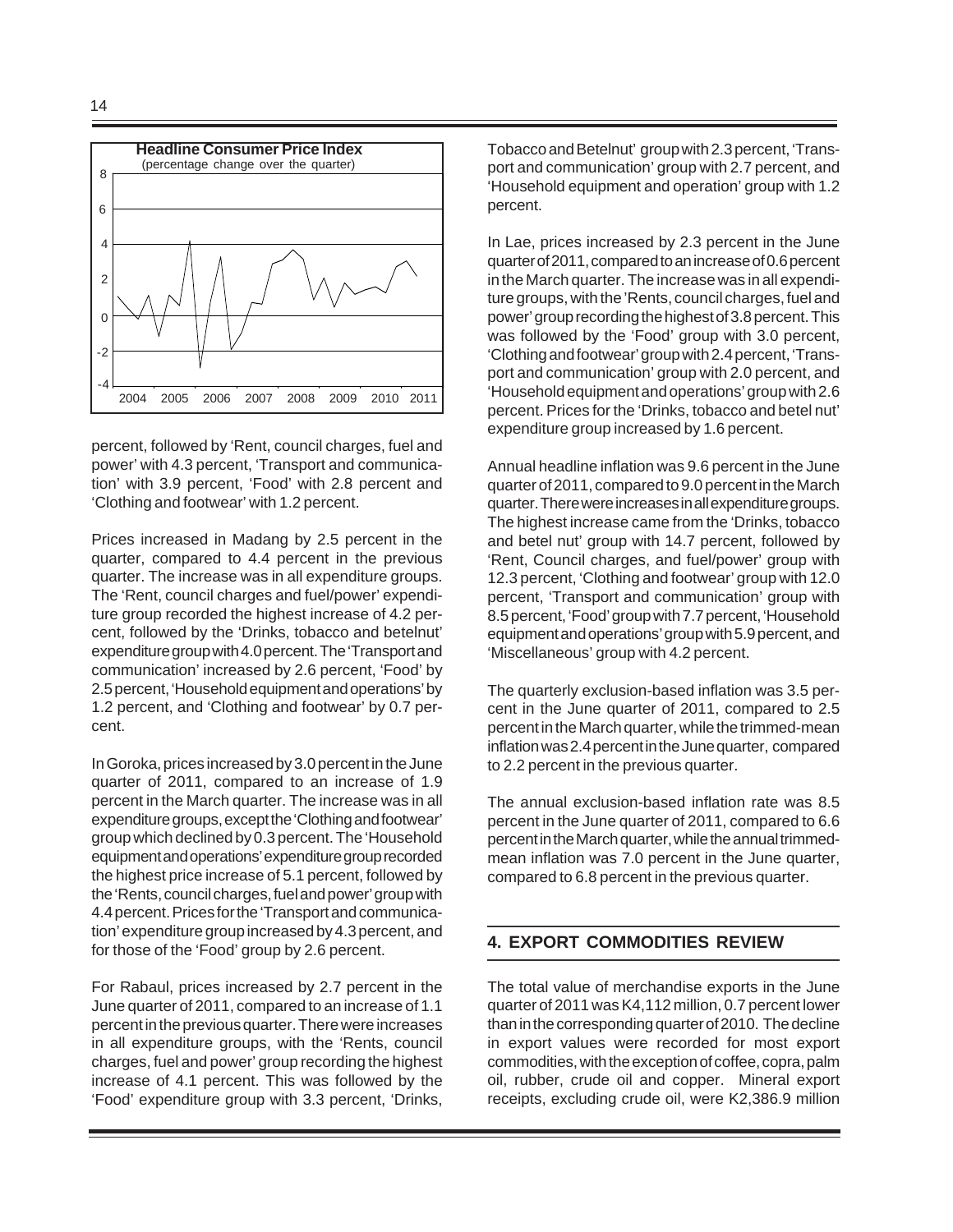and accounted for 58.1 percent of total merchandise exports in the June quarter of 2011, compared to K2,668.9 million or 64.5 percent in the corresponding quarter of 2010. Crude oil exports totalled K770.0 million and accounted for 18.7 percent of total merchandise exports in the June quarter of 2011, compared to K471.4 million or 11.4 percent in the corresponding quarter of 2010.

The value of agricultural, marine products, and other non-mineral exports, excluding forestry and refined petroleum product exports was K730.5 million and accounted for 17.8 percent of total merchandise exports in the June quarter of 2011, compared to K609.2 million or 14.7 percent in the corresponding quarter of 2010. Forestry product exports were K152.5 million and accounted for 3.7 percent of total merchandise exports in the June quarter of 2011, compared to K152.1 million or 3.7 percent in the corresponding quarter of 2010. Refined petroleum product exports were K72.1 million and accounted for 1.8 percent of total merchandise exports in the June quarter of 2011, compared to K236.4 million or 5.7 percent in the corresponding quarter of 2010.

The weighted average price of Papua New Guinea's exports was 19.6 percent higher in the June quarter of 2011, compared to the corresponding quarter of 2010. There was a 18.5 percent increase in the weighted average price of mineral exports, with higher kina prices of all mineral exports. For the agricultural, forestry and marine product exports, excluding refined petroleum product exports, the weighted average price increased by 24.2 percent due to higher kina export prices of most agricultural exports, which more than offset the decline in export prices of logs and marine products. Excluding logs, the weighted average price of agricultural and marine product exports increased by 37.6 percent in the June quarter of 2011, compared to the corresponding period of 2010. The higher kina export prices reflected increases in international prices.

#### **MINERAL EXPORTS**

Total mineral export receipts were K3,156.9 million in the June quarter of 2011, a decline of 5.3 percent from the corresponding quarter of 2010. This outcome was due to a decline in the export volumes of gold and copper, which more than offset the increase in export volume of crude oil and the prices of all mineral commodities.

The volume of gold exported in the June quarter of 2011 was 12.6 thousand tonnes, a decline of 26.3 percent from the corresponding quarter of 2010. The decline was due to lower production from Ok Tedi, Porgera, Lihir, Simberi and Hidden Valley mines, which more than offset the increase from Tolukuma mine. The average free on board (f.o.b.) price received for Papua New Guinea's gold exports was K111.9 million per tonne during the June quarter of 2011, an increase of 8.8 percent from the corresponding period of 2010. This outcome was due to higher international prices resulting from increased global demand. The average gold price at the London Metal Exchange increased by 26.2 percent to US\$1,505 per fine ounce in the June quarter of 2011, from the corresponding quarter of 2010. The increase was due to higher demand for gold based investments which are considered as a safe haven, supported by high demand in jewellery in India and China. The decline in export volume more than offset the increase in export price resulting in a 19.8 percent decline in export receipts to K1,410.3 million in the June quarter of 2011, from the corresponding quarter of 2010.

Copper export volumes declined by 7.9 percent to 40.7 thousand tonnes in the June quarter of 2011, from the corresponding quarter of 2010. The decline was due to lower production and shipment from the Ok Tedi mine attributable to lower metal head grades and a month shut down of operations caused by raptures in the pipeline. The average f.o.b. price of Papua New Guinea's copper exports increased by 15.9 percent to K23,214 per tonne in the June quarter of 2011, compared to K20,036 per tonne in the corresponding quarter of 2010. This outcome was mainly due to the higher international prices as a result of strong demand especially from China, India and the strong global economic growth. The increase in export price more than offset the decline in export volume resulting in a 6.7 percent increase in export receipts to K944.8 million in the June quarter of 2011, compared to the corresponding quarter of 2010.

Crude oil export volumes increased by 11.5 percent to 2,374.6 thousand barrels in the June quarter of 2011, from the corresponding quarter of 2010. The increase reflected higher extraction at the Kutubu and Moran oil fields, which more than offset the declines at Gobe Main and South East Mananda oil projects. The average export price of crude oil increased by 46.6 percent to K324 per barrel in the June quarter of 2011, from the corresponding quarter of 2010. This outcome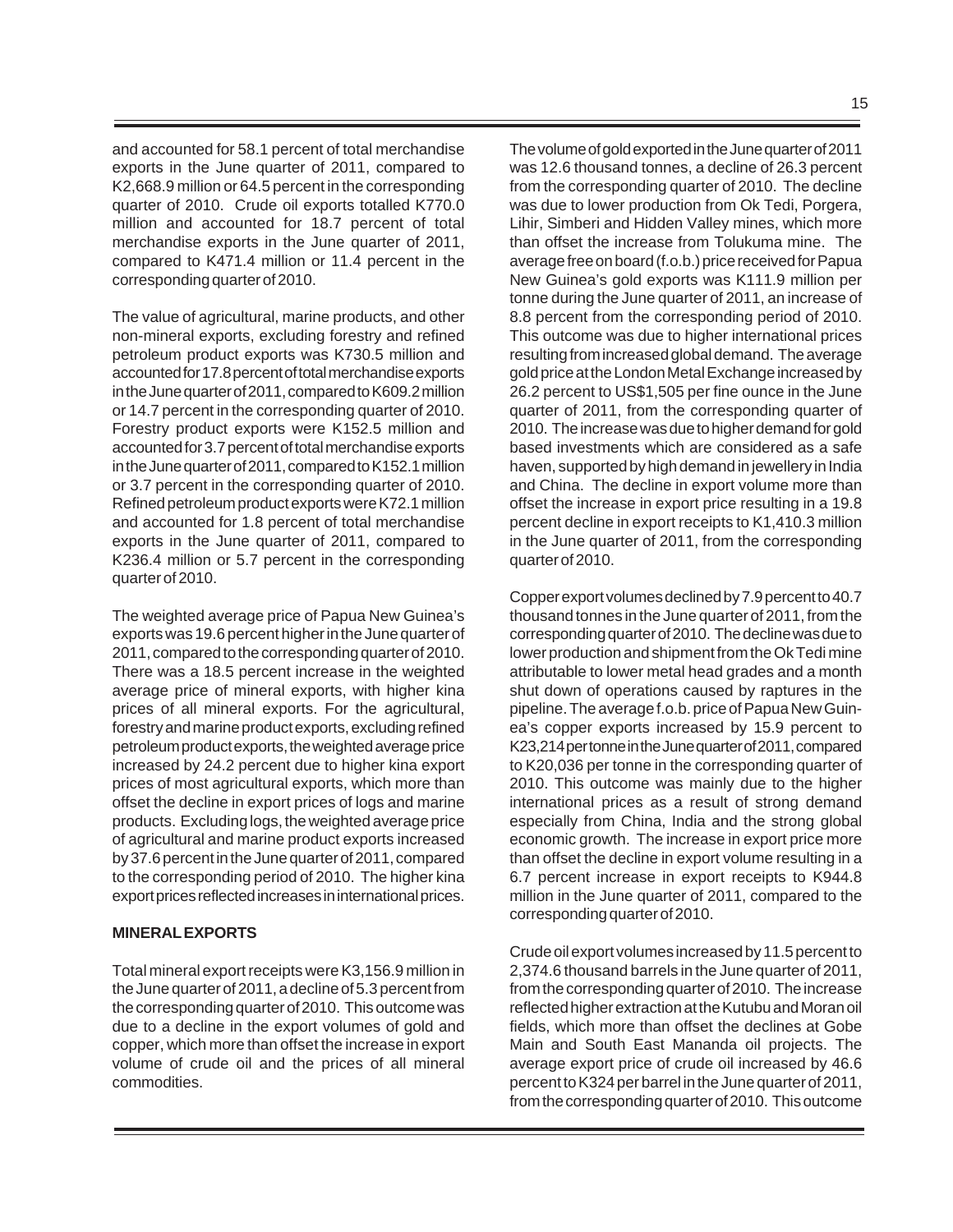was due to an increase in international prices, resulting from a decline in production by member countries of the Organisation of Petroleum Exporting Countries (OPEC), combined with higher demand from China, India and Brazil. The combined increases in export volume and price resulted in 63.3 percent to K770.0 million in the June quarter of 2011, from the corresponding quarter of 2010.

Export receipts of refined petroleum products from the Napanapa Oil Refinery declined significantly by 69.5 percent to K72.1 million in the June quarter of 2011, from the corresponding period of 2010. The outcome was mainly due to lower prices of the different refined petroleum products in the June quarter of 2011, compared to the corresponding period of 2010.

#### **AGRICULTURE, LOGS AND FISHERIES EXPORTS**

Export prices of most agricultural export commodities increased in the June quarter of 2011, from the corresponding quarter of 2010. Coffee prices increased by 72.7 percent, copra by 39.3 percent, copra oil by 84.6 percent, palm oil by 33.7 percent and rubber by 42.3 percent. The average export price of logs declined by 17.8 percent to K199 per cubic meter in the June quarter of 2011, from the corresponding quarter of 2010. The average export price of marine products declined by 72.0 percent in the June quarter of 2011, from the corresponding period of 2010. The increase in the export prices of most agricultural export commodities more than offset the decline in the price of log and marine product exports, resulting in a 24.2 percent increase in the weighted average price of agricultural, logs and marine product exports.

The volume of coffee exported increased by 18.2 percent to 16,200 tonnes in the June quarter of 2011, from the corresponding quarter of 2010. The outcome was due to higher production from rehabilitated blocks and the biannual season for the crop, where one season harvest is higher than the other caused by favorable dry weather conditions. The average export price of coffee increased by 72.7 percent to K14,105 per tonne in the June quarter of 2011, from the corresponding quarter of 2010. The increase was associated with higher international prices due to lower production and supply from Brazil and Columbia caused by unfavorable wet weather conditions and the replanting of new crops replacing aged trees damaged by berry borer diseases. The combined increase in export volume and price resulted in a significant increase of



#### **EXPORT COMMODITY PRICES**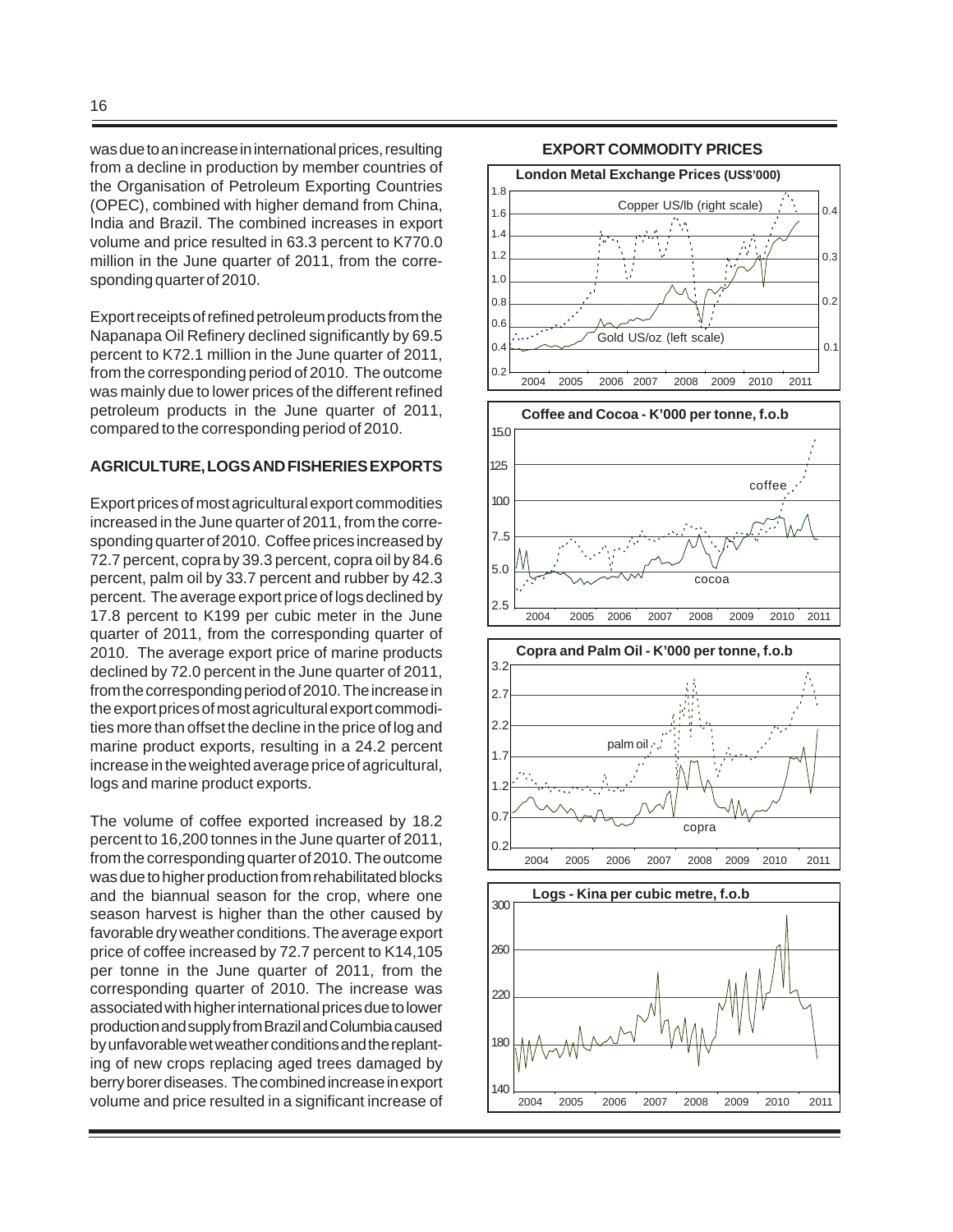104.2 percent in export receipts to K228.5 million in the June quarter of 2011, from the corresponding period of 2010.

The volume of cocoa exported declined by 27.0 percent to 7,300 tonnes in the June quarter of 2011, from the corresponding quarter of 2010. This outcome was mainly due to the cocoa pod borer disease affecting small holder blocks given rising costs in maintaining preventive measures and the switch to farming alternative cash crops. The average export price of cocoa declined by 14.7 percent to K7,479 per tonne in the June quarter of 2011, from the corresponding period of 2010. The outcome was due to lower international prices, as a result of higher production from the Ivory Coast, Ghana and Cameroon due to favorable weather of some period of dry and wet condition, good use of fertilizers and pesticides and easing political tension in Ivory Coast. The combined decline in export volume and price resulted in a 37.7 percent decline in export receipts to K54.6 million in the June quarter of 2011, from the corresponding period of 2010.

The volume of copra exported increased significantly by 101.8 percent to 11,500 tonnes in the June quarter of 2011, from the corresponding quarter of 2010. The increase was attributed to supply response associated with higher international prices, creating increased competition among domestic buyers to purchase at higher prices by encouraging more producers to increase production. The average export price for copra increased by 39.3 percent to K1,270 per tonne in the June quarter of 2011, from the corresponding quarter of 2010. The outcome was due to higher international prices caused by lower production and shipment from Philippines due to severe drought. The combined increase in export volume and price resulted in a significant increase of 180.8 percent in export receipts to K14.6 million in the June quarter of 2011, from the corresponding period of 2010.

The volume of copra oil exported declined by 13.9 percent to 9,300 tonnes in the June quarter of 2011, from the corresponding period of 2010. The decline was mainly due to lower shipment associated with logistic problems despite higher domestic productions from producing regions. The average export price of copra oil increased by 84.6 percent to K4,667 per tonne in the June quarter of 2011, from the corresponding period of 2010. The outcome was mainly due to lower production from the Philippines as a result of the effects of the El Nino season. The increase in export price more than offset the decline in export volume, which resulted in a 59.0 percent increase in export receipts to K43.4 million in the June quarter of 2011, from the corresponding period of 2010.

The volume of palm oil exported declined by 6.3 percent to 111,600 tonnes in the June quarter of 2011, from the corresponding period of 2010. The decline was due to lower production from new blocks with lower yields and some areas where old trees were cut down and replaced with new ones. The average export price of palm oil increased by 33.7 percent to K2,779 per tonne in the June quarter of 2011, from the corresponding quarter of 2010. This outcome reflected higher international prices resulting from lower production and shipment from Malaysia and Indonesia due to heavy rainfall combined with strong demand from USA, China and India subcontinent with the Muslim population restocking ahead for Ramadan. The increase in export price more than offset the decline in export volume, which resulted in a 25.2 percent increase in export receipts to K310.1 million in the June quarter of 2011, from the corresponding period of 2010.

The volume of tea exported declined by 28.6 percent to 1,000 tonnes in the June quarter of 2011, from the corresponding quarter of 2010. The decline was due to lower production caused by unfavourable dry weather conditions affecting production during the harvest period and some damages caused during quarantine checks at the Lae port when unloading and loading tea packs for inspection. The average export price of tea declined by 10.0 percent to K3,600 per tonne in the June quarter of 2011, from the corresponding period of 2010. The decline was due to lower international prices attributed to higher production from Uganda and Kenya as a result of higher yields and increase use of fertilizers and pesticides, combined with weaker demand from Egypt due to the political unrest. The combined decline in export volume and price resulted in a 35.7 percent decline in export receipts to K3.6 million in the June quarter of 2011, from the corresponding period of 2010.

The volume of rubber exported increased by 11.1 percent to 1000 tonnes in the June quarter of 2011, from the corresponding period of 2010. The increase was attributed to higher production in the rubber producing regions caused by dry weather conditions suitable for tapping and transportation to the market. The average export price increased by 42.3 percent to K9,800 per tonne in the June quarter of 2011, from the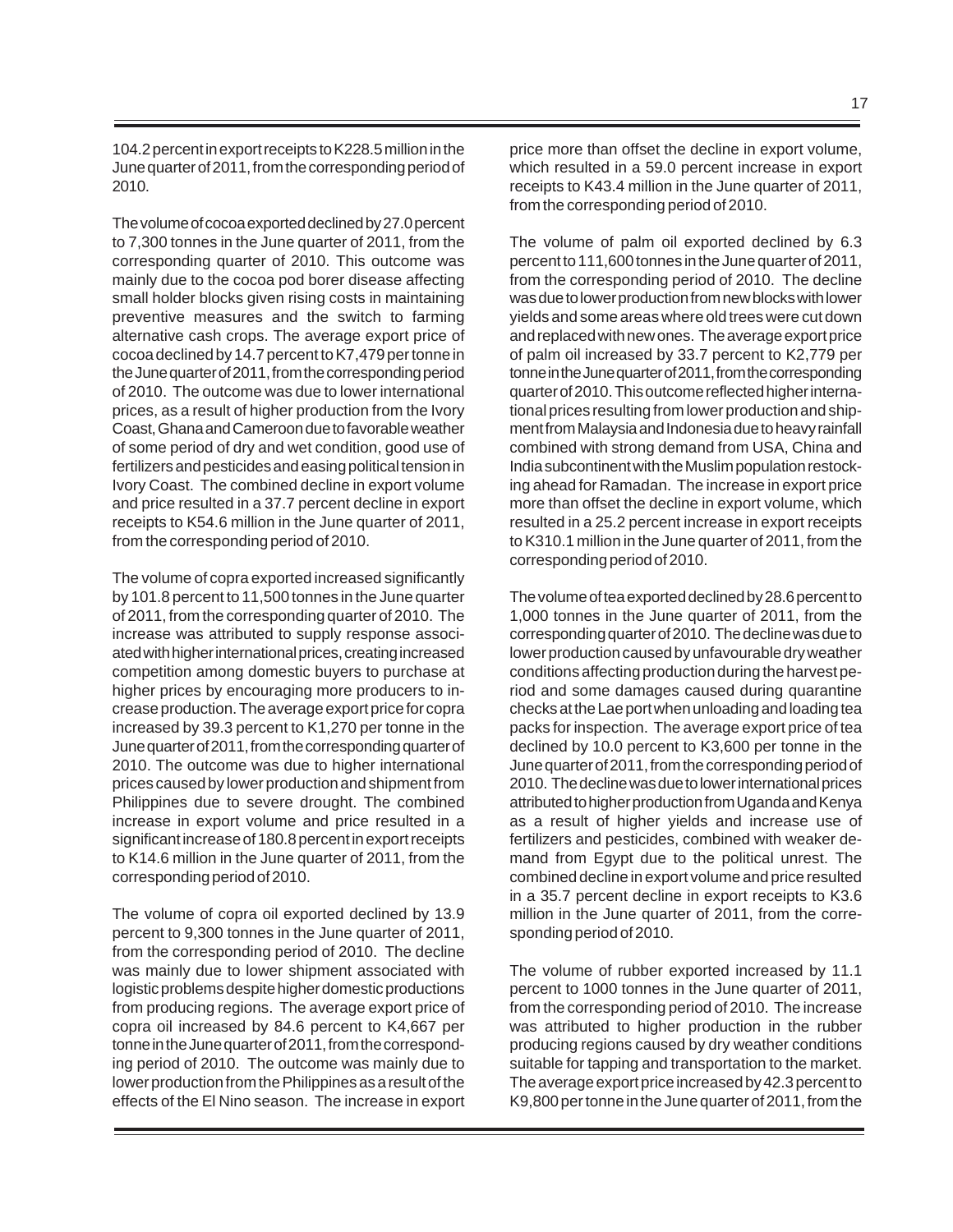corresponding period of 2010. The increase was due to higher demand from China and India outpacing supply during lower production season. The combined increase in the export volume and price resulted in a 58.1 percent increase in export receipts to K9.8 million in the June quarter of 2011, from the corresponding period of 2010.

The volume of logs exported increased by 9.1 percent to 672.0 thousand cubic metres in the June quarter of 2011, from the corresponding period of 2010. The outcome was attributed to higher shipment from major logging projects due to favourable dry weather conditions. The average export price of logs declined by 17.8 percent to K199 per cubic metre in the June quarter of 2011, from the corresponding period of 2010. This outcome was due to lower international prices reflecting weaker demand for tropical hardwoods, especially from Japan following the earthquake and tsunami. The decline in export price more than offset the increase in volume resulting in a 10.3 percent decline in export receipts to K133.7 million in the June quarter of 2011, from the corresponding period of 2010.

The value of marine products exported declined by a significant 92.5 percent to K2.5 million in the June quarter of 2011, from the corresponding period of 2010. This outcome was a result of a combined decline in export volume and price.

# **5. BALANCE OF PAYMENTS**

The overall surplus in the balance of payments for the first six months of 2011 was K359 million, compared to a higher surplus of K471 million in the corresponding period of 2010. This outcome was the result of a surplus in the current account, which more than offset a deficit in the capital and financial accounts.

The surplus in the current account was due to a higher trade balance and lower net service payments, which more than offset higher net income payments and lower net transfer receipts. The deficit in the financial account is mainly associated with the purchase of shares by a resident mineral company, outflows from portfolio investments reflecting purchase of short-term money market instruments, from financial derivative instruments due to net hedge payments by resident companies, a build up in foreign currency account balances of resident mineral companies, combined with higher net loan repayments by the Government. These more than offset drawdowns in the net foreign assets of the banking system.

The trade account recorded a surplus of K3,699 million in the first six months of 2011, an increase of 28.0 percent from the corresponding period of 2010. The higher surplus was due to an increase in the value of merchandise exports, which more than offset an increase in the value of merchandise imports. The value of merchandise exports in the first six months of 2011 was K8,358 million, an increase of 10.9 percent from the corresponding period of 2010. The increase was attributed to higher values of most export commodities, with the exception of cocoa, tea, refine petroleum products, gold and marine product exports.

The value of merchandise imports increased marginally by 0.2 percent to K4,659 million in the first six months of 2011, from the corresponding period of 2010. The increase was due to higher mining and petroleum sector imports, which more than offset a decline in general imports. Imports by the mining sector increased by 12.0 percent to K885 million in the first half of 2011, from the corresponding period of 2010. The increase reflected higher capital expenditure undertaken by Lihir and Ok Tedi mines, which more than offset a decline in the Porgera mine. Petroleum sector imports increased by 42.6 percent to K426 million in the first six months of 2011, from the corresponding period of 2010. The increase was due to higher capital expenditure by the existing oil projects. General imports declined by 3.6 percent to K3,348 million in the first six months of 2011, from the corresponding period of 2010. This reflected a reduction in domestic demand.

The deficit in the services account was K2,647 million in the first half of 2011, a decline of 24.5 percent from the corresponding period of 2010. This outcome was due to lower payments for transportation associated with lower imports, insurance, other financial, communication, other business, cultural and recreational, construction, refining and smelting and other services, despite lower service receipts, mainly from construction services.

The deficit in the income account was K666 million in the first half of 2011, an increase of 26.6 percent from the corresponding period of 2010. This outcome was due to higher compensation of employees and interest payments, combined with lower interest and income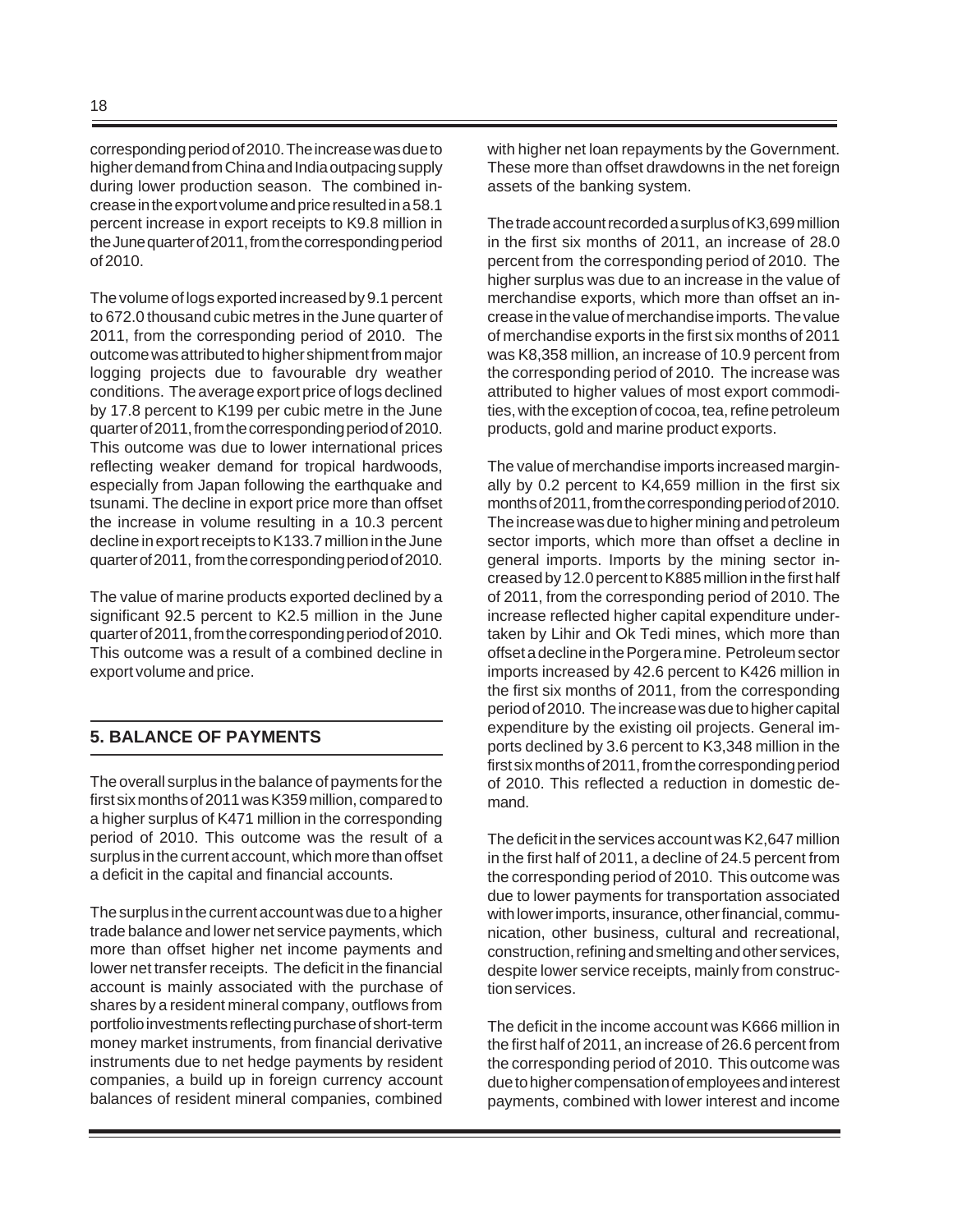#### receipts.

The surplus in the transfers account was K460 million in the first half of 2011, a decline of 5.0 percent from the corresponding period of 2010. This outcome was due to lower receipts from superannuation funds, family maintenance, and tax receipts, combined with higher transfer payments.

As a result of these developments in the trade, services, income and transfers accounts, the current account recorded a surplus of K846 million in the first six months of 2011, compared to a deficit of K657 million in the corresponding period of 2010.

The capital account recorded a net inflow of K54 million in the first six months of 2011, a decline of 33.3 percent from the corresponding period of 2010. This reflected lower transfers by donor agencies for project financing.

The financial account recorded a net outflow of K570 million in the first six months of 2011, compared to net inflows of K1,158 million in the corresponding period of 2010. This outcome reflected net outflows mainly from foreign direct investments associated with the purchase of shares by a resident mineral company, purchase of short-term money market instruments, investments in financial derivative instruments through hedge arrangements, a buildup in the net foreign assets of the banking system, combined with higher net loan repayments by the Government. These more than offset net outflows from drawdowns in net foreign assets of the banking system.

In the June quarter of 2011, the balance of payments recorded an overall surplus of K546 million, compared to a higher surplus of K770 million in the corresponding quarter of 2010.

The value of merchandise exports declined by 0.7 percent to K4,112 million in the June quarter of 2011, from the corresponding quarter of 2010. The decline was due to lower values of cocoa, tea, refine petroleum products, gold, log and marine product exports.

The value of merchandise imports declined by 16.2 percent to K2,137 million in the June quarter of 2011, from the corresponding quarter of 2010. This outcome reflected lower mining and general imports, which more than offset an increase by the petroleum sector. Imports by the mining sector were K384 million in the June quarter of 2011, a decline of 5.4 percent from the

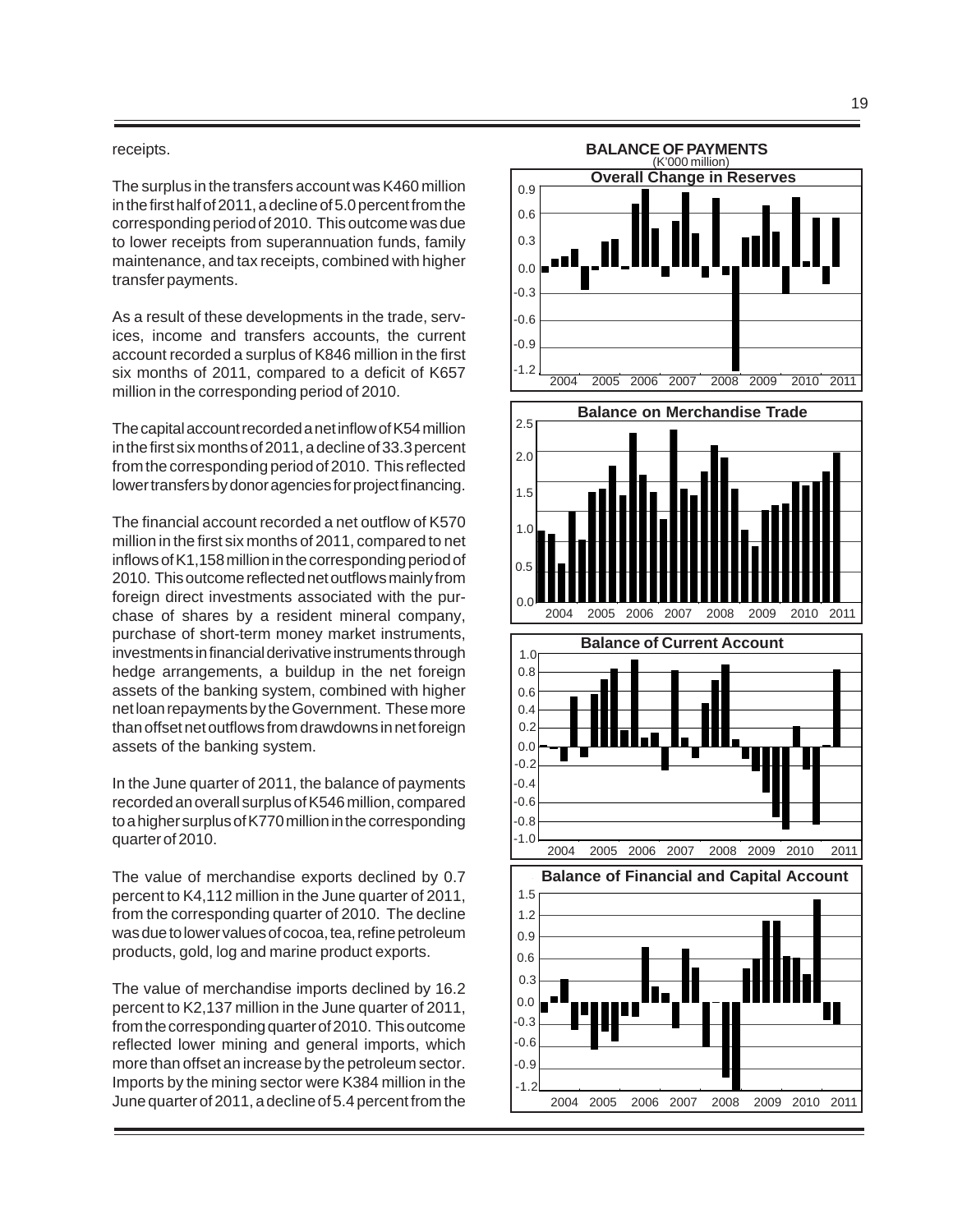corresponding quarter of 2010. This was due to lower capital expenditure by the Porgera mine, which more than offset increases in the Lihir and Ok Tedi mines. General imports were K1,533 million in the June quarter of 2011, a decline of 21.2 percent from the corresponding quarter of 2010. Petroleum sector imports were K220 million in the June quarter of 2011, an increase of 41.0 percent from the corresponding quarter of 2010. This was due to higher capital expenditure by the existing oil projects.

The deficit in the services account was K1,238 million in the June quarter of 2011, a decline of 21.4 percent from the corresponding quarter of 2010. This outcome was due to lower payments for transportation and insurance associated with lower import payments, other financial, communication, other business, cultural and recreational, construction, refining and smelting and other services, despite lower service receipts by resident entities.

The deficit in the income account was K287 million in the June quarter of 2011, an increase of 35.4 percent from the corresponding quarter of 2010. This outcome was due to higher interest and dividend payments, combined with lower interest receipts.

The surplus in the transfers account was K377 million in the June quarter of 2011, a decline of 9.4 percent from the corresponding period of 2010. This outcome was due to lower receipts for superannuation funds, family maintenance, gifts and grants, tax and immigrant funds receipts, despite lower transfer payments. As a result of these developments in the trade, services, income and transfers accounts, the current account recorded a surplus of K827 million in the June quarter of 2011, compared to a surplus of K219 million in the corresponding quarter of 2010.

The capital account recorded a net inflow of K28 million in the June quarter of 2011, a decline of 50.9 percent from the corresponding period of 2010. This outcome was due to lower transfers by donor agencies for project financing.

The financial account recorded a net outflow of K315 million in the June quarter of 2011, compared to a net inflow of K552 million in the corresponding period of 2010. This outcome was due to net outflows from portfolio investments reflecting purchase of short-term money market instruments, investments in financial derivative instruments through hedge arrangements, buildup in foreign currency account balances of resident mineral companies, combined with net loan repayments by the Government. These more than offset net inflow from direct investments in the country by non-residents and drawdown in the net foreign assets of the banking system.

The level of gross foreign exchange reserves at the end of June 2011 was K8,485.9 (US\$3,738.6) million, sufficient for 10.5 months of total and 14.6 months of non-mineral import covers.

## **6. MONETARY DEVELOPMENTS**

#### **INTEREST RATES AND LIQUIDITY**

The Bank of Papua New Guinea tightened its monetary policy stance in June 2011 by increasing the Kina Facility Rate (KFR) to 7.25 percent from 7.0 percent, in response to high inflation outcomes and expected inflationary pressures arising from strong domestic demand. The dealing margin for the Repurchase Agreements (Repos) was maintained at 100 basis points on both sides of the KFR during the quarter.

Interest rates for short-term securities showed mixed trends across all maturities between end of March 2011 and June 2011. At the Central Bank Bill (CBB) market, the 28-day CBB rate declined from 3.02 percent to 2.85 percent and the 91-day rate from 3.97 percent to 3.66 percent, while the 63-day rate increased from 3.14 percent to 3.16 percent and the 182 day rate from 4.31 percent to 4.42 percent. Government Treasury bill rates also declined during the same period. The 182-day rate declined from 4.33 percent to 4.28 percent and the 365-day rate from 4.81 percent to 4.73 percent, while there was no auction for the 91-day Treasury bill. The weighted average deposit rates offered by commercial banks on wholesale deposits (K500,000 and above) also showed mixed trends across all maturities between end of March 2011 and June 2011. The 30-day rate remained unchanged at 2.20 percent, the 60-day rate increased from 2.13 percent to 2.36 percent, the 90-day rate from 2.49 percent to 2.76 percent, while the 182-day rate declined from 2.71 percent to 2.35 percent. Both the weighted average interest rates on total deposits and on total loans remained unchanged at 1.0 and 10.7 percent, respectively. The commercial banks' Indicator Lending Rates (ILR) spread remained at 10.95 –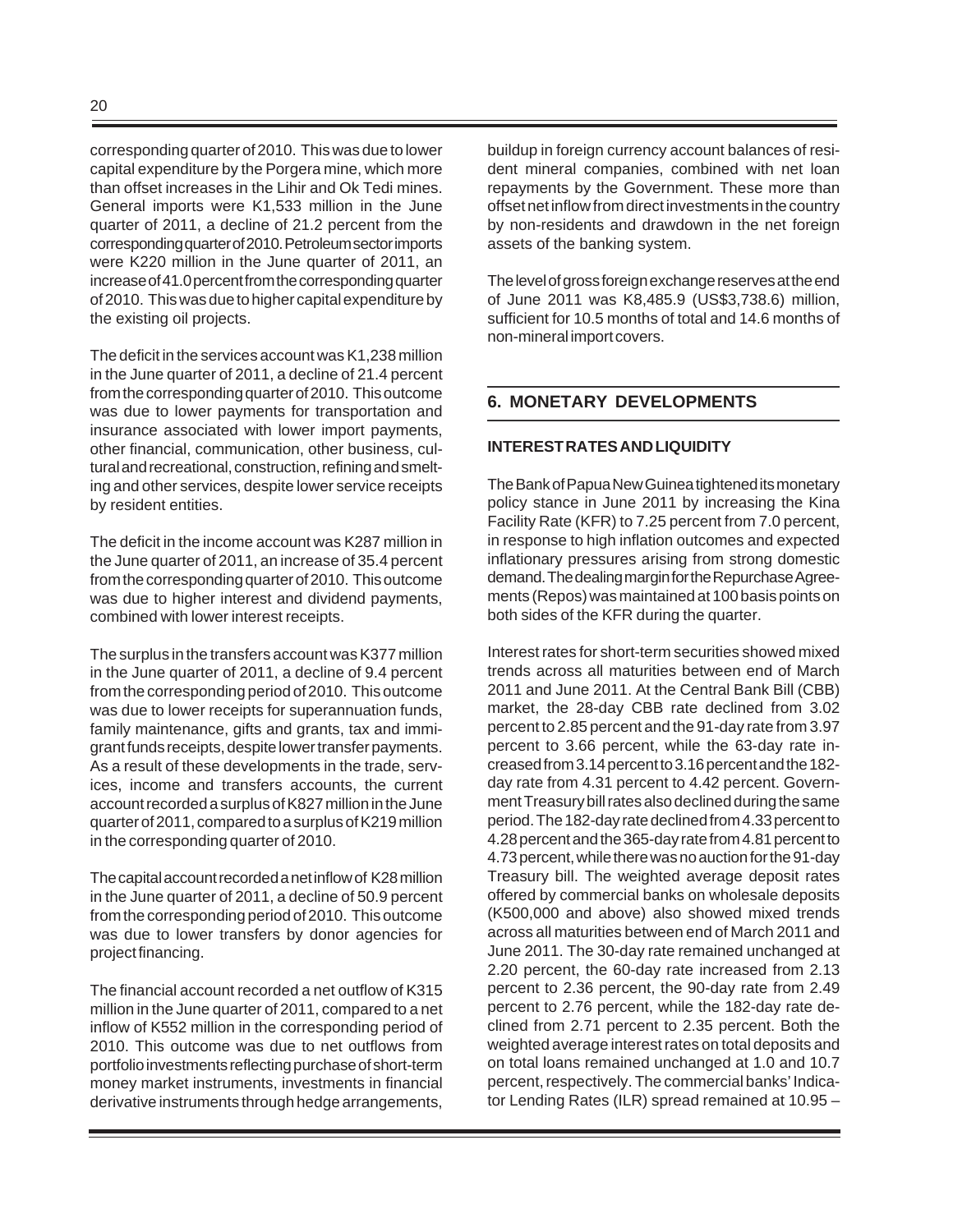11.95 percent following the last change in March 2009.

The Bank continued to utilise its Open Market Operation (OMO) instruments in the conduct of monetary policy over the June quarter of 2011. There was limited Treasury bill auction during the quarter due to the Government's positive cash flow position, while Inscribe stock auctions were conducted according to the issuance schedule. As a result, high liquidity was mainly diffused through net issuance of the CBBs. The level of liquidity in the banking system was high and unevenly distributed. As a result, trading in the interbank market was active during the period as banks borrowed to maintain positive Exchange Settlement Balance (ESA) balances. The Cash Reserve Requirement (CRR) of the commercial banks was maintained at 4.0 percent over the June quarter.

#### **MONEY SUPPLY**

The average level of broad money supply (M3\*) increased by 7.7 percent in the June quarter, compared to an increase of 2.2 percent in the March quarter of 2011. This outcome was due to an increase of 3.1 percent in average net foreign assets of depository corporations and an increase of 2.2 percent in average net private sector credit. Average net domestic claims outstanding, excluding net claims on the Central Government increased by 2.4 percent in the June quarter, compared to an increase of 2.8 percent in the March quarter of 2011.

The average level of monetary base (reserve money) grew by 3.5 percent in the June quarter of 2011, compared to an increase of 8.7 percent in the March quarter of 2011. This mainly reflected an increase in average currency in circulation, which more than offset a decline in average deposits of ODCs at the Central Bank.

The average level of narrow money supply (M1\*) increased by 8.0 percent in the June quarter of 2011, compared to an increase of 5.8 percent in the March quarter of 2011. This was due to increases in both average transferable deposits and currency outside depository corporations. The average level of quasi money increased by 7.4 percent in the June quarter of 2011, compared to a decline of 2.6 percent in the March quarter of 2011, reflecting an increase in average term deposits.

The average level of deposits of the ODCs increased by

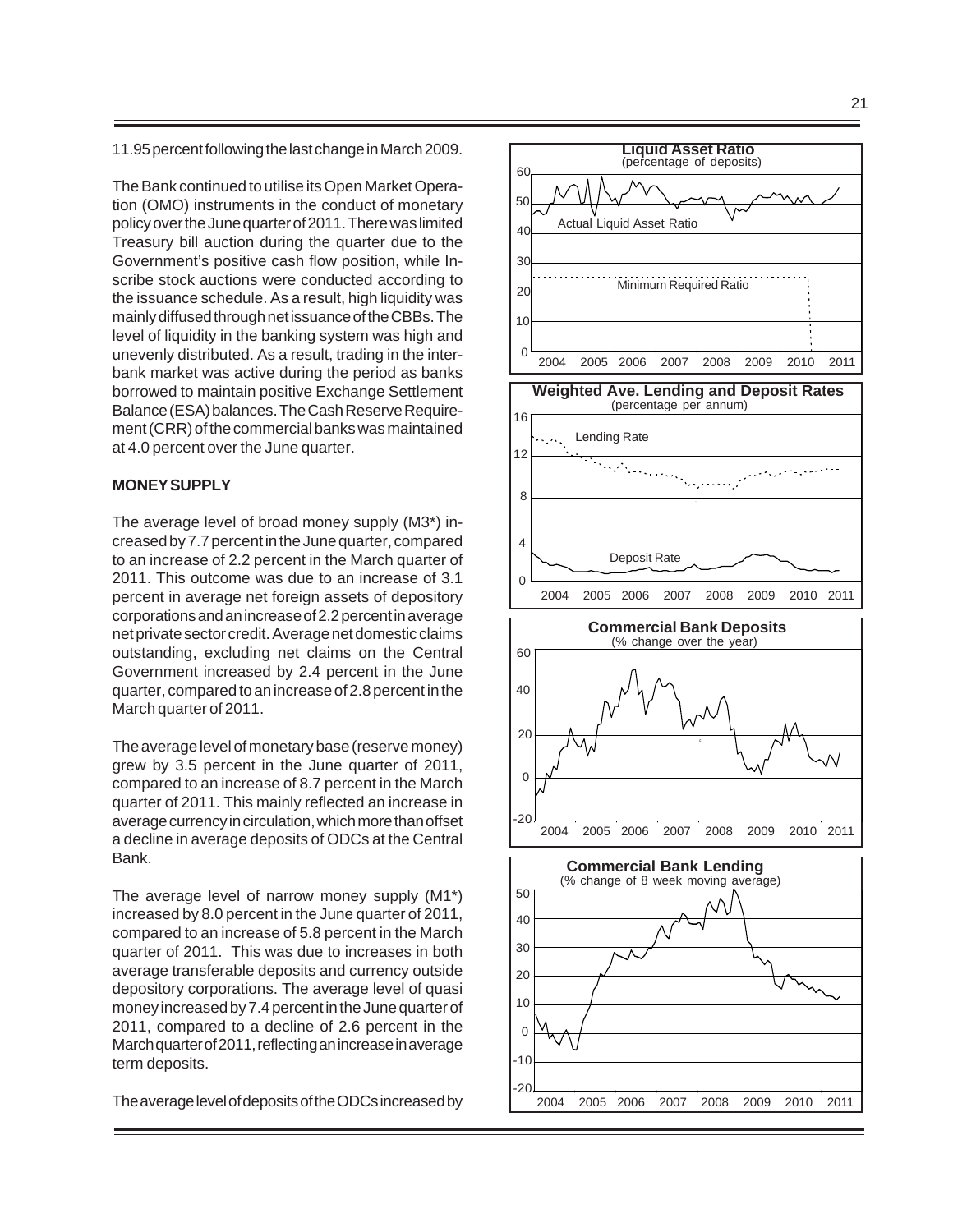

7.2 percent to K15,444.3 million in the June quarter of 2011 from K14,401.5 million in the March quarter of 2011. This reflected increases in transferable and other deposits including Central Government deposits.

The net foreign assets of the financial corporations increased by 1.6 percent in the June quarter of 2011, compared to a decline of 3.4 percent in the March quarter of 2011, following increased holdings by ODCs and OFCs. Net claims on the Central Government increased by 8.4 percent in the June quarter of 2011 compared to an increase of 36.0 percent in the previous quarter. This was influenced by increase in Treasury bills and Inscribe stock holdings by the ODCs.

## **LENDING**

In the June quarter of 2011, total domestic credit extended by financial corporations to the private sector, public non-financial corporations, Provincial and Local Governments, and other financial corporations, increased by K165.5 million to K8,827.1 million, compared to an increase of K188.4 million in the March quarter of 2011. This was mainly due to an increase of K238.1 million in private sector credit, which more than offset a decline of K72.5 million in advances to public non-financial corporations. The growth in private sector credit reflected advances to the transport and communication, building and construction, mining and quarrying, commerce and hotels and restaurants in other business services sectors. The increased in lending is attributed to demand associated with the PNG LNG project. The annualised growth in domestic credit, excluding Central Government was 20.4 percent in June 2011.

# **7. PUBLIC FINANCE**

Preliminary estimates of the fiscal operations of the National Government over the six months to June 2011 showed an overall deficit of K173.5 million, compared to a surplus of K106.7 million in the corresponding period of 2010. This represents 0.6 percent of nominal GDP. The deficit reflected higher expenditure, which more than offset an increase in revenue.

Total revenue, including foreign grants, during the six months to June 2011 was K3,158.2 million, 8.4 percent higher than the receipts collected in the corresponding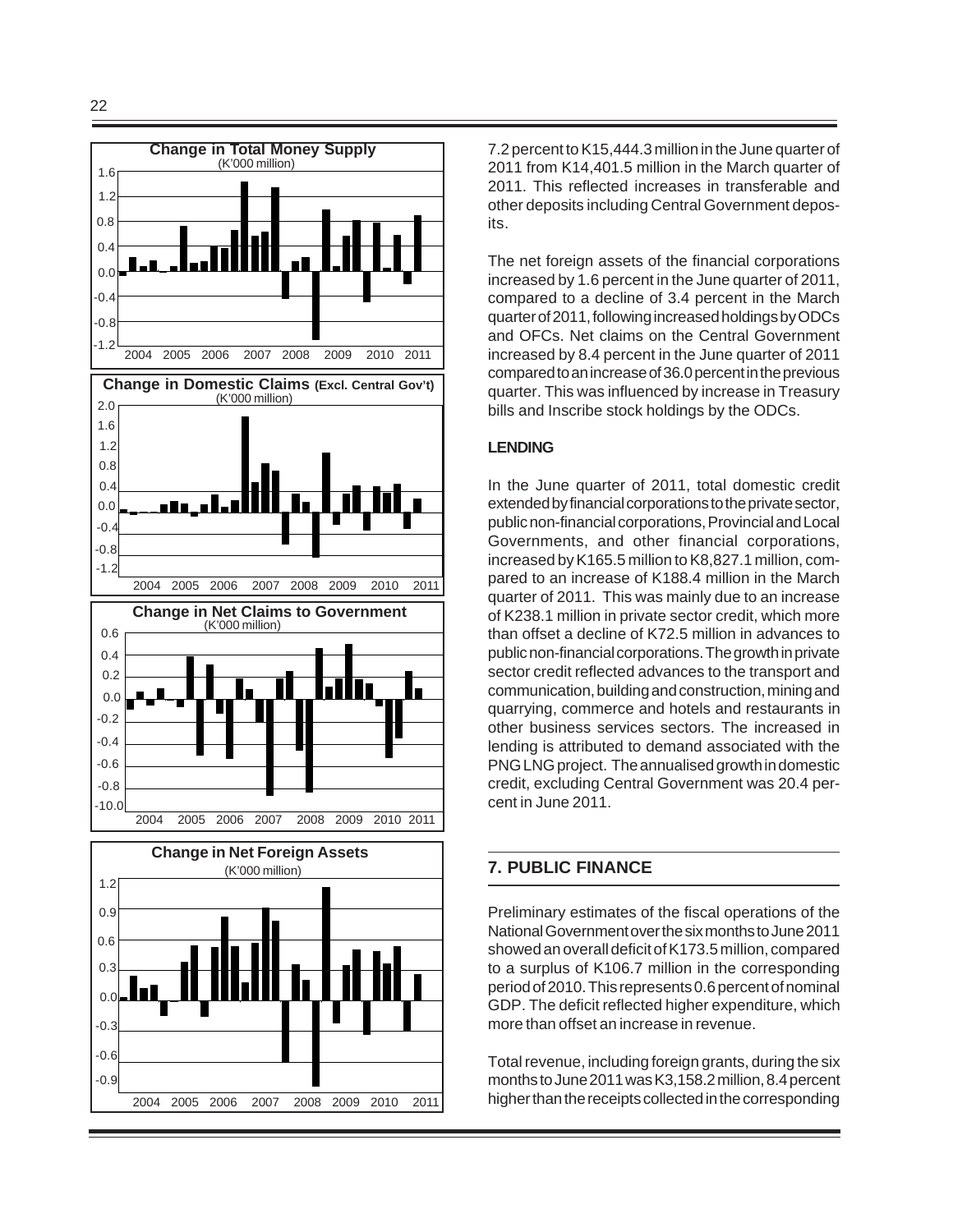period of 2010. This represents 33.9 percent of the budgeted revenue for 2011. The increase in revenue mainly reflected higher tax receipts and foreign grants. Total tax revenue amounted to K2,889.7 million, 7.7 percent higher than the receipts collected in the same period in 2010, and represents 39.4 percent of the budget for 2011. Direct tax receipts totalled K2,152.3 million, 14.6 percent higher than the receipts collected during the corresponding period in 2010, and represents 40.7 percent of the 2011 budgeted revenue. This outcome reflected higher personal income and company tax receipts, which more than offset a decline in other direct tax receipts. The increase in personal income tax was due to higher remuneration and employment reflecting growth in domestic economic activity, partly attributed to the LNG related activities, combined with receipt of outstanding taxes. The growth in company tax receipts reflected the strong performance by private sector businesses in an environment of sustained economic activity and high international prices of PNG's exports. The decrease in other direct taxes was related to lower receipts from dividend withholding taxes and sundry items, including stamp duties.

Indirect tax receipts totalled K737.4 million, 8.4 percent lower than in the corresponding period in 2010 and represents 36.2 percent of the budgeted revenue for 2011. The decrease mainly reflected lower collections in Goods and Services Tax (GST) receipts, particularly from major contributing provinces, which more than offset increases in excise and import duties. The decrease in GST reflected lower collections following refunds to major tax payers associated with the PNG LNG project. The increase in excise duties reflected higher consumption of imported and domestically produced items, demand for some of which are price inelastic, while the increase in import duties resulted from high import volumes relating to strong domestic demand.

Total non-tax revenue amounted to K44.8 million, 0.7 percent higher than in the corresponding period of 2010 and represents 10.9 percent of the budgeted amount for 2011. The increase mainly reflected slightly higher collections from services provided by the National Departments. Foreign grants during the first six months to June 2011 totalled K223.7 million, 20.3 percent higher than in the corresponding period of 2010. This represents 14.7 percent of the budgeted amount for 2011 and mainly reflects the AusAID grant funding for projects.

Total expenditure for the first six months to June 2011 was K3,331.7 million, 18.7 percent higher than in the corresponding period of 2010, and represents 35.7 percent of the budget appropriation for 2011. This outcome mainly reflected higher recurrent expenditure.

Recurrent expenditure over the six months to June 2011 was K2,523.7 million, 26.7 percent higher than in the corresponding period of 2010, and represents 47.7 percent of the budget appropriation. The increase was due to higher spending by National Departments and Provincial Governments combined with higher interest payments, which more than offset a decline in grants to Statutory Bodies. National Departmental expenditure totalled K1,485.5 million, 27.4 percent higher than the amount spent in the corresponding period of 2010, and represents 43.3 percent of the 2011 budget appropriation. The increase mainly reflected expenditure for general goods and services and personnel emoluments. Provincial Government expenditure amounted to K621.7 million, 30.5 percent higher than in the corresponding period of 2010, and represents 56.0 percent of the 2011 appropriation. This outcome resulted from increases in personnel emoluments and payments for goods and services mainly relating to the health, education and transport sectors in the provinces. Interest payments on Government debt totalled K285.6 million, 40.9 percent higher than in the corresponding period of 2010 and represents 66.4 percent of the 2011 budget appropriation. The increase mainly reflected higher interest payments on domestic debt issued previously at high interest rates and a net increase in Inscribed stock issuance.

Development expenditure for the first six months to June 2011 was K808.0 million, 0.8 percent lower than in the same period of 2010, and represents 20.0 percent of the 2011 budget appropriation. The lower development outlay mainly reflected the on-going capacity constraints relating to the implementation of the Development Budget for 2011 by the Government. The budget deficit of K173.5 million and net loan repayment of K66.5 million was financed by the domestic sector. The net external loan repayments comprised of K23.2 million to concessional, K5.4 million to commercial and K37.9 million to extraordinary financing sources. The net financing by domestic sources comprised of K77.5 million and K58.8 million in net issuance of government securities to ODCs and OFCs, respectively. These, combined with net drawdown of Government deposits totalling K205.6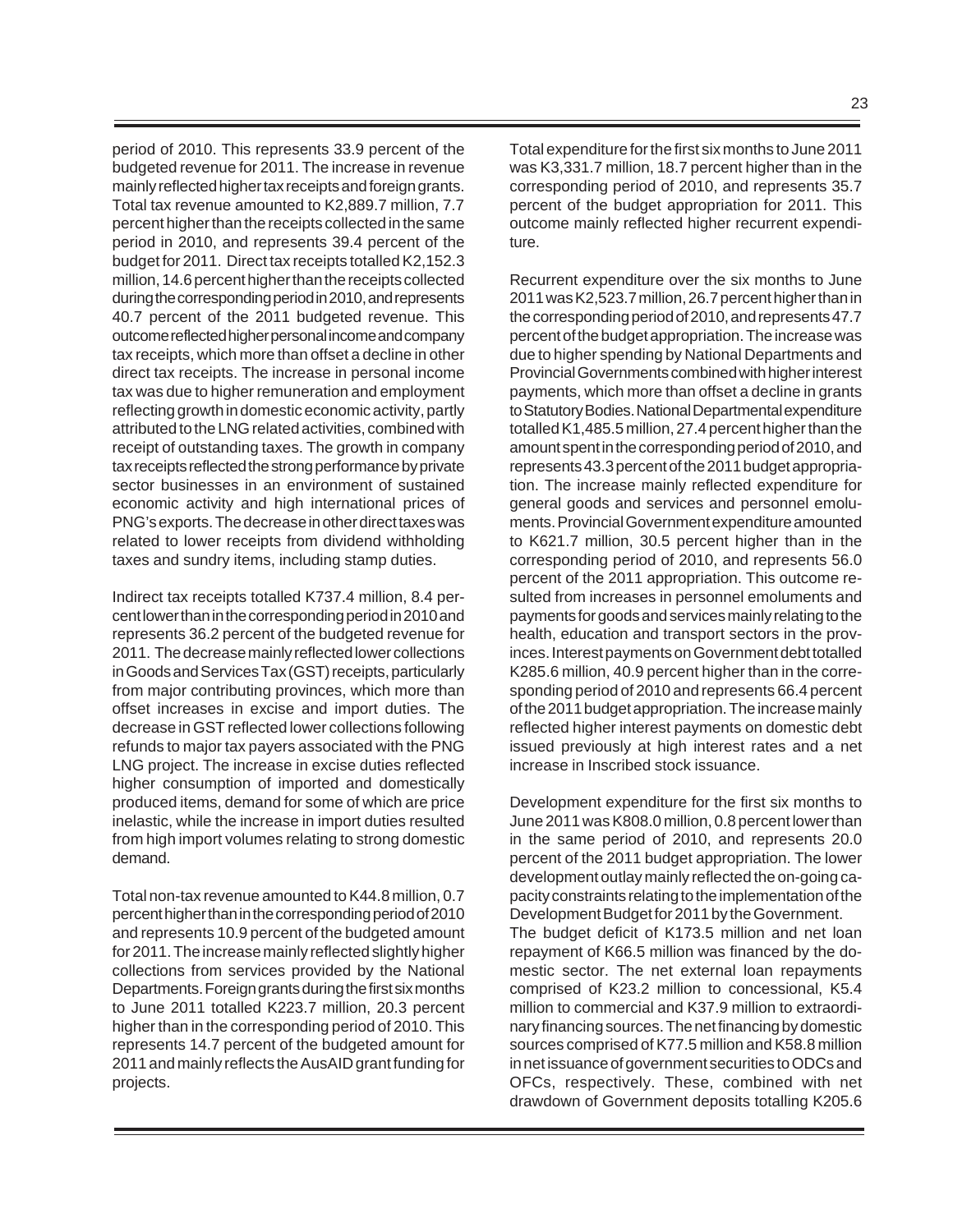million, mainly trust account funds at the Central Bank more than offset K101.9 million in other resident sectors, mainly in cheques presented for payment.

Total public (Government) debt outstanding at the end of the June quarter of 2011 was K6,690.1 million, K110.4 million higher than in the December quarter of 2010. The increase reflected higher domestic debt, which more than offset lower external debt. The increase in domestic debt resulted from net new issuance of Government securities, mainly Inscribed stocks and Treasury bills, while the decline in external debt reflected lower drawdown of loans, combined with the appreciation of the kina against most of the major borrowing currencies. This resulted in the debt to GDP (nominal) ratio decreasing to 23.3 percent from 25.5 percent between the two quarters.

The total amount of Government deposits in the depository corporations increased by K53.5 million to K3,315.9 million in the June quarter of 2011, compared to K3,262.4 million in the December quarter of 2010. Government trust account funds held at the Central Bank increased by a net of K164.5 million to K377.3 million in the June quarter of 2011, compared to K212.8 million in the December quarter of 2010.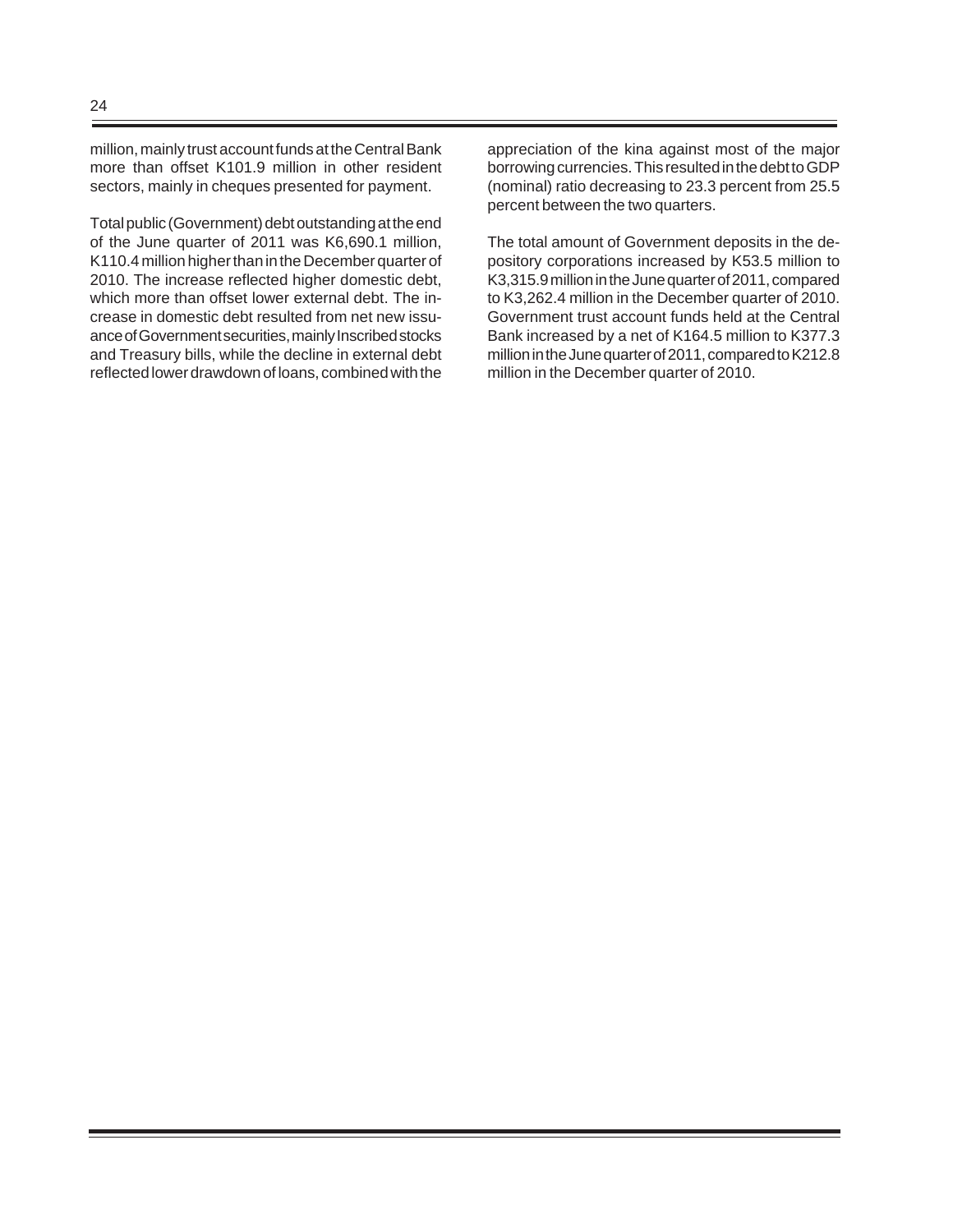#### **PAPUA NEW GUINEA'S TOTAL EXTERNAL EXPOSURE**

Papua New Guinea's total external exposure is given by the stock of public and private sector external debt and foreign equity holdings in resident business enterprises by non-resident entities.

This article reviews Papua New Guinea's total external exposure for the period 2008 to 2010. Historically, inflows of loans and equity capital for public and private sector investments have financed the balance of payments gaps as a result of low levels of domestic savings. Papua New Guinea's balance of payments position for the review period as presented in Table 1 indicates that there was a net capital outflow in 2008. This reflects debt service payments mainly by the petroleum, manufacturing, retail and government sectors. In 2009 and 2010, the net capital inflows reflected higher loan draw-downs mainly by the mineral, gas<sup>1</sup>, manufacturing, communication, retail and agriculture sectors, combined with equity investments in the mineral and communication sectors. In the same years, the current account recorded deficits reflecting

increase in the import value of goods and services, stemming from higher demand associated with the construction of the PNG-LNG project and increased business activity.

Between 2008 and 2010, Papua New Guinea's total external exposure as a percent of nominal Gross Domestic Product (GDP) increased from 51.6 percent in 2008 to 106.8 percent in 2010. This outcome is attributed to an increase in both the external debt outstanding and foreign equity holdings, which more than offset an increase in nominal GDP. As a percentage of nominal GDP, total external debt outstanding increased from 24.7 percent in 2008 to 72.9 percent in 2010, while total foreign equity holdings increased from 26.8 percent in 2008 to 33.9 percent in 2010. At the end of 2010, 91.7 percent of Papua New Guinea's external debt was denominated in Special Drawing Rights (SDR) (35.3 percent), US dollars (31.4 percent) and Japanese Yen (25.0 percent). Between 2008 and 2010, the kina appreciated by 2.6 percent against

| Table 1:                            | Balance of Payments (K'million) (a) |        |          |        |             |          |                   |         |  |  |  |
|-------------------------------------|-------------------------------------|--------|----------|--------|-------------|----------|-------------------|---------|--|--|--|
|                                     | 2003                                | 2004   | 2005     | 2006   | <b>2007</b> | 2008     | 2009              | 2010(p) |  |  |  |
| <b>Export of Goods and Services</b> | 8,671                               | 9,093  | 11,229   | 13,816 | 15,148      | 16,655   | 12,612 r          | 16,218  |  |  |  |
| Import of Goods and Services        | 7,323                               | 7,920  | 8,353    | 10,603 | 13,206      | 13,206   | 12,979 r          | 17,094  |  |  |  |
| Current Account Balance (b) (c)     | $-351$                              | $-233$ | 1,206    | 751    | 1,942       | 3,449    | $-367 r$          | -876    |  |  |  |
| Capital & Financial Account         | $-183$                              | $-313$ | $-1,714$ | 618    | 1,001       | $-2,796$ | $3.294$ r         | 3,055   |  |  |  |
| Foreign Exchange Reserve Level      | 1,743                               | 2,072  | 2,368    | 4,326  | 5,919       | 5,322    | 7,090 r           | 8,170   |  |  |  |
| Months of Total Import Cover        | 4.9                                 | 5.6    | 6.0      | 8.5    | 9.1         | 7.5      | 10.7 <sub>r</sub> | 10.5    |  |  |  |

Source: Bank of Papua New Guinea.

(a) The BOP format changed in 2002 to conform with the new IMF reporting format (BPM5), refer to "For the Record Note" in the March 2003 QEB for detailed explanations to the changes in the reporting format.

(b) Excludes transfer account transactions. Beginning in 2002, it includes transactions in the Income Account, due to changes in the reporting. Prior to 2002, all Income Account transactions were recorded under Services Account. Refer to footnote (a).

(c) Break in the series in 2006 highlights the exclusion of Income and Transfer accounts from export and import calculations which conforms with the method of calculation of debt-ratios used and the indictors employed in the calculation process. See "For the Record", June 2007 QEB for detailed explanation.

1 In 2010, the debt inflow was mainly for the gas sector associated with the Government's equity financing in the PNG-LNG project. It does not include the other debt and equity inflows by other project partners due to non availability of data.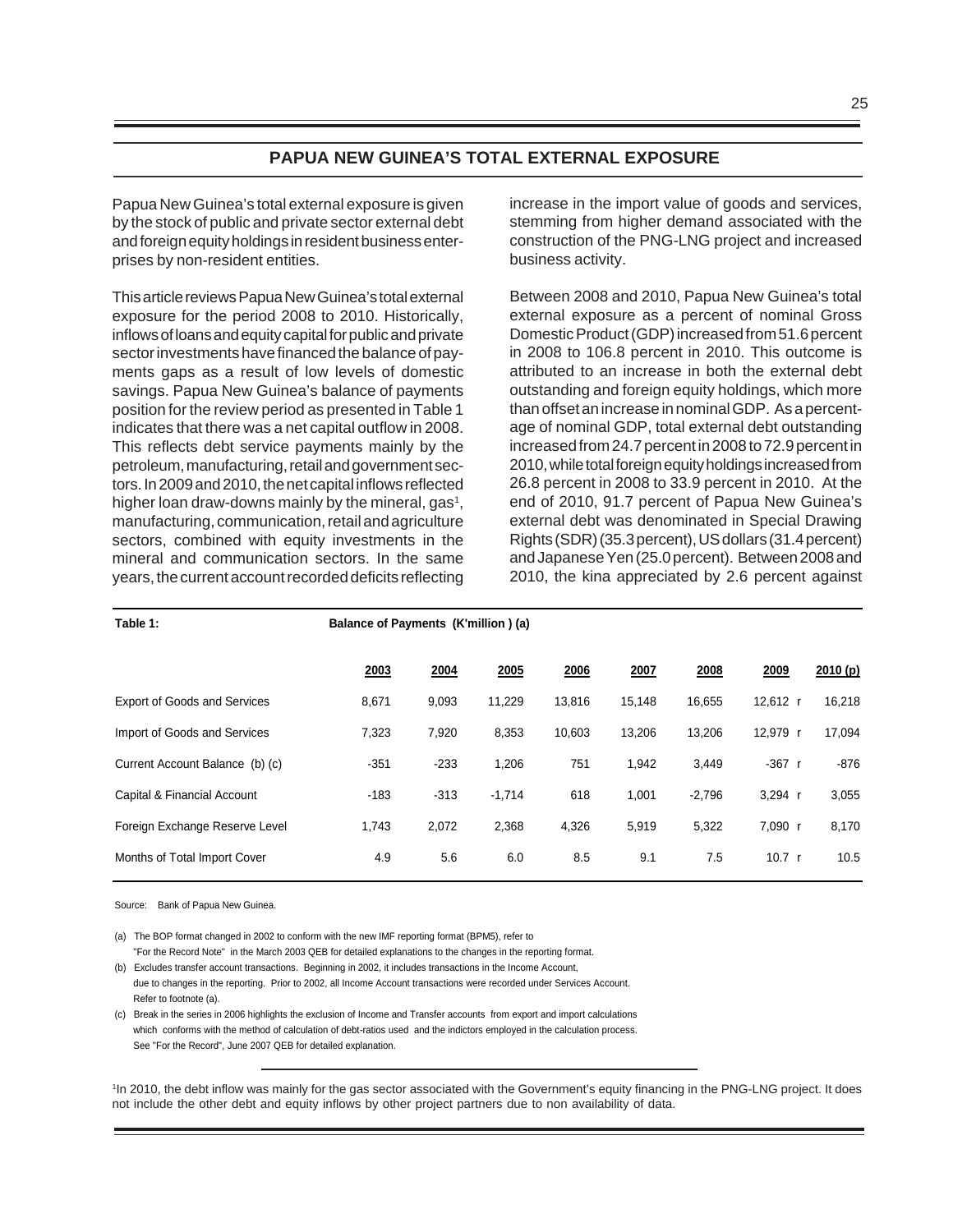| Table 2:                                                | <b>External Debt Outstanding and Foreign Equity Holdings</b><br>(K'million) (a) |          |          |          |          |                |     |             |  |          |
|---------------------------------------------------------|---------------------------------------------------------------------------------|----------|----------|----------|----------|----------------|-----|-------------|--|----------|
|                                                         | 2003                                                                            | 2004     | 2005     | 2006     | 2007     | 2008           |     | 2009        |  | 2010(p)  |
| <b>External Debt</b>                                    |                                                                                 |          |          |          |          |                |     |             |  |          |
| <b>Official Sector</b>                                  | 4,901.0                                                                         | 4,409.5  | 3,855.7  | 3,617.9  | 3,145.7  | 2,853.9 r      |     | 2,863.7 r   |  | 2,751.9  |
| Commercial                                              | 184.0                                                                           | 170.0    | 133.0    | 123.9    | 107.6    | 108.8          |     | 89.5        |  | 79.3     |
| Concessional                                            | 4.717.0                                                                         | 4.239.5  | 3,722.7  | 3,494.0  | 3,038.1  | 2,745.1 r      |     | 2,774.2 r   |  | 2,672.6  |
| <b>Private Sector</b>                                   | 2.380.0                                                                         | 2,138.0  | 2.485.0  | 2.986.4  | 2.475.6  | 2.505.7        |     | $9.315.8$ r |  | 16,079.5 |
| Mineral (b)                                             | 1,383.0                                                                         | 1,161.0  | 1,559.0  | 2,130.4  | 1,610.9  | 1,804.2        |     | 8,337.3 r   |  | 14,514.2 |
| Other                                                   | 930.0                                                                           | 923.0    | 842.0    | 840.0    | 858.0    | 701.4          |     | 978.5 r     |  | 1,565.3  |
| Commercial Stat. Authorities.                           | 67.0                                                                            | 53.0     | 84.0     | 16.0     | 6.7      | $\overline{a}$ |     | ٠           |  |          |
| <b>Total Debt Outstanding</b>                           | 7,281.0                                                                         | 6,547.5  | 6,340.7  | 6,604.3  | 5,621.3  | 5,359.6        | - r | 12,179.5 r  |  | 18,831.5 |
| As a % of GDP                                           | 57.0                                                                            | 47.8     | 41.3     | 38.7     | 30.0     | 24.8 r         |     | $54.8$ r    |  | 72.9     |
| As a % of Export of Goods and Services (c)              | 84.0                                                                            | 72.0     | 56.5     | 47.8     | 37.1     | 32.2 r         |     | 96.6 $r$    |  | 116.1    |
| <b>Foreign Equity Holdings</b><br><b>Private Sector</b> |                                                                                 |          |          |          |          |                |     |             |  |          |
| Mineral                                                 | 2.176.0                                                                         | 2,236.0  | 2.231.7  | 3.001.5  | 3.080.0  | 4.696.2 r      |     | 4.762.5 r   |  | 7,531.3  |
| Other                                                   | 800.0                                                                           | 916.0    | 1.077.8  | 1.088.4  | 1.104.0  | 1,107.0 r      |     | $1,225.4$ r |  | 1,225.2  |
| <b>Total Foreign Equity Holdings (d)</b>                | 2,976.0                                                                         | 3,153.0  | 3,309.5  | 4.089.9  | 4,184.0  | $5,803.1$ r    |     | 5,988.0 r   |  | 8,756.5  |
| As a % of GDP (Nominal terms)                           | 23.3                                                                            | 23.0     | 21.6     | 24.0     | 22.4     | 26.8 r         |     | 27.0 r      |  | 33.9     |
| <b>Total External Exposure</b>                          | 10,257.0                                                                        | 9,699.0  | 9,650.2  | 10.694.2 | 9.805.3  | 11,162.7 r     |     | 18,167.5 r  |  | 27,587.9 |
|                                                         |                                                                                 |          |          |          |          |                |     |             |  |          |
| As a % of GDP (Nominal terms)                           | 80.4                                                                            | 70.8     | 62.9     | 62.7     | 52.4     | $51.6$ r       |     | 81.8 r      |  | 106.8    |
| <b>GDP (Nominal Terms)</b>                              | 12,765.0                                                                        | 13,692.0 | 15,339.2 | 17,050.8 | 18,715.6 | 21,625.8       |     | 22,207.0    |  | 25,837.2 |

Source: Bank of Papua New Guinea, National Statistics Office & Department of Treasury.

(a) Figures from 1999-2003 are based on the old CS-DRMS database. Figures for 2004-2009 are from the upgraded database system.

(b) Includes petroleum and Mineral Resources Development Company Pty Ltd (MRDC).

(c) See footnote (c) in Table 1.

(d) There was a reclassification from dividend to equity following the sale by an Australian oil company of its equities in the various oil projects. The equity was

purchased by a Japanese company, who was also a stakeholder in the projects.

SDR, while it depreciated by 0.8 percent and 15.9 percent against the US dollar and Japanese yen, respectively. The kina value of total external exposure increased during this period, as a result of an increase in the private sector external debt and total foreign equity holdings, which more than offset a decline in the public sector external debt.

Papua New Guinea's total foreign exposure was K27, 588 million in 2010, 147.3 percent higher than in 2008. This outcome was due to an increase in private sector external debt and total foreign equity holdings, combined with the depreciation of the kina against the US dollar and Japanese yen. The increase in private sector external debt was mainly due to higher loan drawdowns by the mineral and the gas sectors, which partly reflected drawdowns associated with the LNG project. Other loan drawdowns by the agriculture, communication, retail and other sectors also contributed to the increase. Between 2008 and 2010, the total foreign equity holdings increased due to higher investments in the mineral, retail and communication sectors. The decline in public sector external debt resulted from lower loan drawdowns and higher repayment by the Government.

#### **Composition of External Debt Outstanding**

As presented in Table 2, Papua New Guinea's total external debt outstanding increased by 252.0 percent to K18,832 million in 2010, from K5,360 million in 2008. Total external debt outstanding, as a percentage of nominal GDP, increased from 24.8 percent in 2008 to 72.9 percent in 2010, mainly as a result of a significant increase in private sector external debt by the mineral and gas sectors. This more than offset the increase in nominal GDP over the same period.

The significant increase in the stock of debt between 2008 and 2010 was mainly due to higher drawdown of loans by the private sector, which more than offset the decline in loan drawdowns by the public sector, and the effects of the depreciation of the kina against the US dollar and the Japanese yen, currencies in which 56.4 percent of total external debt is denominated.

The total stock of private sector external debt outstanding increased by 541.7 percent to K16,080 million in 2010, from K2,506 million in 2008. The increase was due to higher loan drawdowns mainly by the agriculture, communication, retail, mineral and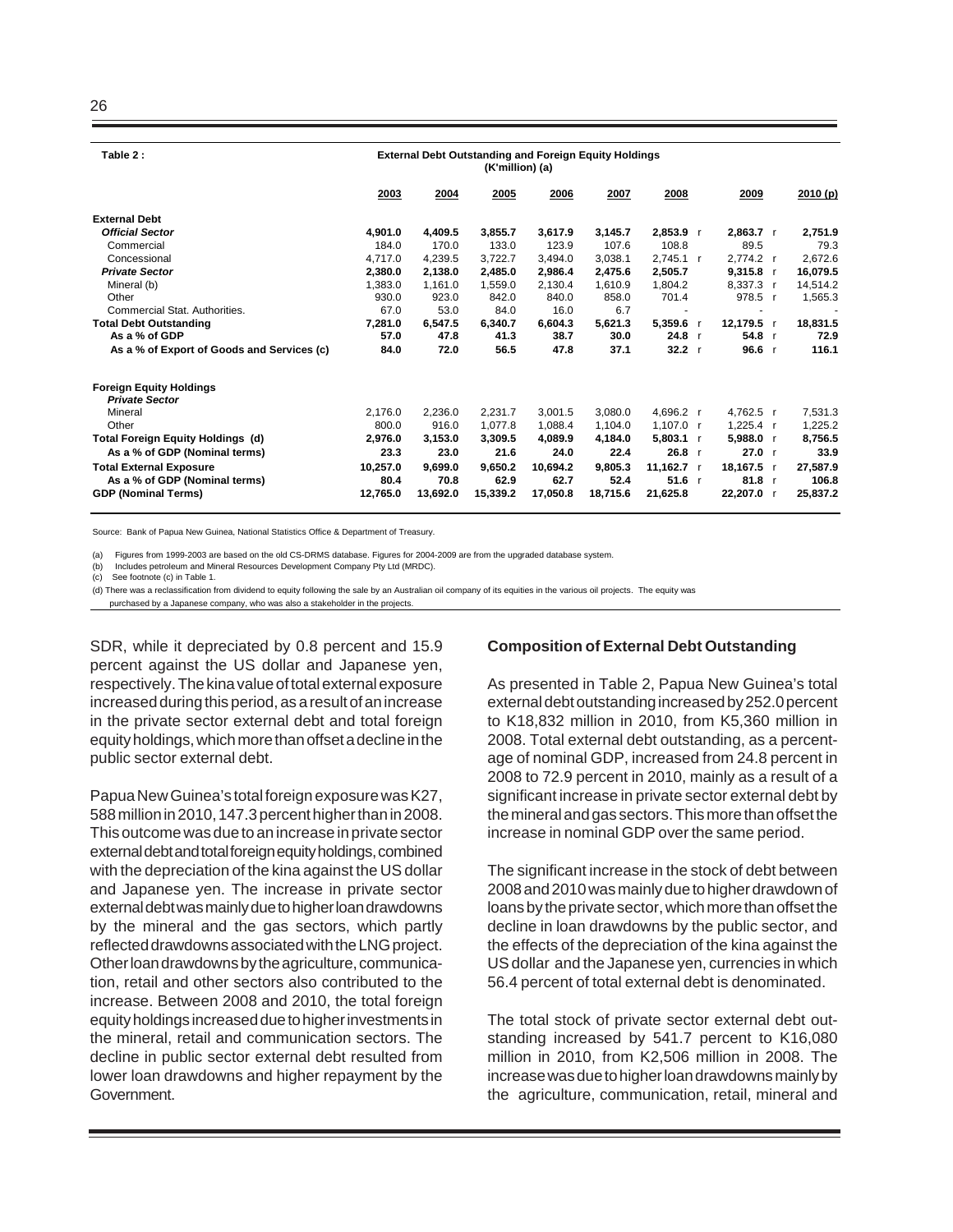| ٠  |  |
|----|--|
| ۰. |  |

| Table 3:        | Maturity Structure of Government External Debt Outstanding: 2003 - 2010<br>(K'million) (a) |               |       |               |       |               |       |               |       |               |           |               |       |      |         |                |
|-----------------|--------------------------------------------------------------------------------------------|---------------|-------|---------------|-------|---------------|-------|---------------|-------|---------------|-----------|---------------|-------|------|---------|----------------|
| <b>Maturity</b> | 2003                                                                                       | $\frac{0}{2}$ | 2004  | $\frac{0}{2}$ | 2005  | $\frac{0}{2}$ | 2006  | $\frac{0}{2}$ | 2007  | $\frac{9}{6}$ | 2008      | $\frac{0}{2}$ | 2009  | $\%$ | 2010(p) | $\frac{0}{2}$  |
| 1 to 5 years    | 41                                                                                         |               | 20    |               | 9     | 0             | 0     | 0             | 0     | 0             | 0         | 0             | 0     | 0    | 0       | 0              |
| 6 to 9 years    | 429                                                                                        | 9             | 235   | 5             | 102   | 3             | 33    |               | 31    | 1             | 41        |               | 37    |      | 30      | $\overline{ }$ |
| Over 10 years   | 4,431                                                                                      | 90            | 4,155 | 94            | 3,745 | 97            | 3,585 | 99            | 3,115 | 99            | $2,813$ r | 99            | 2827  | 99   | 2,721   | 99             |
| Total           | 4,901                                                                                      | 100           | 4,410 | 100           | 3,856 | 100           | 3,618 | 119           | 3,146 | 100           | 2,854     | 100           | 2,864 | 100  | 2,751   | 100            |

Source: Financial Evaluation Division, Department of Treasury (DOT).

(a) The maturity intervals have changed as per the data provided by DOT. This is due to an update in the system used by DOT, the

CDRMS (Commonwealth Debt Recording and Management System).

gas sectors. In the mineral sector, higher loan drawdowns were recorded in the petroleum and the mining sub-sectors in 2010. The private sector debt outstanding, excluding mineral and commercial statutory authorities, increased by 123.2 percent to K1,565 million in 2010, from 2008. This was mainly due to higher loan drawdowns by the communication, retail and transportation sectors.

The Government's external debt outstanding declined by 3.6 percent to K2, 752 million in 2010 from 2008, and comprised of 14.6 percent of total external debt in 2010, compared to 53.2 percent in 2008. Concessionary loans comprised 97.1 percent of total public external debt in 2010, with commercial loans making up the balance.

The declining trend in the composition of public debt

outstanding indicates that the Government is committed to the Medium Term Debt Strategy of reducing the level of public external debt to sustainable levels. This objective is facilitated by retiring foreign currency loans from international agencies and substituting it with financing from domestic sources through increased issuance of Inscribed stocks.

#### **Maturity Structure of Government External Debt Outstanding**

Table 3 presents the maturity structure of the Government's external debt, classified by date of maturity from drawdown. At the end of 2010, 1.0 percent of debt stock had original maturities between 6 to 9 years, while the remaining 99.0 percent of debt had maturities over 10 years. The majority of the loans are provided by multilateral agencies to fund development projects.

| Table 4:        | Maturity Structure of Private External Debt Outstanding: 2003 - 2010<br>(K'million) (a) |                 |       |               |       |          |       |               |       |               |       |               |           |               |          |               |
|-----------------|-----------------------------------------------------------------------------------------|-----------------|-------|---------------|-------|----------|-------|---------------|-------|---------------|-------|---------------|-----------|---------------|----------|---------------|
| <b>Maturity</b> | 2003                                                                                    | $\frac{\%}{\%}$ | 2004  | $\frac{9}{6}$ | 2005  | <u>%</u> | 2006  | $\frac{9}{6}$ | 2007  | $\frac{9}{6}$ | 2008  | $\frac{9}{6}$ | 2009      | $\frac{0}{2}$ | 2010 (p) | $\frac{0}{2}$ |
| 1 to 5 years    | 135                                                                                     | 6               | 790   | 37            | 342   | 14       | 314   | 10            | 1,244 | 50            | 1,209 | 48            | 1,145     | 12            | 1,869    | 12            |
| 6 to 10 years   | 1,010                                                                                   | 42              | 433   | 20            | 1,172 | 47       | 1,817 | 61            | 364   | 15            | 546   | 22            | 7,378 r   | 79            | 8,178    | 51            |
| 11 to 15 years  | 672                                                                                     | 28              | 607   | 29            | 577   | 23       | 564   | 19            | 362   | 15            | 303   | 12            | 743       | 8             | 333      | 2             |
| Over 15 years   | 563                                                                                     | 24              | 307   | 14            | 394   | 16       | 291   | 10            | 505   | 20            | 447   | 18            | 50        |               | 5,699    | 35            |
| Total           | 2,380                                                                                   | 100             | 2,138 | 100           | 2,485 | 100      | 2,986 | 100           | 2,476 | 100           | 2,505 | 100           | $9,316$ r | 100           | 16,080   | 100           |

Source: Bank of Papua New Guinea.

(a ) See footnote (a ) in Table 2.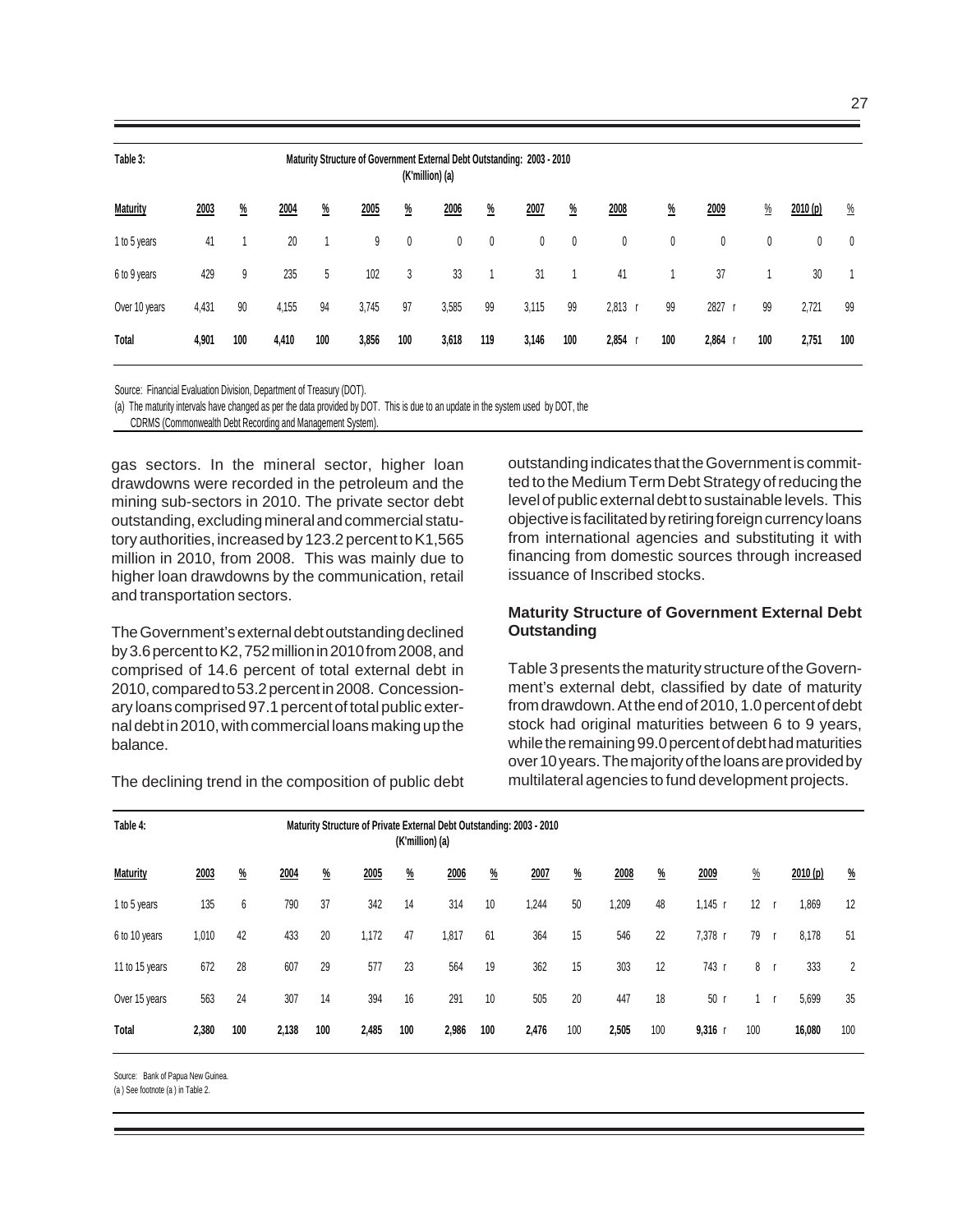| Table 5:                                                           |                         | <b>External Debt Service by Category of Borrower</b> |                |                          |                |                          |                          |              |         |
|--------------------------------------------------------------------|-------------------------|------------------------------------------------------|----------------|--------------------------|----------------|--------------------------|--------------------------|--------------|---------|
|                                                                    | 2003                    | 2004                                                 | 2005           | 2006                     | 2007           | 2008                     | 2009                     |              | 2010(p) |
| <b>Official Sector</b>                                             | 610                     | 567                                                  | 466            | 478                      | 614            | 555                      | 230                      |              | 228     |
| Principal                                                          | 446                     | 435                                                  | 354            | 364                      | 501            | 468                      | 170                      |              | 185     |
| Commercial                                                         | 45                      | 27                                                   | 17             | 16                       | 16             | 17                       | 18                       |              | 19      |
| Concessional                                                       | 401                     | 408                                                  | 336            | 348                      | 485            | 451                      | 152                      |              | 166     |
| Interest (b)                                                       | 164                     | 133                                                  | 112            | 114                      | 113            | 88                       | 59                       |              | 43      |
| Commercial                                                         | $\overline{\mathbf{A}}$ | 3                                                    | $\overline{2}$ | $\overline{2}$           | $\overline{2}$ | $\overline{2}$           | $\overline{2}$           |              |         |
| Concessional                                                       | 160                     | 130                                                  | 109            | 112                      | 111            | 86                       | 58                       |              | 42      |
| <b>Private Sector</b>                                              | 1.145                   | 377                                                  | 663            | 1,034                    | 2.513          | 3.062                    | 1,505 r                  |              | 2,185   |
| Principal                                                          | 1.039                   | 316                                                  | 577            | 935                      | 2.389          | 2.976                    | $1.303$ r                |              | 1,880   |
| Mineral (c)                                                        | 936                     | 217                                                  | 499            | 496                      | 897            | 856                      | 23                       | $\mathbf{r}$ | 211     |
| Other                                                              | 63                      | 81                                                   | 23             | 430                      | 1,483          | 2,113                    | 1,280 r                  |              | 1,669   |
| Commercial Stat. Authorities (d)                                   | 40                      | 18                                                   | 55             | 9                        | 9              | $\overline{7}$           |                          |              |         |
| Interest (b)                                                       | 106                     | 61                                                   | 86             | 99                       | 124            | 86                       | 202 r                    |              | 305     |
| Mineral (c)                                                        | 64                      | 33                                                   | 48             | 83                       | 83             | 59                       | $155$ r                  |              | 258     |
| Other                                                              | 39                      | 26                                                   | 36             | 16                       | 41             | 27                       | 47 r                     |              | 47      |
| Commercial Stat. Authorities (d)                                   | 3                       | $\overline{2}$                                       | $\mathbf{Z}$   | $\overline{\phantom{a}}$ |                | $\overline{\phantom{a}}$ | $\overline{\phantom{a}}$ |              |         |
| <b>Total Debt Service</b>                                          | 1,755                   | 945                                                  | 1,129          | 1,512                    | 3,126          | 3,617                    | 1,735 r                  |              | 2,413   |
| Principal                                                          | 1.485                   | 750                                                  | 931            | 1,299                    | 2.889          | 3,443                    | 1,473 r                  |              | 2,065   |
| <b>Interest</b>                                                    | 270                     | 194                                                  | 198            | 213                      | 237            | 174                      | 261 r                    |              | 348     |
| <b>Total Debt Servicing/Export of</b><br>Goods and Sevices (%) (e) | 20.1                    | 10.6                                                 | 10.1           | 10.9                     | 20.6           | 21.7                     | 13.8 r                   |              | 14.9    |
| Interest Payments/Export of<br>Goods and Sevices (%) (e)           | 3.1                     | 2.2                                                  | 1.8            | 1.5                      | 1.6            | 1.0                      | 2.1 r                    |              | 2.1     |

Source: Bank of Papua New Guinea & Department of Treasury<br>(a) See foot note (a ) in Table 2.<br>(b) From 1999 onwards Other fees and charges are not in (a) See foot note (a ) in Table 2. (b) From 1999 onwards Other fees and charges are not included.

 (c) Includes MRDC, and petroleum and gas. (d) Includes Bank of Papua New Guinea's debt service. (c) Includes MRDC, and petrol<br>
(d) Includes Bank of Papua Ne<br>
(e) See footnote (c) in Table 1.

#### **Maturity Structure of Private External Debt Outstanding**

As presented in Table 4, the maturity structure of private sector debt, classified by date of maturity from drawdown, shows that in 2010, 63.0 percent of the total stock had original maturities between 1 to 10 years. These are mainly commercial debt owed by the mineral, gas, manufacturing and communication sectors. The remaining 37.0 percent with over 10 years to maturity mainly constitutes inter-company debt, contracted between resident companies and their foreign affiliates.

#### **External Debt Service**

Table 5 shows that Papua New Guinea's external debt service payments, comprising of principle and interest, declined by 33.3 percent to K2,413 million in 2010, from 2008. The decrease was in the petroleum, mining, agriculture and forestry sub-sectors, and the manufacturing and retail sectors combined with a decline in the public sector. The external debt service of the mineral sector and other subsectors in the private sector, accounted for 90.1 per cent of the total external debt service payments, with public sector debt service payments making up the balance. The Government's external debt service declined between 2008 and 2010, mainly because in 2008 the Government prepaid some expensive loans from the budget surplus.

#### **Debt Service to Exports Ratio**<sup>2</sup>

The debt service to exports ratio is defined as the ratio of external debt service, both principle and interest payment, to the value of exports of goods and services. This ratio is used as an indicator of a country's ability to meet external debt obligations from its export earnings.

As shown in Chart 1, Papua New Guinea's debt service-to-exports ratio declined to 14.9 percent in 2010, from 21.7 percent in 2008. The ratio was lower compared to that of the Latin American and other developing countries. This outcome was due to a decline of 33.3 percent in debt service payments of K2,413 million, despite a marginal decline of 2.6 percent in the export value of goods and services, over the same period. The decline in PNG's debt service to export ratio indicates a reduction in PNG's ability to meet its external debt obligations in the long run.

#### **Debt to Exports Ratio**<sup>3</sup>

The debt to exports ratio is defined as the ratio of total outstanding debt to the value of exports of goods and

3 Refer to foot note above.

<sup>&</sup>lt;sup>2</sup> Refer to "For the Record" in the June 2007 Quarterly Economic Bulletin for detailed explanation.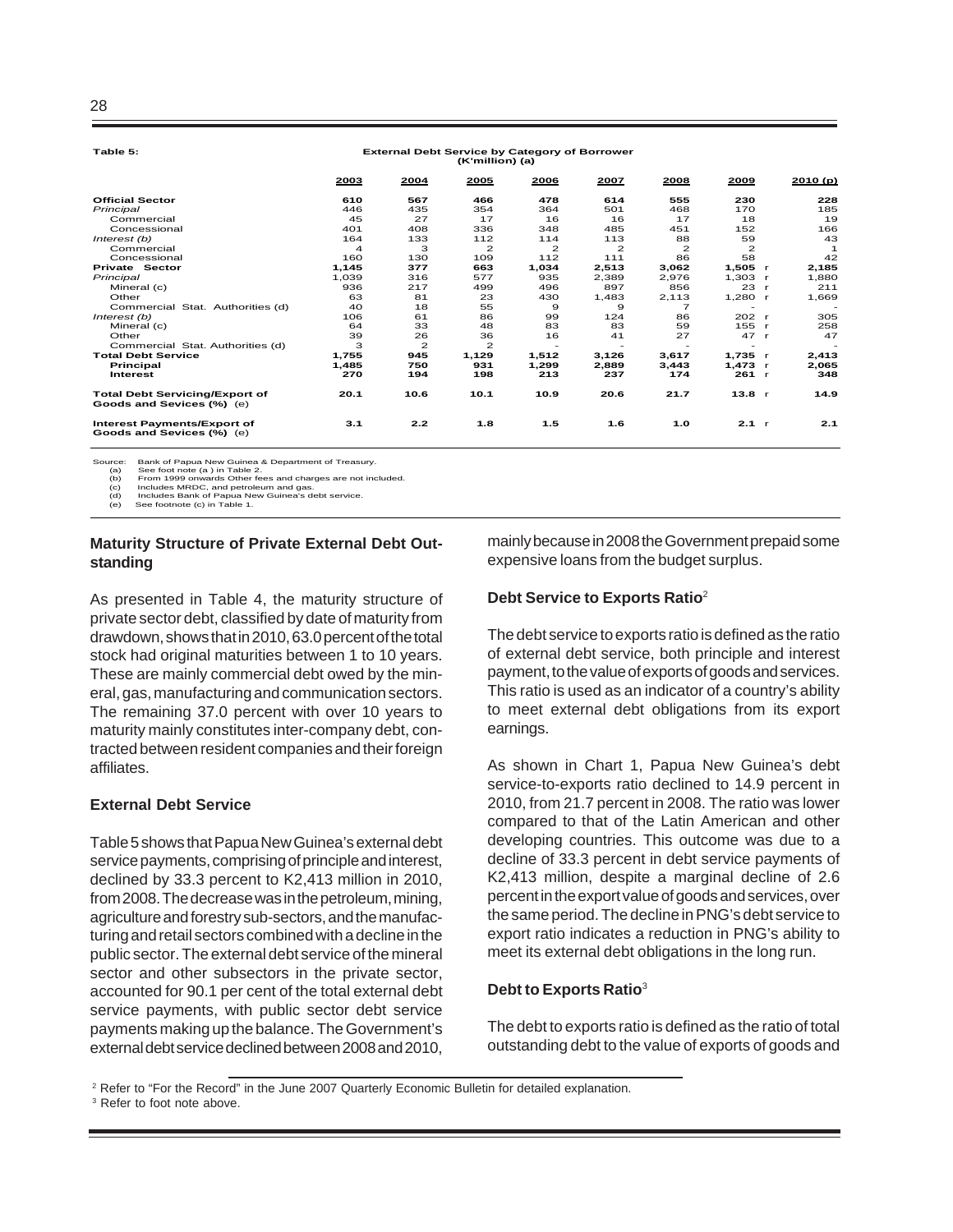services of the economy. This ratio is used as a measure of sustainability and as an indicator of a country's ability to meet its future external debt obligations from its export earnings.

Between 2009 and 2010, Papua New Guinea's ratio of external debt outstanding to exports of goods and services trended upwards, as shown in Chart 2, surpassing the ratios of Latin American, African and other developing economies. The increase was due to a significant increase in private sector debt outstanding from K2,506 million in 2008 to K16,080 million in 2010, combined with depreciation of the kina against the US dollar and the Japanese yen, two of the main currencies in which loans are denominated. The ratio, as a percentage of export receipts of goods and services, increased from 32.1 percent in 2008 to 116.1 percent in 2010. This outcome was mainly due to increased debt in the mineral sector, reflecting investments by mining and petroleum companies on both existing and new projects, while in the gas sector, the drawdown was associated with the construction of the PNG LNG project. The increase in the country's debt to exports ratio indicates the decline in the country's ability to meet external debt obligations from its export earnings.

#### **Debt to GDP Ratio**<sup>4</sup>

This ratio is defined as total outstanding external debt to nominal GDP. It is an indication of the country's ability to service external debt by switching resources from production of domestic goods to the production of export commodities.

The ratio of Papua New Guinea's external debt outstanding to nominal GDP, as shown in Chart 3, increased significantly between 2009 and 2010, surpassing Latin America, Africa and other developing countries. The ratio, as a percentage of nominal GDP, increased from 24.7 percent in 2008 to 72.9 percent in 2010. This outcome was mainly due to the significant increase in the private sector debt outstanding, combined with the depreciation of the kina against the US dollar and Japanese yen. This outcome more than offset an increase of 19.5 percent in the nominal GDP to K25,837 million in 2010, from 2008. In the short-run, the overall increase in the debt to GDP ratio indicates a reduction in the country's ability to meet its future external debt obligations. However, the high GDP







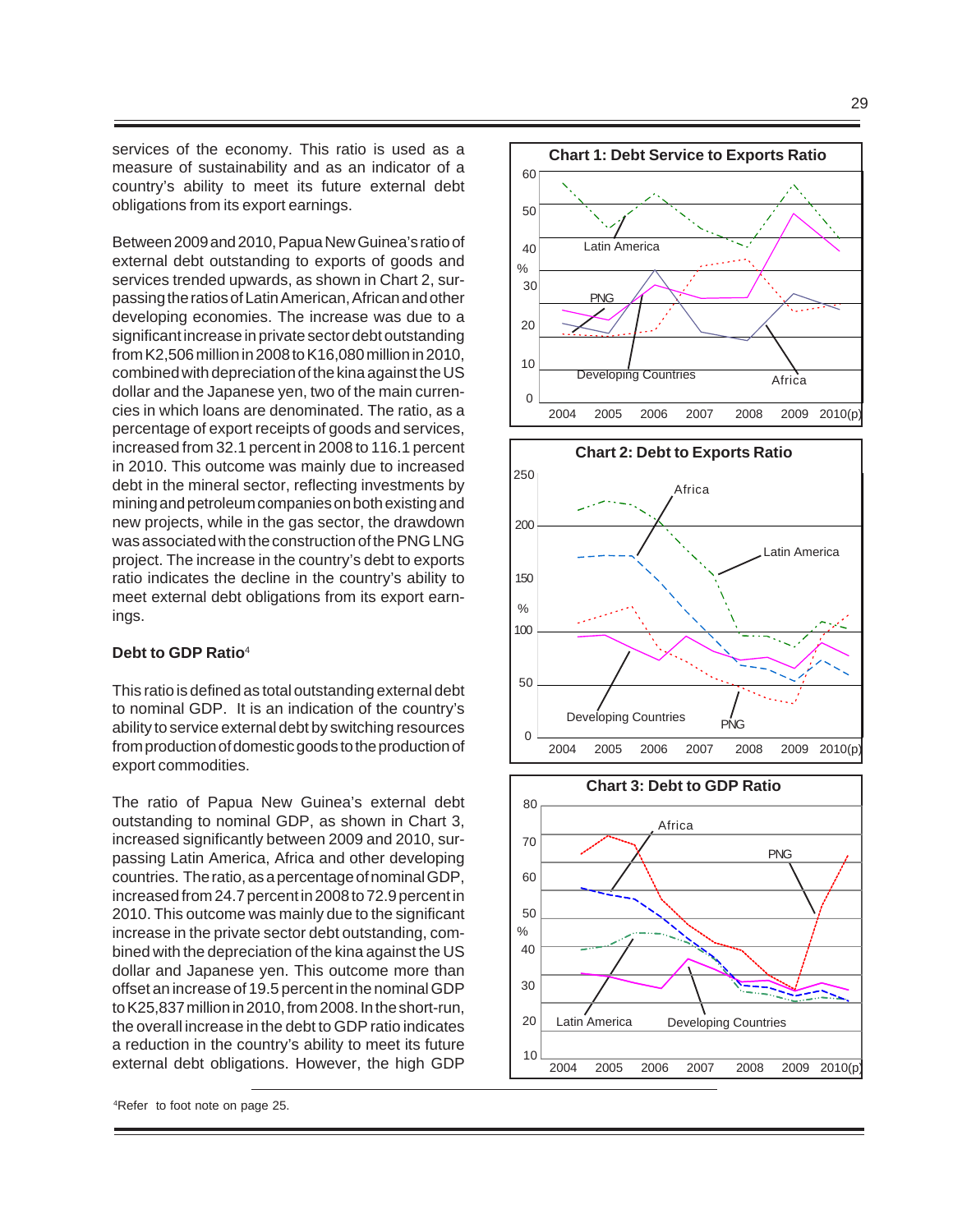**Table 6:**

#### **Foreign Equity Holdings by Country of Origin (K'million) (a)**

| Country                          | 2003   | 2004   | 2005   | 2006   | 2007   | 2008(b) |              | 2009   | 2010(p) |
|----------------------------------|--------|--------|--------|--------|--------|---------|--------------|--------|---------|
| Australia                        | 1,612  | 1,658  | 1,671  | 2,280  | 2,305  | 2,305   |              | 2,389  | 5,155   |
| <b>United States</b>             | 48     | 48     | 48     | 48     | 48     | 48      |              | 48     | 48      |
| United Kingdom                   | 158    | 156    | 181    | 181    | 206    | 206     |              | 206    | 206     |
| Japan                            | 115    | 107    | 107    | 107    | 107    | 1,717   |              | 1,717  | 1,717   |
| Canada                           | 42     | 42     | 43     | 43     | 98     | 98      |              | 98     | 98      |
| Singapore                        | 142    | 155    | 162    | 162    | 162    | 165     |              | 165    | 165     |
| Hong Kong                        | 52     | 66     | 66     | 70     | 70     | 70      |              | 69     | 69      |
| South Korea                      | 64     | 64     | 41     | 41     | 24     | 24      |              | 24     | 24      |
| Malaysia                         | 170    | 170    | 170    | 170    | 170    | 170     |              | 164    | 164     |
| <b>Bahamas</b>                   | 189    | 189    | 189    | 189    | 189    | 189     |              | 189    | 189     |
| Bermuda                          | 66     | 66     | 66     | 66     | 66     | 66      |              | 66     | 66      |
| <b>Others</b>                    | 318    | 431    | 565    | 734    | 740    | 747     |              | 853    | 856     |
| <b>Total Foreign Equity</b>      | 2,976  | 3,152  | 3,309  | 4,090  | 4,184  | 5,803   |              | 5,988  | 8,757   |
| As a % of GDP (nominal)          | 23.3   | 23.0   | 21.6   | 24.0   | 22.4   | 26.8    | $\mathbf{r}$ | 27.0 r | 33.9    |
| Gross Domestic Product (GDP) (c) | 12,765 | 13,692 | 15,339 | 17,051 | 18.716 | 21,626  |              | 22,207 | 25,837  |

Source: Bank of Papua New Guinea.

(a ) See footnote (a ) in Table 2.

(b) See footnote (d) in Table 2.

(c) GDP figures are from various budget documents published by Department of Treasury.

growth rate over the period indicates that the country's ability to meet its future external debt obligation will improve in the long-run.

#### **Foreign Equity Investment in Papua New Guinea**

As presented in Tables 6 and 7, foreign equity investment in Papua New Guinea increased by 50.9 percent to K8, 757 million in 2010, from 2008. The increase was mainly due to significant investments in the mineral sector mainly petroleum and gas subsectors. The ratio, as a percentage of nominal GDP, increased from 26.8 percent in 2008 to 33.9 percent in 2010. This outcome was mainly due to the increase in foreign equity investments, which more than offset an increase in nominal GDP, over the same period.

By country of origin, equity investment was led by Australia, Japan, United Kingdom (UK), Bahamas, Singapore and Malaysia, and together accounted for 86.7 percent in 2010, compared to 81.9 percent in 2008. Investments from Australia increased significantly while Hong Kong and Malaysia declined. Equity Investments from the United States of America (USA),

| Table 7:                    |       |       | (K'million) (a) | <b>Foreign Equity Holdings by Economic Sector</b> |                          |          |         |         |
|-----------------------------|-------|-------|-----------------|---------------------------------------------------|--------------------------|----------|---------|---------|
| <b>Economic Sector</b>      | 2003  | 2004  | 2005            | 2006                                              | 2007                     | 2008 (b) | 2009    | 2010(p) |
| Agriculture                 | 194   | 194   | 194             | 194                                               | 219                      | 219      | 219     | 219     |
| Mineral (c)                 | 2,176 | 2,237 | 2,232           | 3,002                                             | 3,080                    | 4,696    | 4,763 r | 7,531   |
| Transportation              | 5     | 5     | 5               | 5                                                 | 5                        | 5        | 4       | 5       |
| Manufacturing               | 144   | 214   | 379             | 382                                               | 382                      | 382      | 392     | 382     |
| <b>Fisheries</b>            | 52    | 52    | 52              | 52                                                | 52                       | 52       | 52      | 52      |
| Bank/Insurance/Finance      | 113   | 115   | 131             | 131                                               | 137                      | 137      | 137     | 137     |
| Retail                      | 32    | 32    | 31              | 38                                                | 38                       | 38       | 38      | 38      |
| Forestry                    | 128   | 152   | 130             | 130                                               | 130                      | 134      | 134     | 134     |
| Hotel/Restraurant           | 10    | 10    | 10              | 10                                                | 10                       | 10       | 10      | 10      |
| Communication               |       |       |                 | $\overline{\phantom{a}}$                          | $\overline{\phantom{a}}$ |          | 123     | 120     |
| Other                       | 122   | 141   | 146             | 147                                               | 131                      | 131      | 116     | 129     |
| <b>Total Foreign Equity</b> | 2,976 | 3,152 | 3,309           | 4,090                                             | 4,184                    | 5,803    | 5,988 r | 8,757   |

Source: Bank of Papua New Guinea.

(a ) See footnote (a ) in Table 2.

(b) See footnote (d) in Table 2.

(c) Includes petroleum and gas.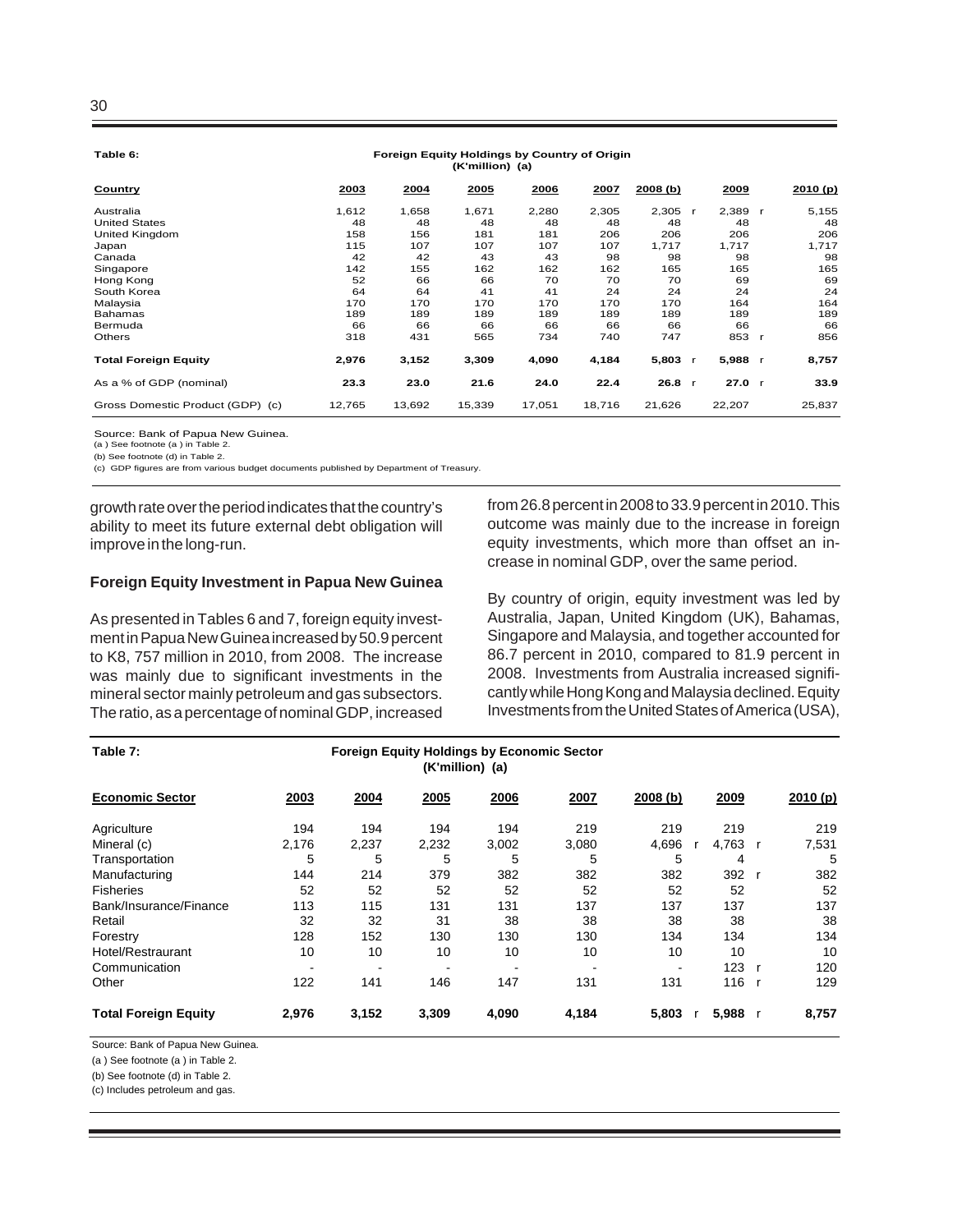| Table 8: |  |
|----------|--|
|          |  |

#### **Equity Inflows by Country of Origin (K'million) (a)**

| Country                  | 2003 | 2004 | 2005 | 2006 | 2007                     | 2008(b)   | 2009      | 2010(p)                  |
|--------------------------|------|------|------|------|--------------------------|-----------|-----------|--------------------------|
| Australia                |      | 59   | 2    | 609  | 27                       | 1,610 $r$ | 90        | 2,769                    |
| United Kingdom           |      | 10   |      |      | 25                       |           | -         |                          |
| Fiji                     |      |      |      |      | $\overline{\phantom{0}}$ |           |           |                          |
| Japan                    |      | 40   |      |      | -                        | 1,610     |           |                          |
| Germany                  |      |      |      |      |                          |           |           | $\overline{\phantom{a}}$ |
| Canada                   |      |      |      |      | 55                       |           |           | $\overline{\phantom{a}}$ |
| Singapore                |      | 13   |      |      |                          | 3         |           |                          |
| Hong Kong (PRC)          | 3    | 15   |      | 3    |                          |           |           |                          |
| Taiwan (PRC)             |      | 13   |      |      |                          |           |           |                          |
| Malaysia                 | 44   |      |      |      |                          |           |           |                          |
| Italy                    |      |      |      |      |                          |           |           |                          |
| British Virgin Islands   |      |      |      |      |                          |           | 120       |                          |
| Others                   |      | 78   | 154  | 168  |                          |           | 10<br>- r | 3                        |
| Total Equity Inflows (c) | 47   | 228  | 157  | 781  | 114                      | 3,230     | 221       | 2,772                    |

(a ) See foot note (a ) in Table 2.

(b ) See footnote (d) in Table 2.

(c) The large inflows in 2007 was for the manufacturing sector, whereas in 2006, 2008, 2009 and 2010 were mostly for the mineral sector.

United Kingdom (UK), Japan, Singapore, Canada, South Korea, Bahamas, and Bermuda remained stable. In 2009, investment from Japan was significantly high due to the acquisition of equity in the oil project by a Japanese petroleum company from an Australian Gas and Oil company. The increase in 2010 was due to investments in the mining and petroleum subsectors by Australian companies.

Table 7 shows that the mineral sector accounted for 70.1 percent and 86.0 percent of the total foreign equity in 2008 and 2010, respectively, reflecting the dominance of this sector in the economy. Equity in the nonmineral private sector increased by 10.7 percent to K1,

226 million in 2010 from 2008, primarily as a result of investments in the communication sector.

#### **Net Equity Flows**

As shown in Tables 8 and 9, the significant increase in equity inflows in 2008 is due to the purchase of shares in the gas subsector by an Australian company, and subsequently sold its interests to a Japanese company in the same year, hence the significant increase in the respective countries equity inflows. The result of the sale is evidenced by the equity withdrawal of the same amount to Australia in the same year. The significant increase in equity inflows in 2010 is due to

| Table 9:                  | Equity Withdrawals /Transfers by Country of Destination |      |      |                          |      |                          |                          |                          |
|---------------------------|---------------------------------------------------------|------|------|--------------------------|------|--------------------------|--------------------------|--------------------------|
| Country                   | 2003                                                    | 2004 | 2005 | 2006                     | 2007 | 2008 (b)                 | 2009                     | 2010(p)                  |
| Australia                 | 3                                                       |      |      |                          | 2    | 1,610                    | 5                        | 3                        |
| Canada                    |                                                         |      |      |                          |      |                          | $\overline{\phantom{a}}$ | $\overline{\phantom{a}}$ |
| Japan                     |                                                         | 48   |      | -                        |      |                          | $\overline{\phantom{0}}$ | $\overline{\phantom{a}}$ |
| Korea, Republic of        |                                                         |      |      | $\overline{\phantom{0}}$ | 17   |                          |                          | $\overline{\phantom{a}}$ |
| Malaysia                  |                                                         |      |      |                          |      | $\overline{\phantom{0}}$ | 6                        | $\overline{\phantom{a}}$ |
| United Kingdom            |                                                         | 3    |      |                          |      |                          | $\overline{\phantom{0}}$ | $\overline{\phantom{a}}$ |
| <b>United States</b>      | 65                                                      |      |      |                          |      |                          |                          | $\overline{\phantom{a}}$ |
| South Africa              |                                                         |      |      |                          |      |                          | 24                       | $\overline{\phantom{a}}$ |
| <b>Others</b>             |                                                         |      |      |                          |      |                          |                          | $\overline{\phantom{a}}$ |
| Withdrawals/Transfers (c) | 68                                                      | 51   | 0    | 0                        | 20   | 1,610                    | 36                       | 3                        |
| <b>Net Flows</b>          | $-20$                                                   | 177  | 157  | 781                      | 94   | 1,620                    | $185$ r                  | 2,769                    |

Source: Bank of Papua New Guinea.

(a ) See foot note (a ) in Table 2.

( b) See footnote (d) in Table 2

(c) Transfers to other non-residents are treated as withdrawals.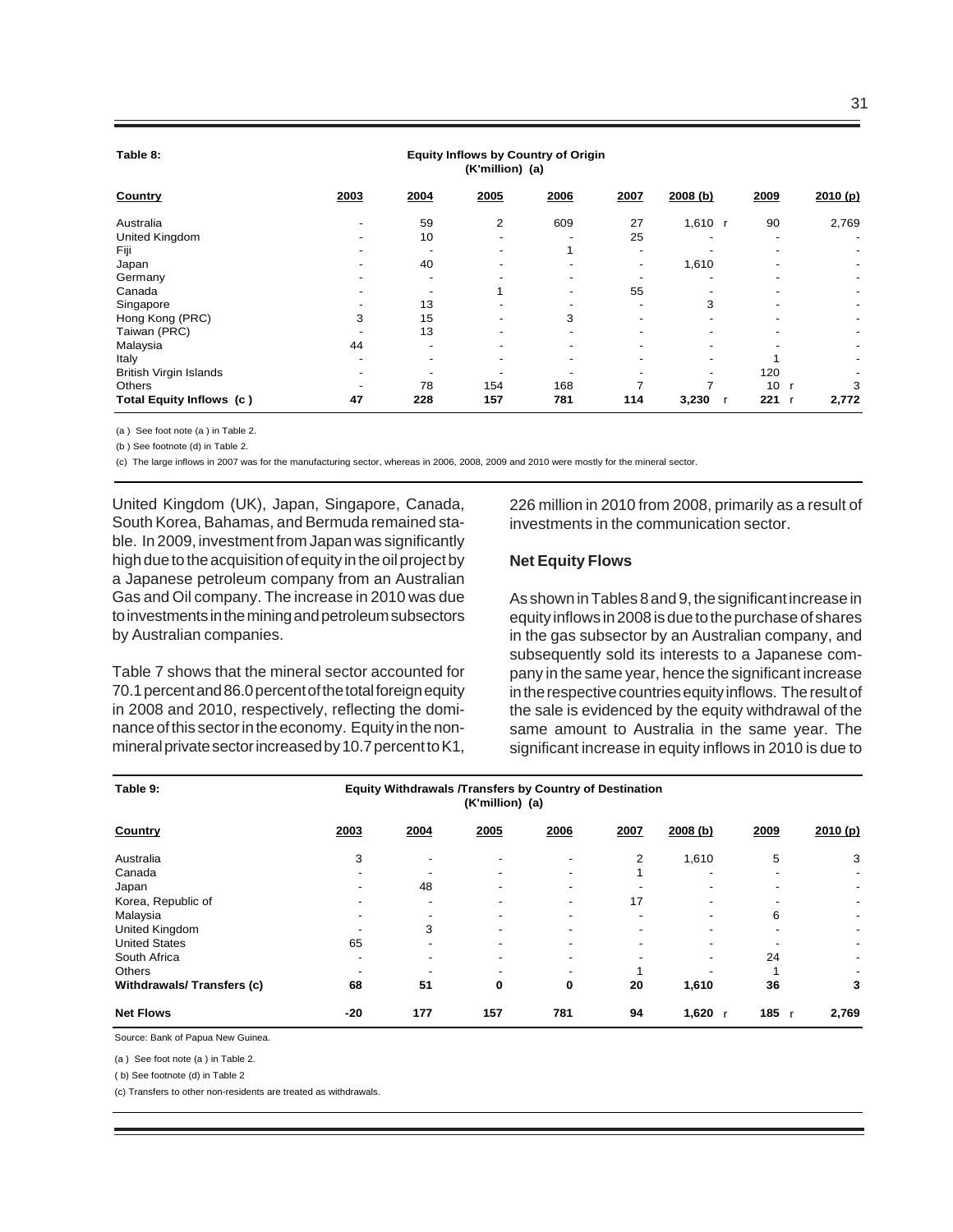| Table 10:                      | Dividend Payments by Country of Destination<br>(K'million) (a) |      |       |       |       |         |      |         |
|--------------------------------|----------------------------------------------------------------|------|-------|-------|-------|---------|------|---------|
| Country                        | 2003                                                           | 2004 | 2005  | 2006  | 2007  | 2008(b) | 2009 | 2010(p) |
| Australia                      | 490                                                            | 506  | 449   | 411   | 317   | 528     | 150  | 250     |
| <b>United States</b>           | 219                                                            | 26   | 16    | 4     |       |         |      |         |
| United Kingdom                 |                                                                |      |       |       |       | 13      | 25   | 31      |
| Japan                          |                                                                | 3    | 3     | 2     |       | 27      | 24   | 1       |
| France                         |                                                                |      | 5     | 2     |       |         |      |         |
| New Zealand                    | 2                                                              | 10   | 12    | 12    | 11    | 5       |      | 5       |
| Korea, Republic of             | 12                                                             | 17   | 18    | 13    | 13    | 14      | 14   |         |
| Philippines                    |                                                                |      | 2     | 11    | 2     |         |      |         |
| Hong Kong (PRC)                | 3                                                              | 3    |       |       | 3     | 20      | 17   | 9       |
| Italy                          |                                                                |      |       | 64    |       |         |      | 4       |
| Canada                         |                                                                |      |       |       |       |         |      |         |
| Singapore                      | 32                                                             | 29   | 774   | 1,295 | 1,070 | 657     | 255  | 102     |
| Malaysia                       | 24                                                             | 26   | 36    | 17    | 26    | 90      | 8    | 2       |
| Others                         | 1                                                              | 29   | 17    | 116   | 160   | 4       |      | 6       |
| <b>Total Dividend Payments</b> | 785                                                            | 650  | 1,333 | 1,947 | 1,601 | 1,359   | 494  | 410     |

Source: Bank of Papua New Guinea.

(a ) See foot note (a ) in Table 2.

(b) See footnote (d) in Table 2

investment in a resident mineral company, combined with investments in the petroleum sector by Australian companies, namely, Lihir Gold Limited, Lavana Limited and Santos Hides Limited.

#### **Dividend Payments**

Dividends reflect the cash return to shareholders and are an indicator of the profitability of an enterprise. As shown in Tables 10 and 11, dividend payments trended downwards by 63.6 percent in 2009 to K494 million from 2008, and 17.0 percent in 2010 to K410 million from 2009. The decline between 2009 and 2010 was due to lower dividend payments by the mineral sector, especially the petroleum and mining subsectors, which more than offset an increase in payments by the manufacturing, retail and banking/Insurance/finance sectors.

The consistently high annual dividend payments made to Australia and Singapore between 2008 and 2010 reflects the high shareholding of resident companies by these countries, and their dominance of equity investment in Papua New Guinea (see Table 6).

| Table 11:                       |              |      | <b>Dividend Payments by Economic Sector</b><br>(K'million) (a) |       |       |         |                          |                          |
|---------------------------------|--------------|------|----------------------------------------------------------------|-------|-------|---------|--------------------------|--------------------------|
| <b>Economic Sector</b>          | 2003         | 2004 | 2005                                                           | 2006  | 2007  | 2008(b) | 2009                     | 2010(p)                  |
| Mineral (c)                     | 587          | 318  | 1,026                                                          | 1,663 | 1,348 | 981     | 251                      | 91                       |
| Agriculture                     | 21           | 18   | 33                                                             |       |       | 73      |                          |                          |
| Transportation                  | 17           | 10   | 9                                                              | 12    | 2     |         | $\mathbf{z}$             | 5                        |
| Manufacturing                   | 73           | 106  | 72                                                             | 71    | 80    | 197     | 135                      | 163                      |
| <b>Fisheries</b>                |              |      | 2                                                              | 11    | 2     |         |                          |                          |
| Bank/Ins/Finance                | 55           | 136  | 108                                                            | 116   | 54    | 28      | 35                       | 90                       |
| Retail                          | 4            | 8    | 16                                                             | 14    | 31    |         | 17                       | 25                       |
| Forestry (d)                    |              |      |                                                                |       |       | 6       | 4                        |                          |
| Hotel/Restraurant               |              |      |                                                                |       |       |         |                          | $\mathbf{2}$             |
| <b>Dredging Construction</b>    | $\mathbf{Z}$ |      |                                                                | 4     | з     |         |                          |                          |
| <b>Engineering Construction</b> |              | 2    |                                                                |       | 16    | З       |                          | $\overline{\phantom{0}}$ |
| Electricity, Gas and Water      | 12           | 17   | 18                                                             | 13    | 13    | 14      | $\overline{\phantom{0}}$ |                          |
| Others (e)                      | 13           | 33   | 48                                                             | 42    | 52    | 50      | 50 r                     | 34                       |
| <b>Total Dividend Payments</b>  | 785          | 650  | 1,333                                                          | 1,947 | 1,601 | 1,359   | 494                      | 410                      |

Source: Bank of Papua New Guinea.

(a) See footnote (a) in Table 2.

(b) See footnote (d) in Table 2.<br>(c) Includes petroleum and gas.

Includes petroleum and gas.

(d) Inclusion of new sector, hence the revisons for 2001, 2003 and 2008. (e) Includes dividends from the remaining sectors and from unspecified sectors.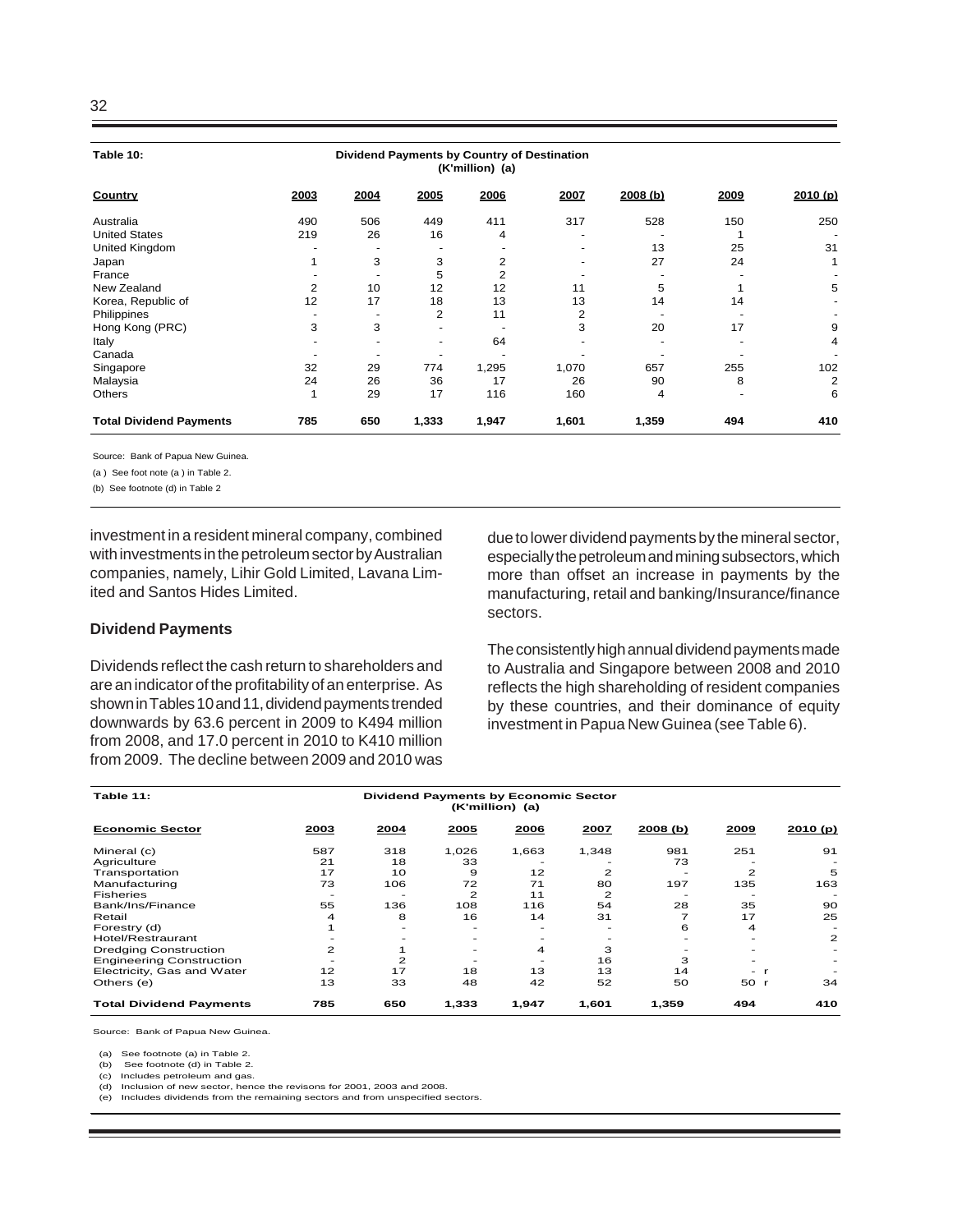## **MONTHLY KINA FACILITY RATE ANNOUNCEMENTS**

The Central Bank introduced the Kina Facility Rate (KFR) in February 2001 as the official rate to indicate its stance of monetary policy. The KFR is a monthly rate and any changes to it should translate to changes in market interest rates. Changes to the KFR is based on assessment of economic fundamentals consistent with the overall objective of monetary policy of price stability in the economy. From January 2009, the KFR announcements by the Bank were;

| 2009 | 05 January   | Maintained at 8.00 % |
|------|--------------|----------------------|
|      | 02 February  | Maintained at 8.00 % |
|      | 02 March     | Maintained at 8.00 % |
|      | 06 April     | Maintained at 8.00 % |
|      | 04 May       | Maintained at 8.00 % |
|      | 01 June      | Maintained at 8.00 % |
|      | 06 July      | Maintained at 8.00 % |
|      | 03 August    | Maintained at 8.00 % |
|      | 07 September | Maintained at 8.00 % |
|      | 05 October   | Maintained at 8.00 % |
|      | 02 November  | Maintained at 8.00 % |
|      | 07 December  | Reduced to 7.00 %    |
| 2010 | 04 January   | Maintained at 7.00 % |
|      | 01 February  | Maintained at 7.00 % |
|      | 01 March     | Maintained at 7.00 % |
|      | 06 April     | Maintained at 7.00 % |
|      | 03 May       | Maintained at 7.00 % |
|      | 07 June      | Maintained at 7.00 % |
|      | 05 July      | Maintained at 7.00 % |
|      | 02 August    | Maintained at 7.00 % |
|      | 06 September | Maintained at 7.00 % |
|      | 04 October   | Maintained at 7.00 % |
|      | 01 November  | Maintained at 7.00 % |
|      | 04 December  | Maintained at 7.00 % |
| 2011 | 03 January   | Maintained at 7.00 % |
|      | 07 February  | Maintained at 7.00 % |
|      | 07 March     | Maintained at 7.00 % |
|      | 04 April     | Maintained at 7.00 % |
|      | 02 May       | Maintained at 7.00 % |
|      | 06 June      | Increased to 7.25 %  |
|      | 04 July      | Increased to 7.50 %  |
|      | 01 August    | Maintained at 7.50 % |
|      | 05 September | Increased to 7.75 %  |
|      | 03 October   | Maintained at 7.75 % |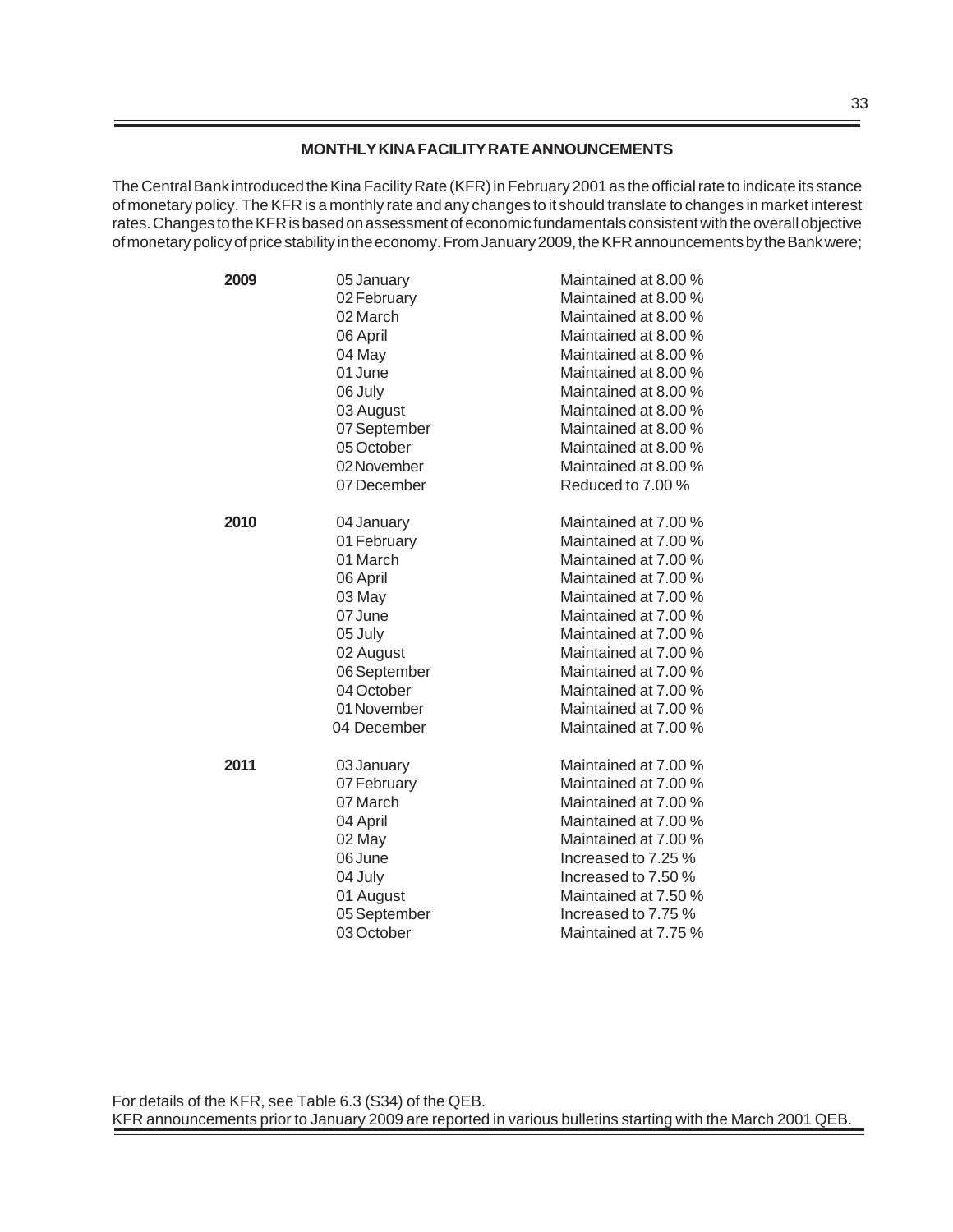# **GLOSSARY OF TERMS AND ACRONYMS**

| <b>Balance of Payments</b>                  | A statistical statement that systematically summarises<br>a country's economic transactions with the rest of the<br>world, over a specific time period. It comprises the<br>Current and Capital and Financial Accounts.                                                                                                  |
|---------------------------------------------|--------------------------------------------------------------------------------------------------------------------------------------------------------------------------------------------------------------------------------------------------------------------------------------------------------------------------|
| <b>Broad Money Supply (M3*)</b>             | Total volume of money comprising narrow money (M1*)<br>and quasi money in the economy at a point in time. See<br>'narrow' and 'quasi' money.                                                                                                                                                                             |
| <b>Cash Reserve Requirement (CRR)</b>       | A requirement imposed on commercial banks to hold<br>cash as a percentage of total deposits and other<br>prescribed liabilities at all times.                                                                                                                                                                            |
| <b>Capital Account</b>                      | Records all transactions that involves the receipts or<br>transfers of capital and acquisitions/disposal of non-<br>produced, non-financial assets such as purchase of<br>production facilities, i.e. plants and machinery, etc.                                                                                         |
| <b>Central Bank (CB)</b>                    | The Bank of Papua New Guinea (BPNG) is the monetary<br>authority in Papua New Guinea (PNG) that has<br>legislative power over the financial system and is<br>responsible for issuing currency, managing international<br>reserves, undertakes transactions with the IMF and<br>providing credit to the commercial banks. |
| Central Bank Bill (CBB) <sup>5</sup>        | A monetary policy instrument of the Bank of PNG used<br>to manage liquidity in the banking system by either<br>injecting or defusing it in order to achieve a desired level<br>of interest rate.                                                                                                                         |
| <b>Central Bank Survey (CBS)</b>            | The CBS is the balance sheet of the Central Bank,<br>which contains data on all components of the monetary<br>base, comprising of currency in circulation and central<br>bank liabilities to ODCs and other sectors.                                                                                                     |
| <b>Current Transfers Account</b>            | Records all foreign transactions that are not transfers<br>of capital and cannot be repaid. This includes donations,<br>gifts and grants, superannuation funds and licensing<br>fees.                                                                                                                                    |
| <b>Depository Corporations Survey (DCS)</b> | The survey is a consolidation of the CBS and the<br>ODCS, which contains data on all depository<br>corporations' liabilities in the national definition of<br>broad money and data on depository corporations,<br>assts that are claims on (i.e credit) other sectors of the<br>economy, including the external sector.  |

5 See 'For the Record' on page 34 in the 2004 September QEB.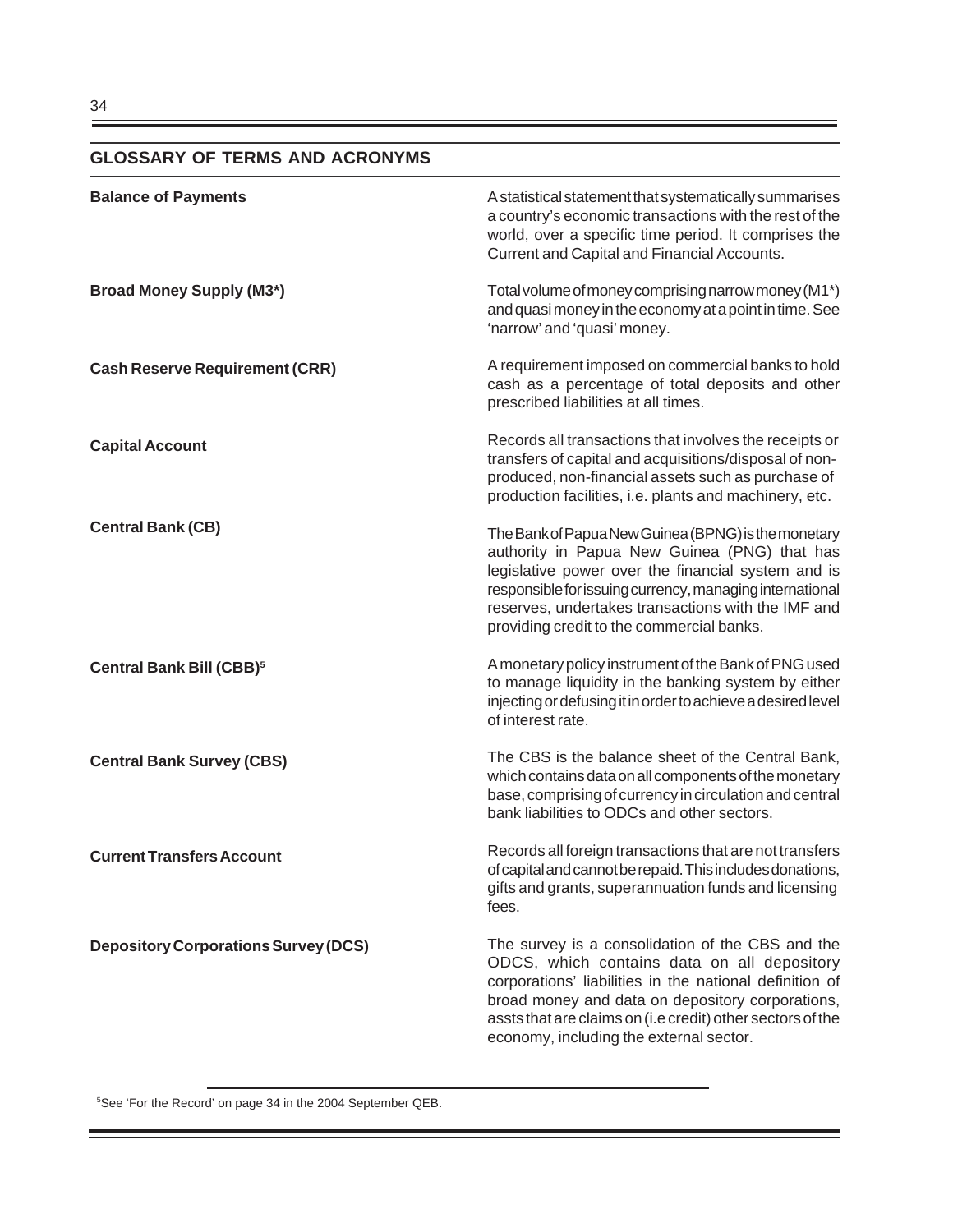**Exchange Settlement Account (ESA)**

**Financial Corporations Survey (FCS)**

**Headline Consumer Price Index (CPI)**

**Exclusion-based CPI measure**

**Financial Account**

**Financial derivatives**

**Income Account**

**Inscribed Stock (bond)**

Deposits include all claims on the Bank of PNG and ODCs. These are further classified into transferable and other deposits. (I). Transferable deposits comprises all deposits that are: a). Exchangeable on demand at par and without penalty or restrictions; b). Directly usable for making payments by cheque, draft direct debit/credit or other direct payment facilities. ii.) Other deposits comprise all claims, other than transferable deposits. These include savings and term deposits and non transferable deposits in foreign currency.

Accounts of the commercial banks with the Bank of PNG for settlement transactions with each other.

An underlying inflation measure which involves zero weighting of volatile sub-groups or items such as fruit &vegetables, betelnut and prices that are largely determined by non-market (seasonal) forces, as well as alcoholic drinks, cigarettes & tobacco, etc. See 'Underlying CPI'.

Records all transactions associated with changes of ownership of foreign financial assets such as holdings of monetary gold, special drawing rights (SDR), claims on non-residents and foreign liabilities.

The FCS is the broadest set of monetary and financial statistics in terms of institutional coverage. The survey contains consolidated balance sheet data for all institutional units within the financial corporations sector, thereby providing the stock and flow data for analyzing claims on and liabilities to all other sectors of theeconomy, including the external sector.

A financial instrument linked to a specific financial instrument, indicator or commodity and through which specific financial risks (such as interest rates, currency equity and commodity price risk, credit risk, etc.) can be traded in their own right in financial markets.

A measure of inflation as calculated and published quarterly by the National Statistical Office (NSO), which measures the total price movements in goods and services in the basket.

Records transactions such as compensation of employees, which cover wages, salaries, and other benefits in cash and kind, dividends and interest earned on investments between PNG and the other countries.

A Government debt instrument sold to the public for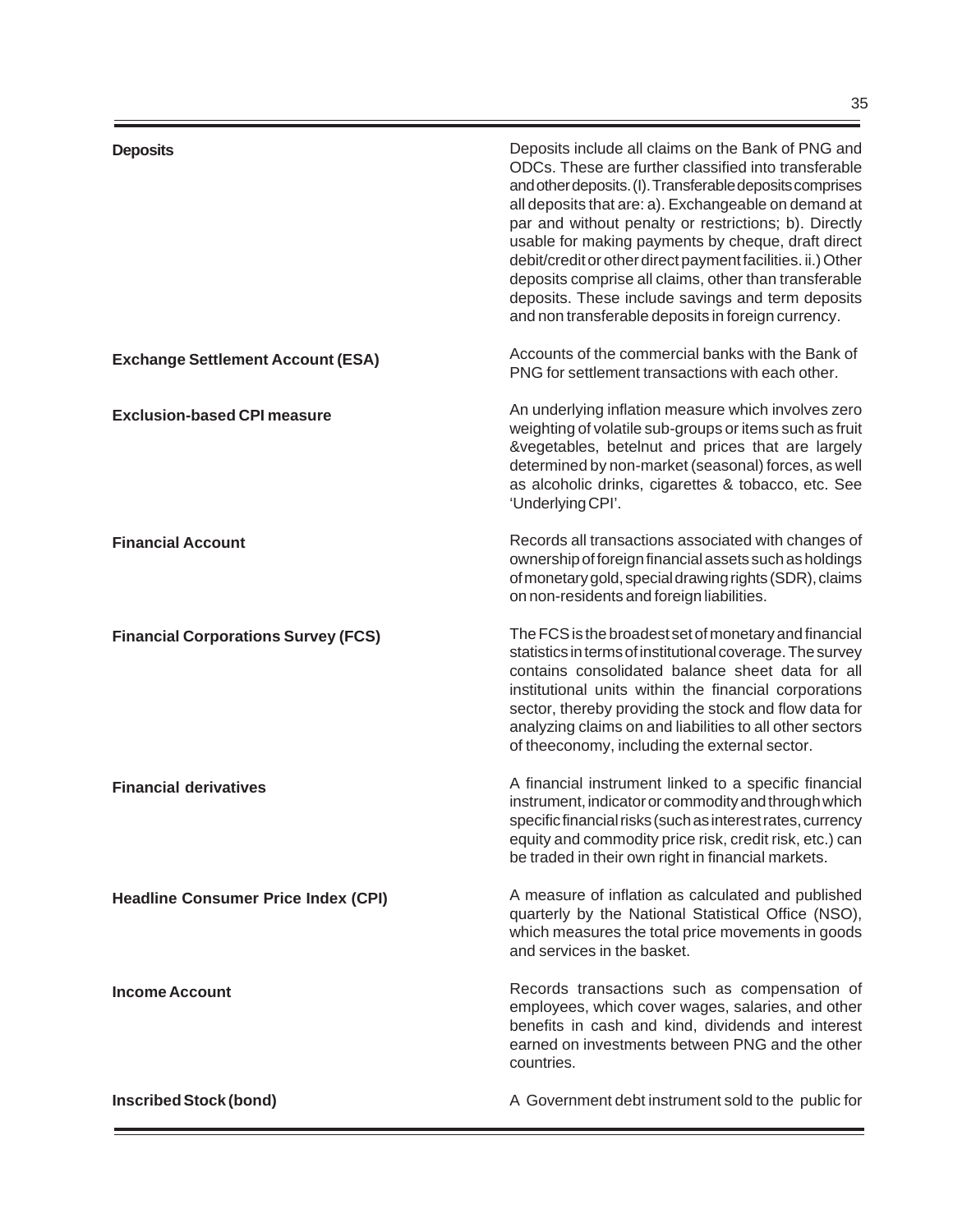|                                                               | a maturity term of one year or longer for Budget<br>financing.                                                                                                                                                                                                                                                                                                                                                                                                |
|---------------------------------------------------------------|---------------------------------------------------------------------------------------------------------------------------------------------------------------------------------------------------------------------------------------------------------------------------------------------------------------------------------------------------------------------------------------------------------------------------------------------------------------|
| <b>Insurance Technical Reserves</b>                           | Comprises of (i) net equity of households in life insurance<br>corporations reserves, (ii) net equity of households in<br>superannuation (pension) funds and (iii) prepayment of<br>premiums. This is the major liability item of the<br>superannuation funds and insurance corporations. On<br>the assets side, this category records prepaid insurance<br>premiums, which are relatively small amounts.                                                     |
| <b>Kina Facility Rate (KFR)</b>                               | Official benchmark rate used by the Bank of PNG to<br>signal its monetary policy stance. The KFR is<br>announced monthly by the Governor and published in<br>the newspapers and on the Bank's website.                                                                                                                                                                                                                                                        |
| <b>Liquid Assets</b>                                          | Assets of the commercial banks, which are in near<br>liquid form, comprising cash, ESA balances, CBBs,<br>Treasury bills and Inscribed stocks less than 3 years<br>to maturity.                                                                                                                                                                                                                                                                               |
| <b>Minimum Liquid Asset Ratio (MLAR)</b>                      | A prudential requirement imposed by the Bank of PNG<br>on commercial banks to hold liquid assets as a<br>percentage of total deposits and other prescribed<br>liabilities at all times.                                                                                                                                                                                                                                                                       |
| <b>Monetary Base (or Reserve Money)</b>                       | Comprised of currency held by the public and liquid<br>assets of the commercial banks, including deposits<br>held with the Bank of PNG under the Repurchase<br>Agreement Facility (RAF) or Repos.                                                                                                                                                                                                                                                             |
| <b>Narrow Money</b>                                           | A component of total money supply that is considered<br>liquid or can be converted easily to cash on demand,<br>and comprises of currency in circulation (held outside<br>the banking system) and demand deposits.                                                                                                                                                                                                                                            |
| Net Equity of Households in Life Insurance<br><b>Reserves</b> | Comprises of policyholders claims on the reserves of<br>insurance corporations. These reserves must be<br>ultimately used to provide benefits to policyholders,<br>upon the occurrence of other specified events, or to<br>compensate heirs upon the death of the policyholder.<br>These claims constitute assets of the household<br>sector rather than of insurance corporations.                                                                           |
| Net Equity of Households in Pension Funds                     | Comprises policyholders' claims on pension funds.<br>These reserves must be ultimately used to provide<br>benefits to policyholders upon their retirement or to<br>compensate heirs upon death of the policyholder.<br>Pension funds are considered assets of the household<br>sector rather than assets of the institutional units that<br>manage the funds. Pension funds do not include social<br>security funds, which are considered part of the general |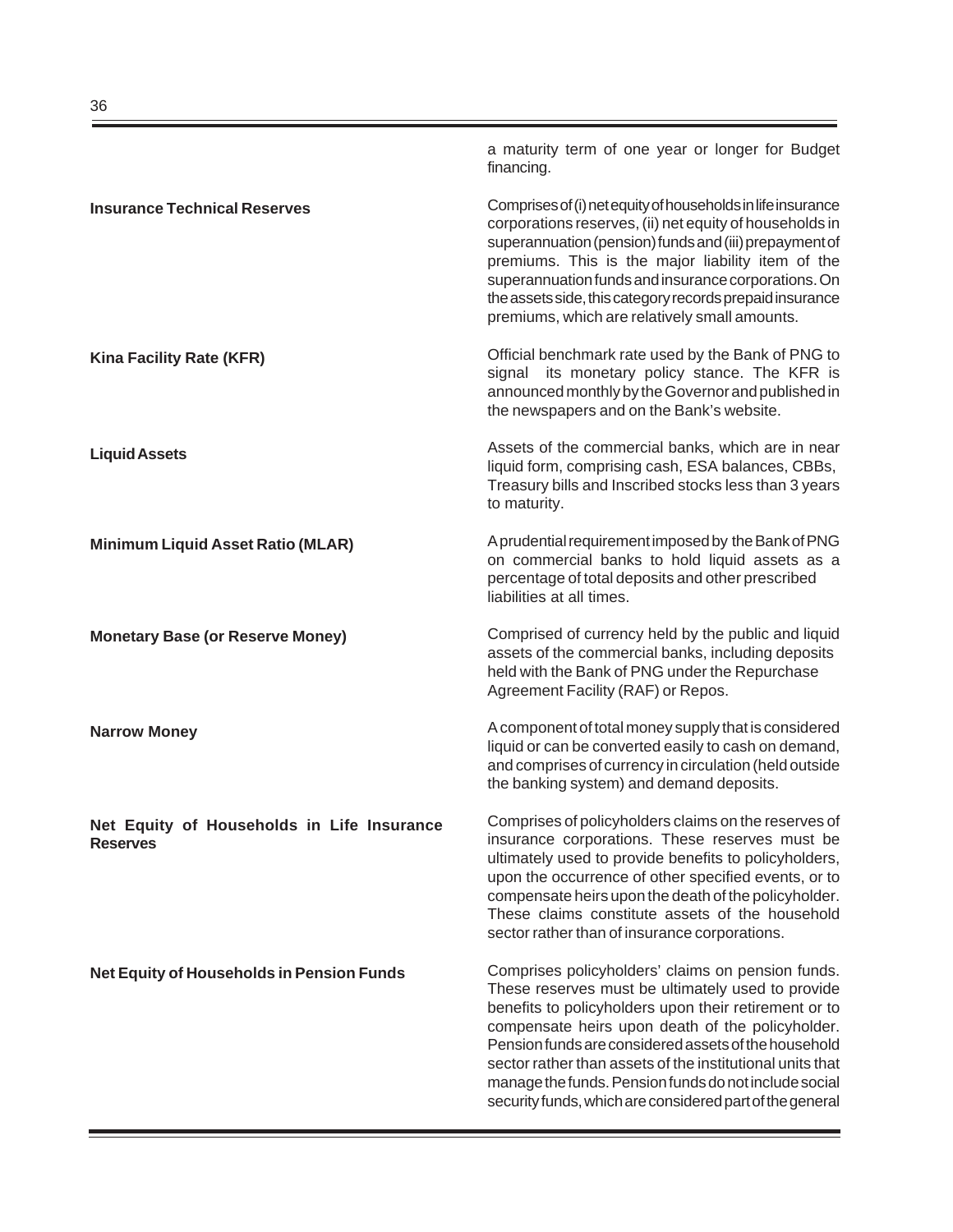|                                                                                 | government sector.                                                                                                                                                                                                                                                                                                                                                                                                                                                                                                                                                                                                                                                                                                                     |
|---------------------------------------------------------------------------------|----------------------------------------------------------------------------------------------------------------------------------------------------------------------------------------------------------------------------------------------------------------------------------------------------------------------------------------------------------------------------------------------------------------------------------------------------------------------------------------------------------------------------------------------------------------------------------------------------------------------------------------------------------------------------------------------------------------------------------------|
| <b>Open Market Operations (OMO)</b>                                             | Operations of liquidity management conducted by the<br>Bank of PNG with commercial banks and other financial<br>intermediaries involving Government securities, CBB,<br>Repos and foreign exchange trading to influence short-<br>term interest rates.                                                                                                                                                                                                                                                                                                                                                                                                                                                                                 |
| <b>Other Depository Corporations (ODCs)</b>                                     | The ODC sub-sector in PNG comprises of the commercial<br>banks, finance companies, merchant banks, savings<br>and loans societies and microfinance companies.<br>These financial corporations are mainly engaged in<br>financial intermediation and issue liabilities included in<br>the definition of broad.                                                                                                                                                                                                                                                                                                                                                                                                                          |
| <b>Other Depository Corporations Survey (ODCS)</b>                              | The ODCS shows the consolidated stock and flow<br>balance sheet data for the institutional units covered<br>under the ODC sub-sector.                                                                                                                                                                                                                                                                                                                                                                                                                                                                                                                                                                                                  |
| <b>Other Financial Corporations (OFCs)</b>                                      | The OFC sub-sector is made up of the insurancec<br>orporations, superannuation (pension) funds, other<br>financial intermediaries and financial auxiliaries such<br>as insurance brokers, investment managers and fund<br>administrators.                                                                                                                                                                                                                                                                                                                                                                                                                                                                                              |
| <b>Other Financial Corporations Survey (OFCS)</b>                               | The OFCS contains consolidated stock and flow balance<br>sheet data for insurance corporations, superannuation<br>funds, other financial intermediaries and financial<br>auxiliaries.                                                                                                                                                                                                                                                                                                                                                                                                                                                                                                                                                  |
| Over the year CPI                                                               | Percentage change in the CPI of a quarter compared to<br>the corresponding quarter of the previous year (Also<br>called 'annual' CPI).                                                                                                                                                                                                                                                                                                                                                                                                                                                                                                                                                                                                 |
| <b>Portfolio Investment</b>                                                     | Investments, mainly in equity and debt securities such<br>as bonds and notes, money market debt instruments<br>and financial derivatives, as well as long-term debt,<br>equity and securities.                                                                                                                                                                                                                                                                                                                                                                                                                                                                                                                                         |
| <b>Prepayment of Premiums and Reserves against</b><br><b>Outstanding Claims</b> | These are current claims of policyholders rather than<br>net equity of insurance corporations. Prepayments of<br>premiums, which are made by customers at the<br>beginning of the periods covered by their policies,<br>generate reserves for insurance corporations. Such<br>prepayments are considered to be earned by an<br>insurance corporation on a prorated basis during the<br>policy period. These reserves are assets of policyholders.<br>Reserves against outstanding claims are funds set<br>aside by insurance corporations to cover the amounts<br>that are not settled or claims that may be disputed.<br>Reserves against such outstanding claims are<br>considered to be assets of the beneficiaries and liabilities |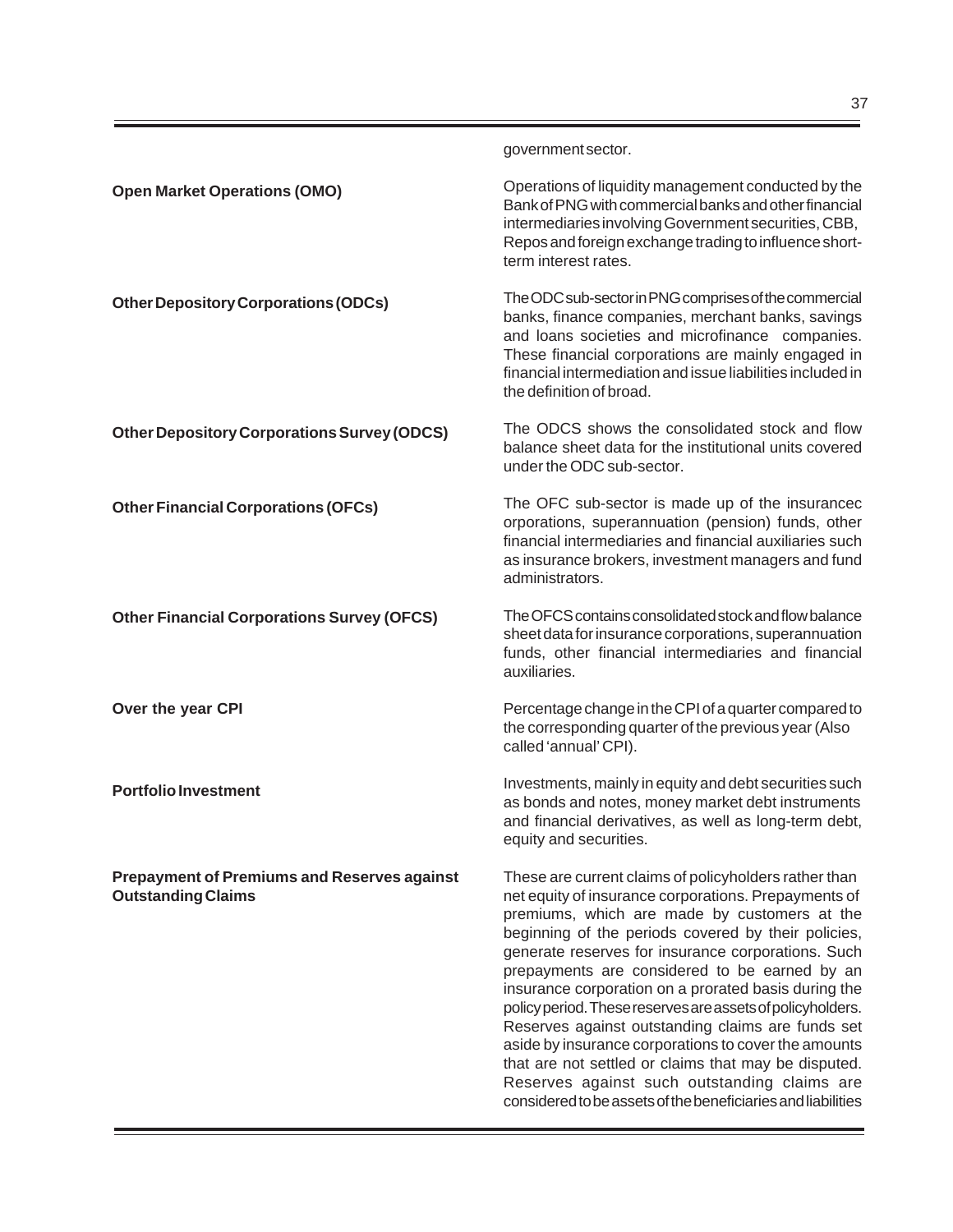of the insurance corporation. Policy benefits due to claimants are considered assets of the claimants. Until actually paid, these assets are held by insurance corporations as reserves. Public non-financial corporations are resident nonfinancial corporations and quasi–corporations controlled by government units. Control may be exercised through ownership of more than half the voting shares, legislation, decree, or regulation that establish specific corporate policy or all the government to appoint the directors. In PNG this would include those institutions that are controlled by the Independent Public Business Corporation (IPBC). A component of total money supply that is not easily convertible to cash on demand and comprises of savings and term deposits. A money market instrument used by Bank of PNG to lend to or borrow from the commercial banks, for liquidity management, and is unwound on maturity. The terms range from overnight to 14 days and can be collateralised, for instance, using Treasury bills. These are negotiable instruments serving as evidence that units have obligations to settle by means of providing cash, a financial instrument, or some other items of economic value. Common securities in PNG include treasury bills and inscribed stocks issued by the Government and Central Bank Bills (CBBs) issued by the Bank of PNG. Shares and other equity comprises all instruments and records acknowledging, after claims of all creditors have been met, claims on the residual value of a corporation. The components of shares and other equity include: (a). Funds contributed by owners; (b). Retained earnings; (c). Current year profit and loss; (d). General and special reserve; and (e). Valuation adjustments. A facility conducted by the Bank of PNG for sale of Treasury bills and Inscribed stocks to the public. Temporary Advance Facility A statutory mechanism stipulated under Section 54 of the Central Banking Act 2000, that provides the National Government with access to short-term financing to meet mismatches in revenue. Records all economic transactions associated with merchandise exports and imports of physical goods. **Public non-financial corporations Quasi Money Repurchase Agreement Facility (RAF) Securities other than Shares Shares and Other equity Tap Facility Trade Account**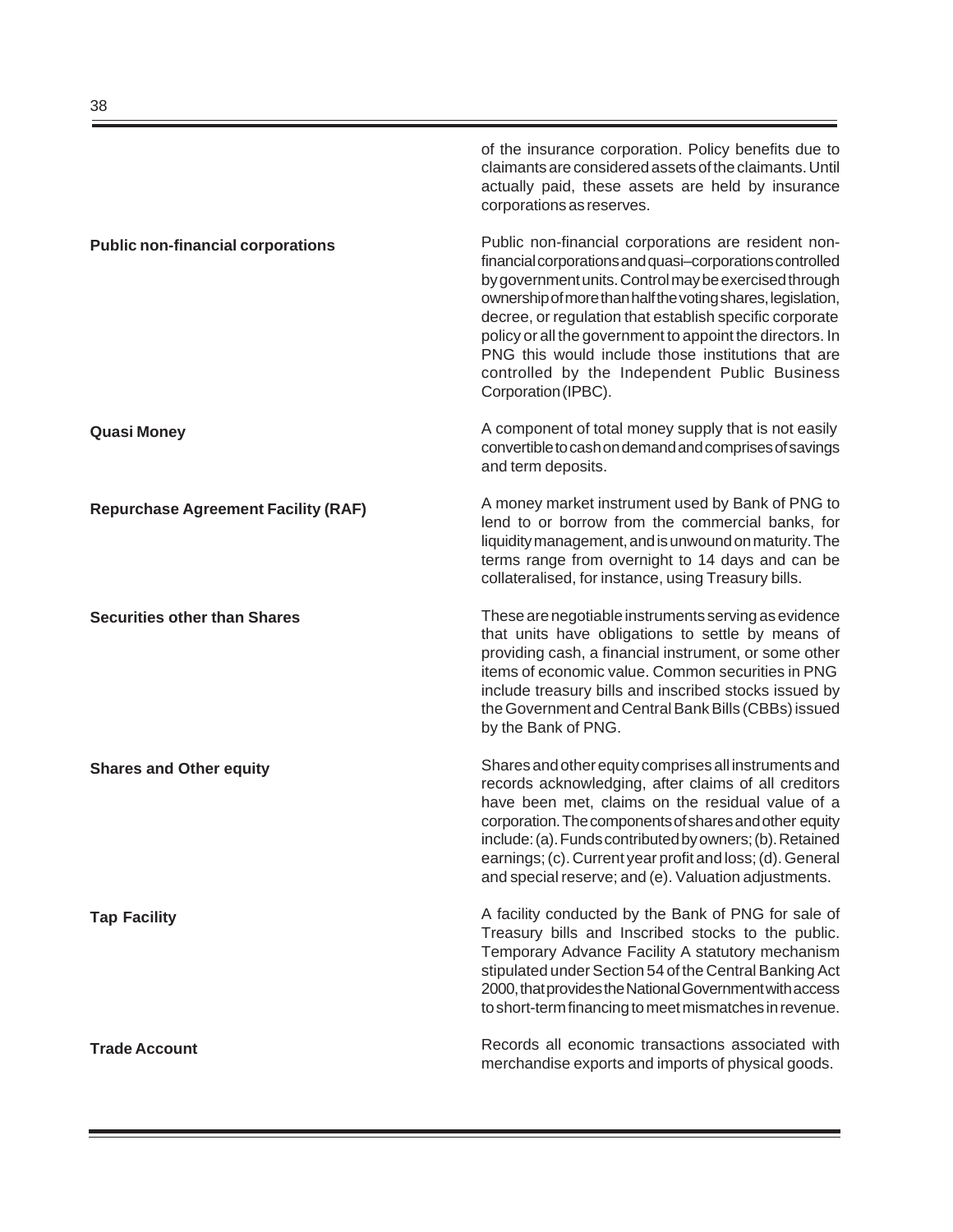| Trade Weighted Index <sup>6</sup>                                               | The Trade Weighted Index (TWI) measures the value of<br>the kina against a basket of currencies of PNG's major<br>trading partners.                                                                                             |
|---------------------------------------------------------------------------------|---------------------------------------------------------------------------------------------------------------------------------------------------------------------------------------------------------------------------------|
| <b>Treasury Bill</b>                                                            | Government security or debt instrument sold at a<br>discount value, but redeemed at face value on maturity<br>or purposes of Budget financing. In PNG, Treasury bills<br>are issued for 28, 61, 91, 182 and 364 day maturities. |
| Trimmed-mean CPI measure                                                        | A fixed proportion of prices at each end of the distribution<br>of price changes are zero weighted and the mean of the<br>remaining price changes recomputed. See also<br>'Underlying CPI'.                                     |
| <b>Underlying CPI (exclusion-based and</b><br><b>Trimmed-mean CPI measures)</b> | A measure of inflation that excludes short-term volatile<br>movements in prices, such as seasonal factors,<br>Government policy decisions and price controlled                                                                  |

items.

6 See 'For the Record' p.24 in the 2005 September QEB.

÷,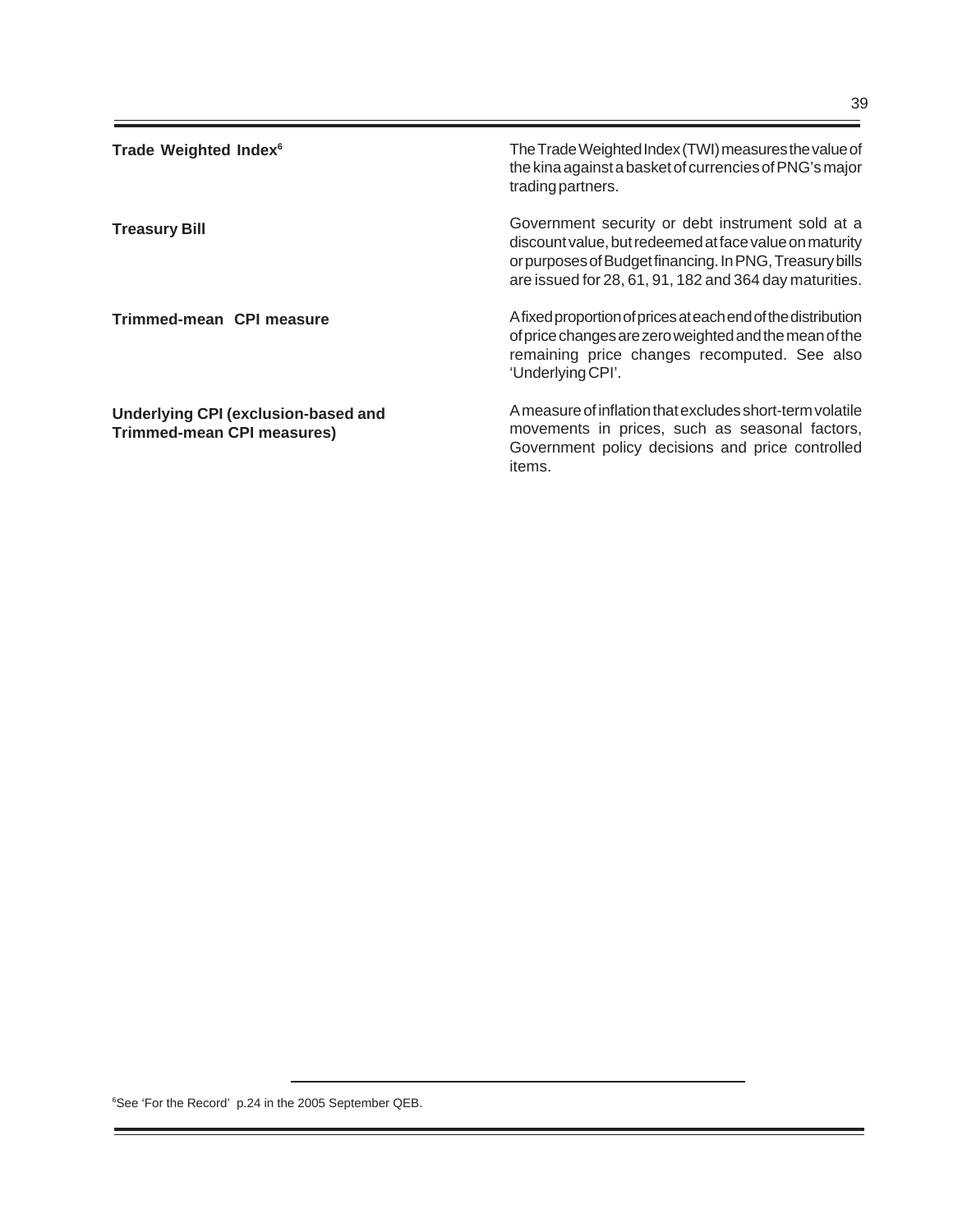# **REFERENCE "FOR THE RECORD"**

Some issues of the Quarterly Economic Bulletin (QEB) have 'For the Record' as additional information relating to changes introduced to various statistical tables. The following 'For the Record' have appeared in the QEB since March 2000.

| <b>Issue</b>     |                              | For the Record                                                                                                                                                        |
|------------------|------------------------------|-----------------------------------------------------------------------------------------------------------------------------------------------------------------------|
| Mar 2001         | ٠                            | Introduction of Monthly Kina Facility Rate                                                                                                                            |
| Jun 2001         |                              | Changes to Table 10.2: Prices and Wages                                                                                                                               |
| Dec 2001         |                              | Measures of Inflation                                                                                                                                                 |
|                  |                              | Changes to Table 7.1: Commercial Banks Interest Rates                                                                                                                 |
|                  |                              | Changes to Table 7.2: Other Domestic Interest Rates                                                                                                                   |
|                  |                              | Changes to Table 10.2 Prices and Wages                                                                                                                                |
| Jun 2002         |                              | Exclusion of QEB Tables 4.2: Rural Development Bank of PNG and                                                                                                        |
|                  |                              | Table 10.1: Indicators of Economic Activity                                                                                                                           |
| Mar 2003         |                              | Changes to Balance of Payments Tables                                                                                                                                 |
|                  |                              | Bank of PNG Employment Index: Changes to Table 10.4 and Table 10.5                                                                                                    |
|                  |                              | Regional and Industrial Classifications and Abbreviations                                                                                                             |
| Jun 2003         | $\qquad \qquad \blacksquare$ | Changes to Open Market Operations Instruments                                                                                                                         |
|                  |                              | Directions of Merchandise Trade                                                                                                                                       |
| Sep 2003         | $\overline{\phantom{a}}$     | Changes to the Treasury Bills Auction Allocation Process                                                                                                              |
| Dec 2003         | $\overline{\phantom{a}}$     | Further Change to the Treasury Bills Auction Allocation Process                                                                                                       |
|                  |                              | <b>Bank of PNG Employment Survey</b>                                                                                                                                  |
| Sep 2004         | $\overline{\phantom{a}}$     | Introduction of Central Bank Bill (CBB)                                                                                                                               |
| Mar 2005         | ۰                            | Changes to Table 9.5 to include Exports from Napanapa Oil Refinery                                                                                                    |
|                  |                              | Changes to Tables 1.2 and 1.3 'Other Items (Net)'                                                                                                                     |
| June 2005        | $\overline{\phantom{a}}$     | Changes to Tables 8.2 and 8.5 'External Public Debt'                                                                                                                  |
| Sep 2005         |                              | Trade Weighted Exchange Rate Index                                                                                                                                    |
|                  |                              | Employment Index - Changes to Tables 10.4 and 10.5                                                                                                                    |
|                  |                              | Central Bank Bill (CBB) Auction - Changes to Tables 3.8 and 7.2                                                                                                       |
| Mar 2006         |                              | Updated Weights for the Trade Weighted Index (TWI)                                                                                                                    |
| <b>June 2006</b> | $\overline{\phantom{a}}$     | Expansion of Monetary and Financial Data Coverage                                                                                                                     |
|                  |                              | Upgrade of PNG's Private Debt and Equity Recording System                                                                                                             |
| Dec 2006         | $\overline{\phantom{a}}$     | Changes to Table 8.1 - Capital Transfers                                                                                                                              |
| Jun 2007         |                              | Revisions to the March Quarter 2007 and December Quarter 2006 Consumer Price Index                                                                                    |
| Jun 2007         |                              | <b>Debt Ratios</b>                                                                                                                                                    |
| Sep 2007         | ٠                            | Revisions to the Consumer Price Indices in June Quarter 2007 back to September Quarter<br>2005.                                                                       |
| Mar 2008         |                              | Updated Weights for the Trade Weighted Index (TWI)                                                                                                                    |
| Mar 2009         |                              | Changed Monetary Policy Statement release month from January to March                                                                                                 |
| Mar 2009         | ٠                            | Updated Weights for the Trade Weighted Index (TWI)                                                                                                                    |
| Dec 2009         |                              | New Tables; 8.7, 8.8, 8.9 and 8.10 were included in the December Quarterly Economic<br>Bulletin, resulting in subsequent renumbering of all other tables that follow. |
| Dec 2009         |                              | Revisions to Monetary and Financial Statistics tables in the December 2009 Quarterly<br>Economic Bulletin.                                                            |
| Jun 2010         |                              | Expansion of Monetary and Financial Data Coverage.                                                                                                                    |
| Sep 2010         |                              | Recalculation of months of import cover                                                                                                                               |
| Mar 2011         |                              | Updated Weights of the Trade Weighted Trade (TWI)                                                                                                                     |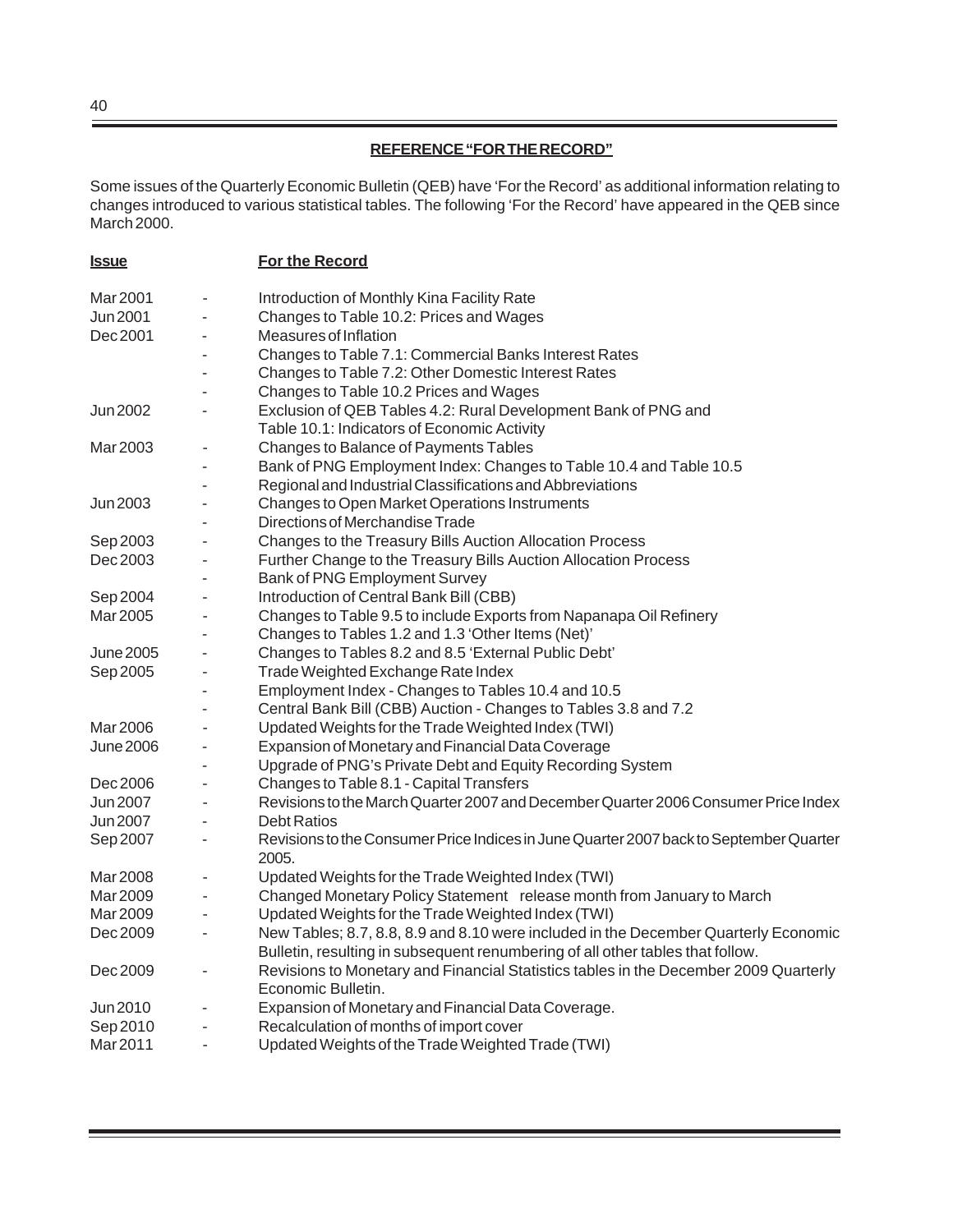#### **REFERENCE**

Each issue of the Quarterly Economic Bulletin contains a review of economic conditions for the past quarter and a comprehensive set of updated statistical tables. Articles of special interest to current economic policy are also prepared by Bank staff for inclusion in the Bulletin. The following articles have appeared in the Quarterly Economic Bulletin since December 1998.

| <u>Issue</u> | <b>Title</b>                                                                           |
|--------------|----------------------------------------------------------------------------------------|
| Dec 2000     | Semi-annual Monetary Policy Statement, January 2001                                    |
| Jun 2001     | Semi-annual Monetary Policy Statement, July 2001                                       |
| Dec 2001     | Semi-annual Monetary Policy Statement, January 2002                                    |
| Dec 2001     | The 2002 National Budget                                                               |
| Jun 2002     | Semi-annual Monetary Policy Statement, July 2002                                       |
| Sep 2002     | The 2002 Supplementary Budget                                                          |
| Dec 2002     | Semi-annual Monetary Policy Statement, January 2003                                    |
| Dec 2002     | The 2003 National Budget                                                               |
| Mar 2003     | Special article: Export Price Index, Volume Index and Weights Calculations Methodology |
| Jun 2003     | Semi-annual Monetary Policy Statement, July 2003                                       |
| Dec 2003     | The 2004 National Budget                                                               |
| Dec 2003     | Semi-annual Monetary Policy Statement, January 2004                                    |
| Sep 2004     | Semi-annual Monetary Policy Statement, July 2004                                       |
| Dec 2004     | Semi-annual Monetary Policy Statement, January 2005                                    |
| Dec 2004     | The 2005 National Budget                                                               |
| Jun 2005     | Papua New Guinea's Total External Exposure                                             |
| Jun 2005     | Semi-annual Monetary Policy Statement, July 2005                                       |
| Dec 2005     | The 2006 National Budget                                                               |
| Dec 2005     | Semi-annual Monetary Policy Statement, January 2006                                    |
| Jun 2006     | Papua New Guinea's Total External Exposure                                             |
| Jun 2006     | Semi-annual Monetary Policy Statement, July 2006                                       |
| Dec 2006     | The 2007 National Budget                                                               |
| Dec 2006     | Semi-annual Monetary Policy Statement, January 2007                                    |
| Jun 2007     | Papua New Guinea's Total External Exposure                                             |
| Jun 2007     | Semi-annual Monetary Policy Statement, July 2007                                       |
| Jun 2007     | Supplement to the July 2007 Monetary Policy Statement                                  |
| Dec 2007     | The 2008 National Budget                                                               |
| Dec 2007     | Semi-annual Monetary Policy Statement, January 2008                                    |
| Jun 2008     | Papua New Guinea's Total External Exposure                                             |
| Jun 2008     | Semi-annual Monetary Policy Statement, July 2008                                       |
| Dec 2008     | The 2009 National Budget                                                               |
| Dec 2008     | Monetary Policy Statement, January 2009 Update                                         |
| Mar 2009     | Monetary Policy Statement, March 2009                                                  |
| Jun 2009     | Papua New Guinea's Total External Exposure                                             |
| Sep 2009     | Monetary Policy Statement, September 2009                                              |
| Dec 2009     | The 2010 National Budget                                                               |
| Dec 2009     | Monetary Policy Statement, March 2010                                                  |
| Mar 2010     | Papua New Guinea's Total External Exposure                                             |
| Sep 2010     | Monetary Policy Statement, September 2010                                              |
| Dec 2010     | The 2011 National Budget                                                               |
| Dec 2010     | Monetary Policy Statement, March 2011                                                  |
| Jun 2011     | Papua New Guinea's Total External Exposure                                             |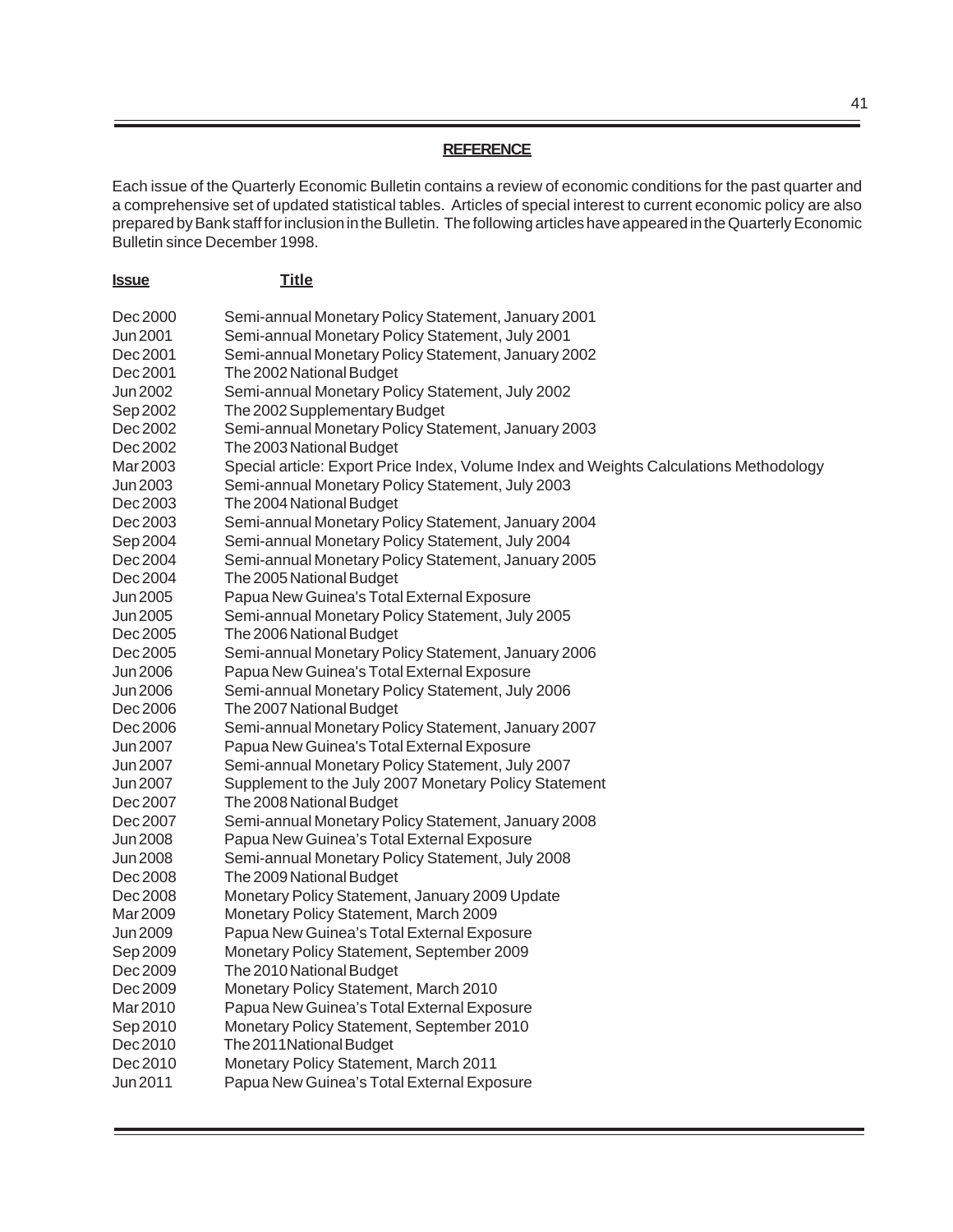# **STATISTICAL SECTION**